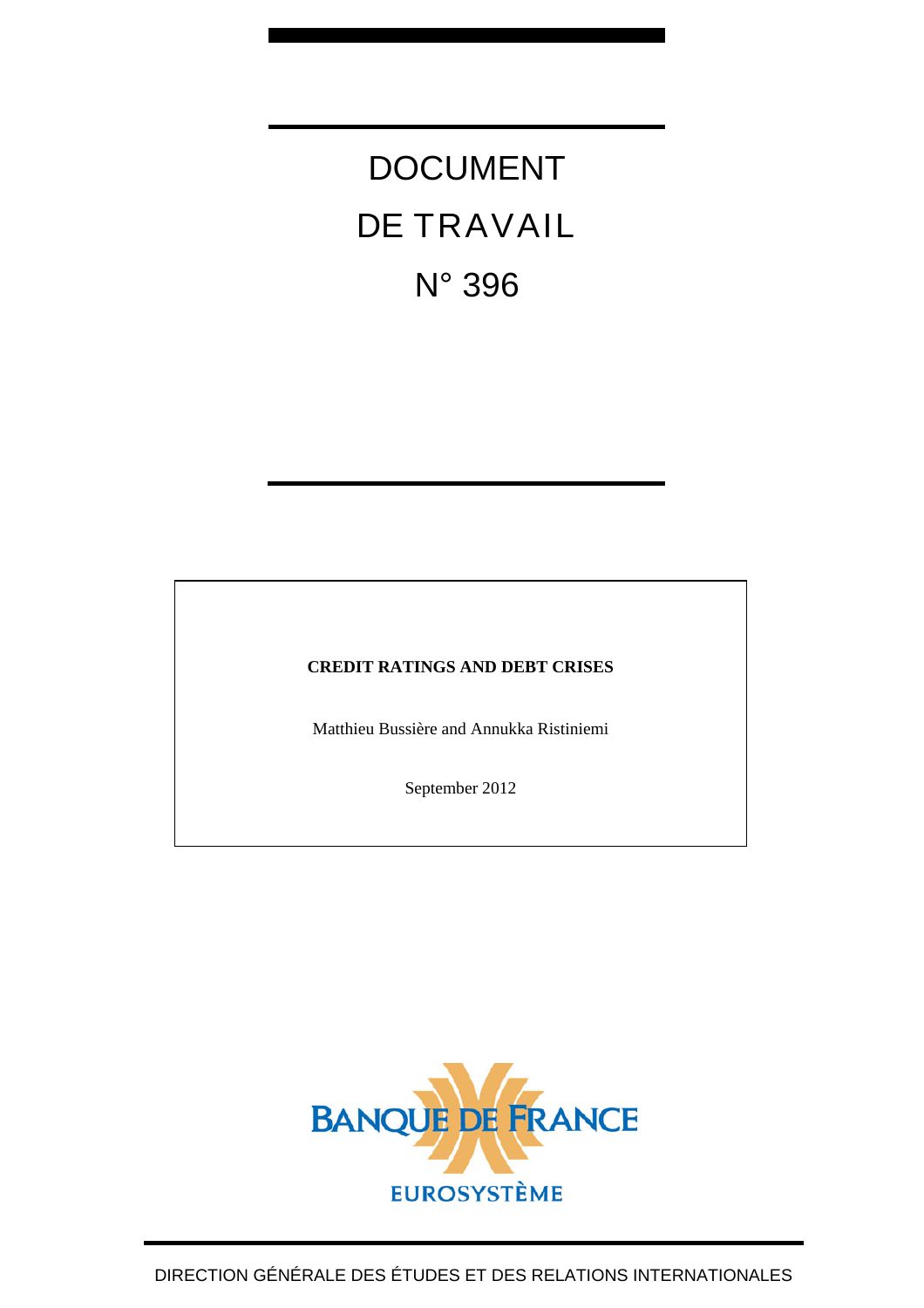# DIRECTION GÉNÉRALE DES ÉTUDES ET DES RELATIONS INTERNATIONALES

### **CREDIT RATINGS AND DEBT CRISES**

Matthieu Bussière and Annukka Ristiniemi

September 2012

Les Documents de travail reflètent les idées personnelles de leurs auteurs et n'expriment pas nécessairement la position de la Banque de France. Ce document est disponible sur le site internet de la Banque de France « [www.banque-france.fr](http://www.banque-france.fr/) ».

Working Papers reflect the opinions of the authors and do not necessarily express the views of the Banque de France. This document is available on the Banque de France Website "[www.banque-france.fr](http://www.banque-france.fr/)".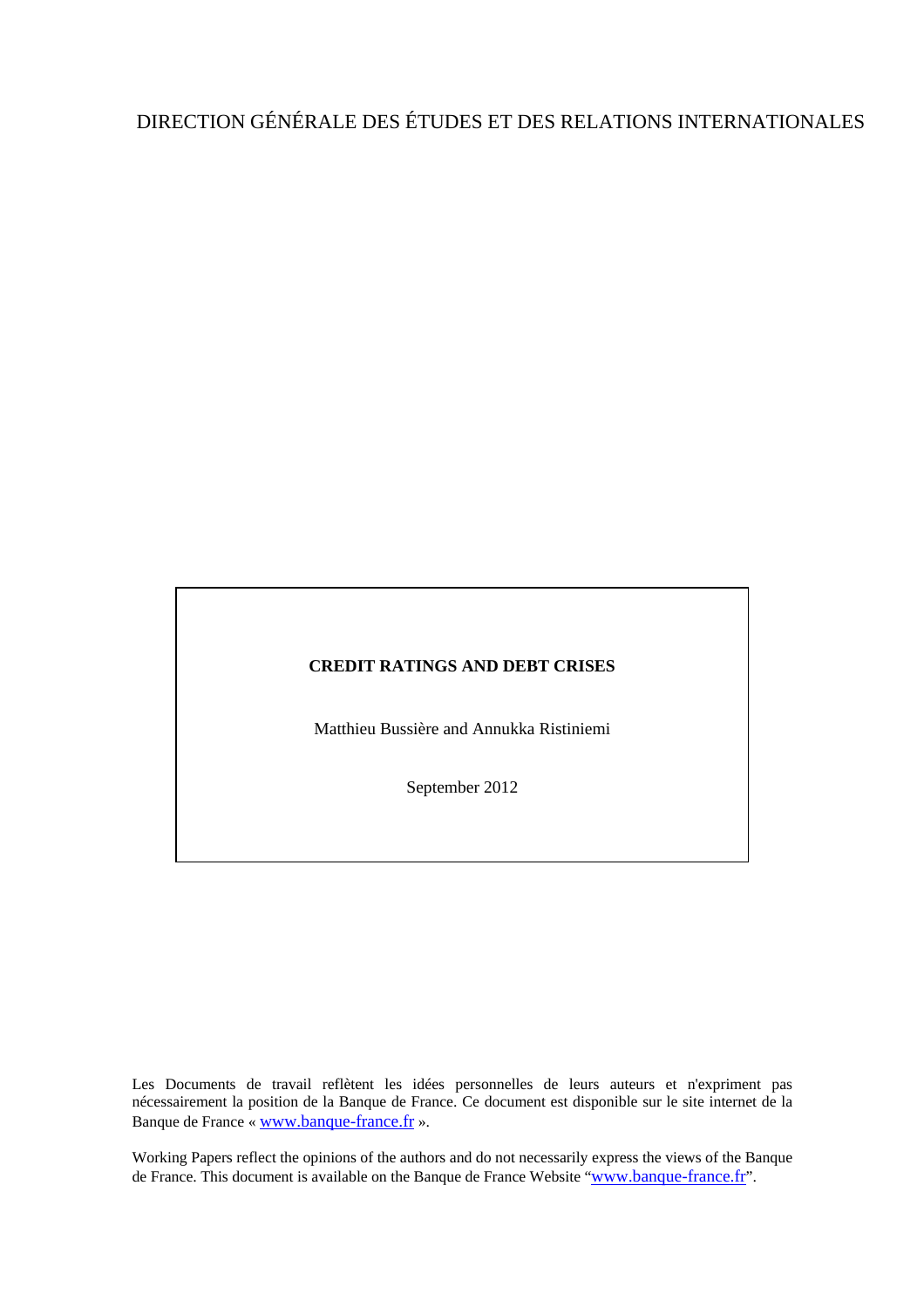# Credit Ratings and Debt Crises <sup>∗</sup>

Matthieu Bussiere†and Annukka Ristiniemi‡

<sup>∗</sup>The views expressed in this paper are exclusively those of the authors and do not necessarily represent those of the Banque de France or the Eurosystem. We would like to thank for stimulating discussions and useful comments Florin Bilbiie, Fernando Broner, Daniel Cohen, Aitor Erce, Galina Hale, Evelyn Herrmann, Stefan Hirth, Yannick Kalantzis, Catherine Lubochinsky, Arnaud Mehl, Helmut Reisen, Jean-Paul Renne, Thomas Sargent, Giulia Sestieri, Frank Smets, Mark Spiegel, Pascal Towbin, Romain Wacziarg, seminar participants at the Banque de France and at the Paris School of Economics as well as conference participants at the Workshop of Eurosystem and Latin American Central Banks on "Macroeconomic policies, global liquidity and sovereign risk" (Rome, 27-28 June 2012) and at the International Workshop on "Capital Flows, Real Exchange Rates and Growth in the Global Economy: A New Context for Macroeconomic Policies" (Aix-en-Provence, July 3 2012).

<sup>†</sup>Banque de France. Matthieu.Bussiere@banque-france.fr

<sup>‡</sup>Paris School of Economics. Annukka.Ristiniemi@gmail.com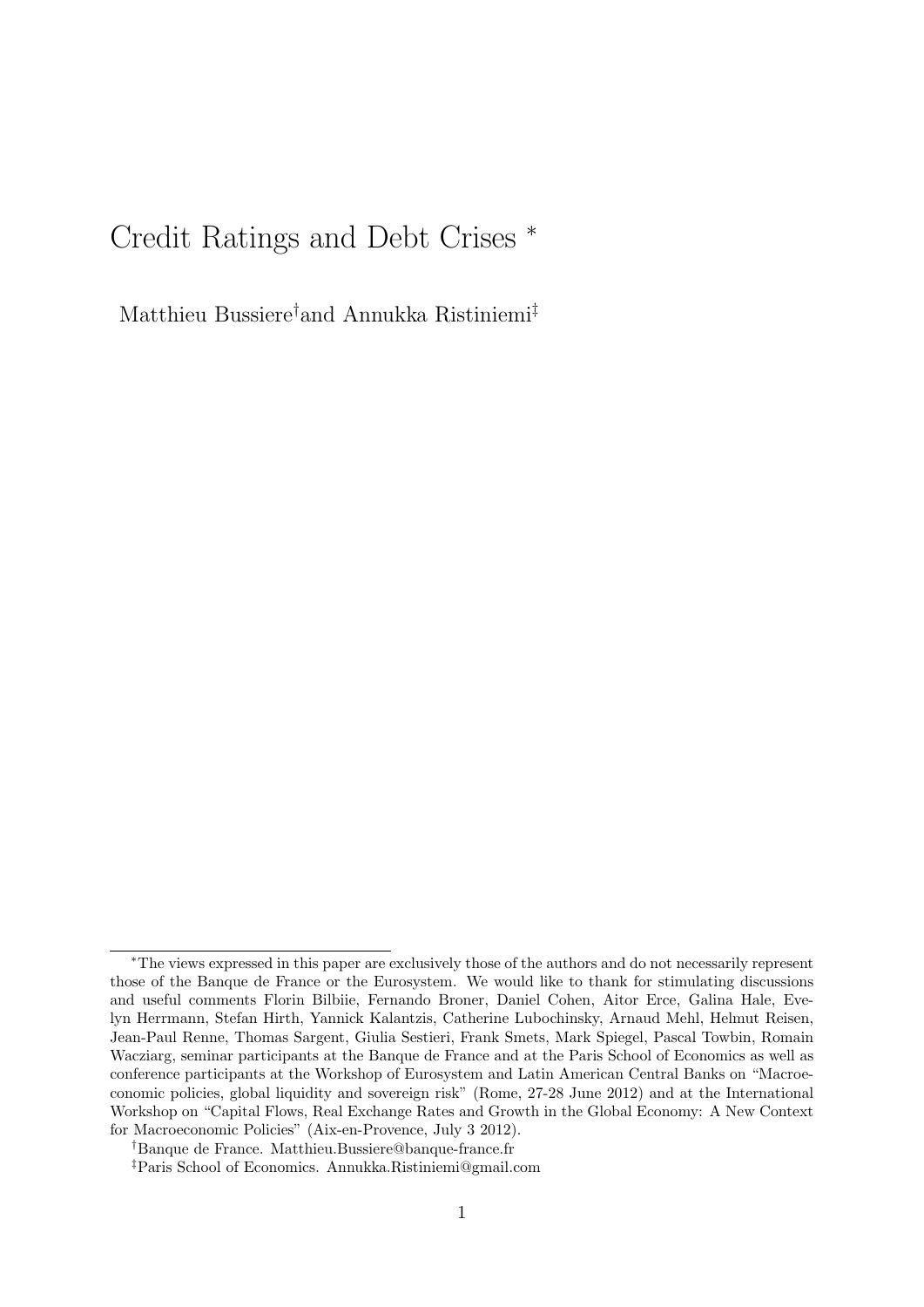#### **Abstract:**

This paper analyses the role of credit rating agencies in sovereign debt crises. Using a panel of 53 emerging and developing countries with annual data going back to 1977, the paper shows that credit ratings are not very good predictors of debt distress events once tested against a simple benchmark model with standard macroeconomic variables. Next, the paper turns to higher frequency data for a subset of countries to analyze the link between credit ratings and bond spreads. The results indicate that bond spreads react strongly to credit ratings, especially to downgrades in the non-investment grade category. The results are robust to a variety of additional tests.

**Keywords:** Credit rating agencies, debt crises, fiscal policy, emerging market economies, developing countries, panel estimation.

**JEL Classification:** E60, C33, C35

#### **Résumé :**

Ce papier analyse le rôle des agences de notation dans les crises de la dette souveraine. Utilisant un panel de 53 pays émergents et en voie de développement avec des données annuelles depuis 1977, le papier montre que les notations de crédit ne sont pas de bons prédicteurs des événements de crédit lorsqu'on les compare à un simple modèle de référence comprenant des variables macroéconomiques usuelles. Dans un second temps, le papier utilise des données à plus haute fréquence pour un sousensemble de pays afin d'analyser le lien entre notations de crédit et spreads. Les résultats indiquent que les spreads réagissent fortement aux changements de notation, surtout lorsqu'elles ont lieu à la baisse et dans la catégorie « non-investissement ». Les résultats restent valides lorsqu'on les soumet à un ensemble de tests supplémentaires.

**Mots-clés :** agences de notation, crises de la dette, politique budgétaire, marchés émergents, pays en voie de développement, économétrie des panels.

**Codes JEL :** E60, C33, C35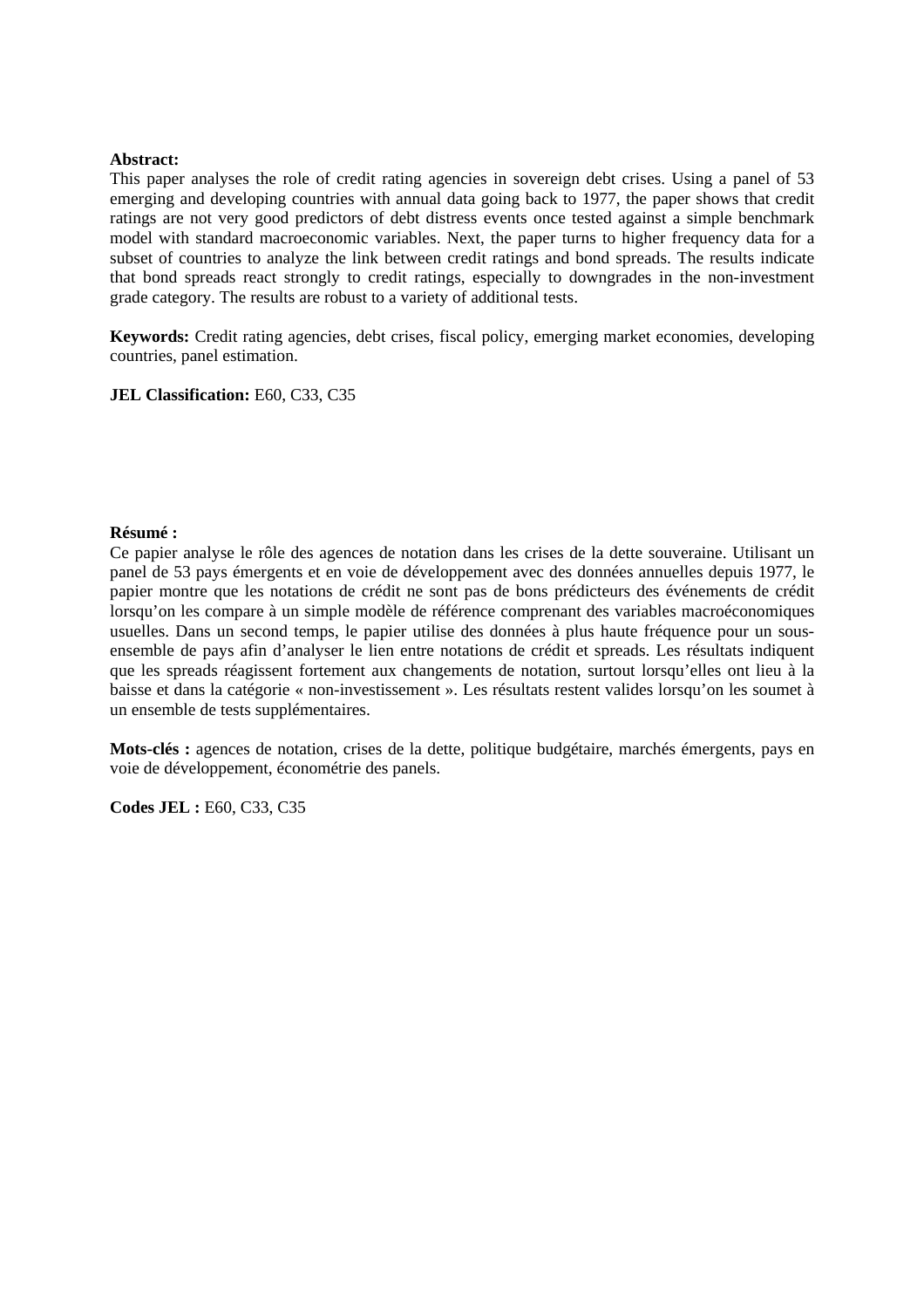Following the 2008 financial crisis, the role of credit rating agencies has come under scrutiny again. Credit rating agencies have been unable to detect the vulnerabilities attached to mortgage backed securities and to a variety of other new financial products<sup>[1](#page-4-0)</sup>. They were accused of failing to anticipate fiscal distress in several advanced and emerging market economies, while at the same time, observers accused them of unduly worsening the situation by downgrading countries' debt when there was no clear deterioration in fundamentals.[2](#page-4-1) More recently, the decision by the credit rating agency Standard and Poor's to downgrade the debt of the United States on August 5, 2011, triggered market upheavals with the S&P 500 index dropping over 150 points within days. The move was also sharply criticized by the US authorities and outside observers<sup>[3](#page-4-2)</sup>.

Such accusations are actually not new: already in the wake of the Asian crisis, at the end of the 1990s, credit rating agencies have been under pressure for their lack of foresight [\(Reinhart](#page-34-0) [\(2002a\)](#page-34-0); [Reinhart et al.](#page-34-1) [\(2000\)](#page-34-1); [Bussiere and Mulder](#page-31-0) [\(1999\)](#page-31-0)). The link between credit rating agencies and debt crises is of paramount importance for crisis prevention and resolution, given the role of credit ratings for regulatory purposes and for the conduct of monetary policy<sup>[4](#page-4-3)</sup>.

This paper provides an assessment of the role of credit rating agencies in debt crises. It first provides key stylized facts on credit ratings. Among the most noteworthy findings, the paper shows that credit ratings are very correlated across agencies, although S&P tends to change its ratings more frequently than the other two agencies, especially for downgrades. Next, the paper turns to formal econometric analysis and proceeds in two steps. Firstly, the paper aims to quantify the predictive power of credit ratings: can ratings predict debt crises and is this predictive power higher than that of a simple model with standard macroeconomic variables? We find that the predictive power of ratings is low, as they do not outperform fundamentals (we compare the predictive power of ratings

<span id="page-4-0"></span><sup>&</sup>lt;sup>1</sup>See for example U.S. Permanent Subcommittee on Investigations (2010): "We used as case histories the two biggest credit rating agencies in the United States, Moodys and Standard & Poors, and the ratings they gave to the key financial instruments that fueled the financial crisis – residential mortgage backed securities, or RMBS, and collateralized debt obligations, or CDOs. The Subcommittee on investigations found that those credit rating agencies allowed Wall Street to impact their analysis, their independence, and their reputation for reliability. And they did it for the money."

<span id="page-4-1"></span><sup>2</sup>See for example Nicolas Sarkozy and Angela Merkel in a joint letter demanding a review at how rating agencies evaluate government debt (FT 2010). Jean-Claude Trichet (FT 2007) warned that "world financial systems have been weakened by the lack of choice between global rating agencies". Also the European Commission (BBC 2011) said the timing of the [Portuguese] downgrade was questionable and raised the issue of appropriate behaviour of the agencies in general.

<span id="page-4-2"></span><sup>&</sup>lt;sup>3</sup>Paul Krugman declared on the same day that: "It's hard to think of anyone less qualified to pass judgment on America than the rating agencies".

<span id="page-4-3"></span><sup>&</sup>lt;sup>4</sup>The ECB for example only accepts investment grade rated debt as collateral in Eurosystem operations (ECB 2008). For more information about credit ratings in Fed's regulation see Board of Governors of the Federal Reserve System (2011).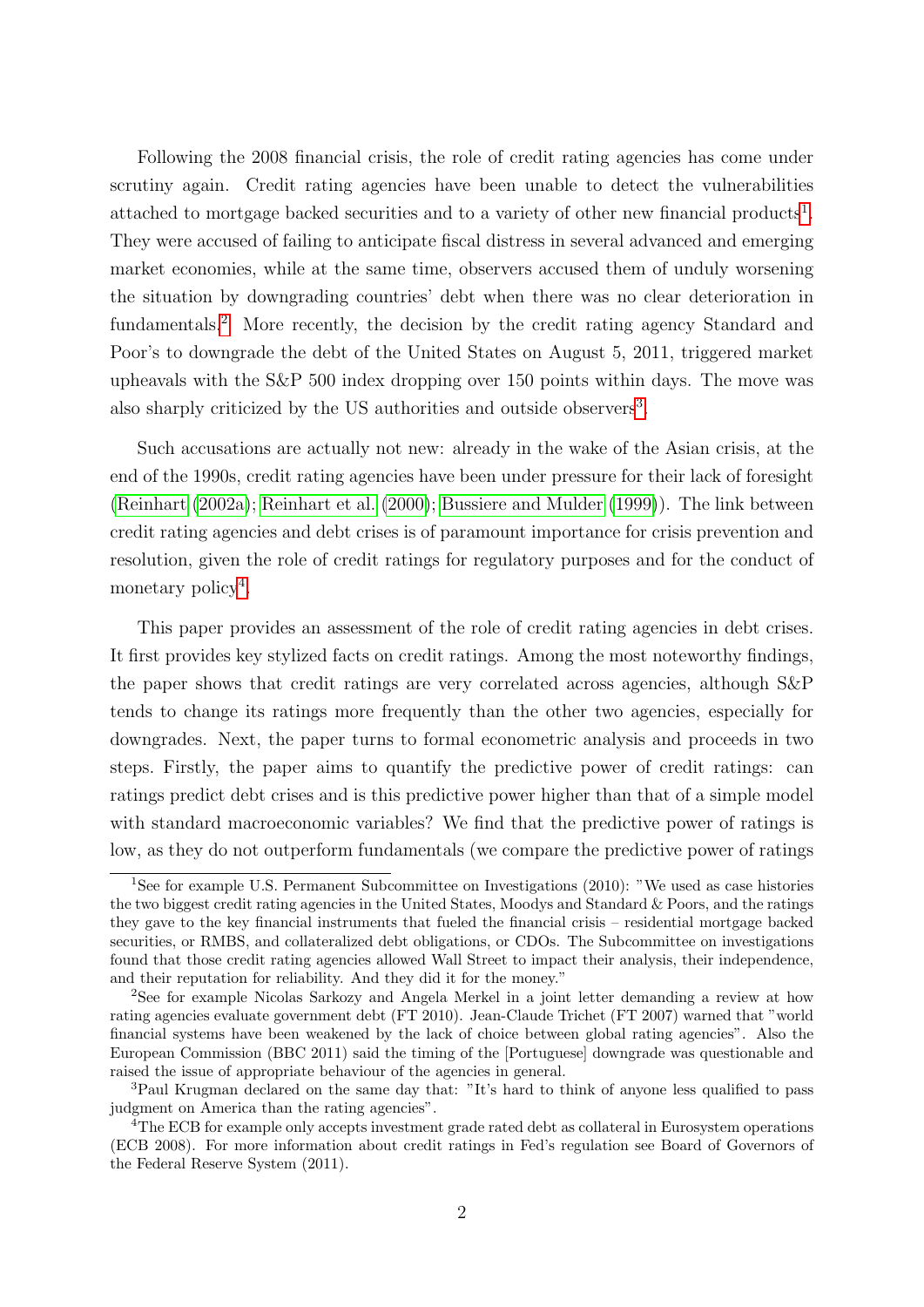with that of the fundamentals from the logit model of [Cohen and Valadier](#page-32-0) [\(2011\)](#page-32-0)). In fact ratings seem to react rather late into the events based on event case analysis. One would then assume that rating changes would not have an effect on the markets, given that investors following the efficient market hypothesis would simply ignore the lagging information of the ratings. We test for this in the second part of the paper using high frequency sovereign bond spread data. We find that markets do react to ratings: in case of downgrades, spreads increase by 13% on average. In the event studies section we also take outlook assignments into account and find that watch negative outlook assignments by S&P to investment grade rated bonds cause on average sovereign spreads to double. Therefore, it seems that instead of providing leading signals of distress to the investors, the ratings might end up only exacerbating the crises.

The first part of the paper, which assesses the predictive power of ratings, uses a discrete choice (logit) model for a panel of 53 emerging market economies and developing countries, with annual data starting in 1977. We focus on emerging market economies because there are far more examples of debt distress events in those countries than in advanced economies.<sup>[5](#page-5-0)</sup> The dependent variable indicates that there is a crisis in a given year if the country has either run into substantial arrears, receives Paris Club debt relief or obtains balance-of-payments support from the IMF for more than 50% of its quota. The definition of the debt distress variable goes back to [McFadden et al.](#page-34-2) [\(1985\)](#page-34-2) and was further refined by [Kraay and Nehru](#page-33-0) [\(2006\)](#page-33-0) and by [Cohen and Valadier](#page-32-0) [\(2011\)](#page-32-0). We use the version of the latter.

The main result that stands out of the logit regressions is that credit ratings of Fitch and Moody's do have predictive power two years before debt distress events. However, when regressed together with the fundamentals, the coefficient of ratings cannot be distinguished from zero, indicating that the ratings do not have any additional information that helps predict these events. S&P ratings are not significant when regressed either alone or with the fundamentals. The comparison becomes slightly less favorable for the model with fundamentals than for the model with credit ratings at a one year horizon, but even so the performance of the model in terms of goodness of fit is better for the former. These results can be interpreted in various ways. One potential reason for the low predictive power could be that credit rating agencies are conservative and fail to predict crises for fear of sending too many false alarms. The noise-to-signal ratios in section [2.1](#page-14-0) show however that this is not the case. Ratings correctly call less crises compared to fundamentals,

<span id="page-5-0"></span> $5<sup>5</sup>$ Therefore, it should be emphasised that our results apply to emerging countries only and should not be extrapolated to advanced economies.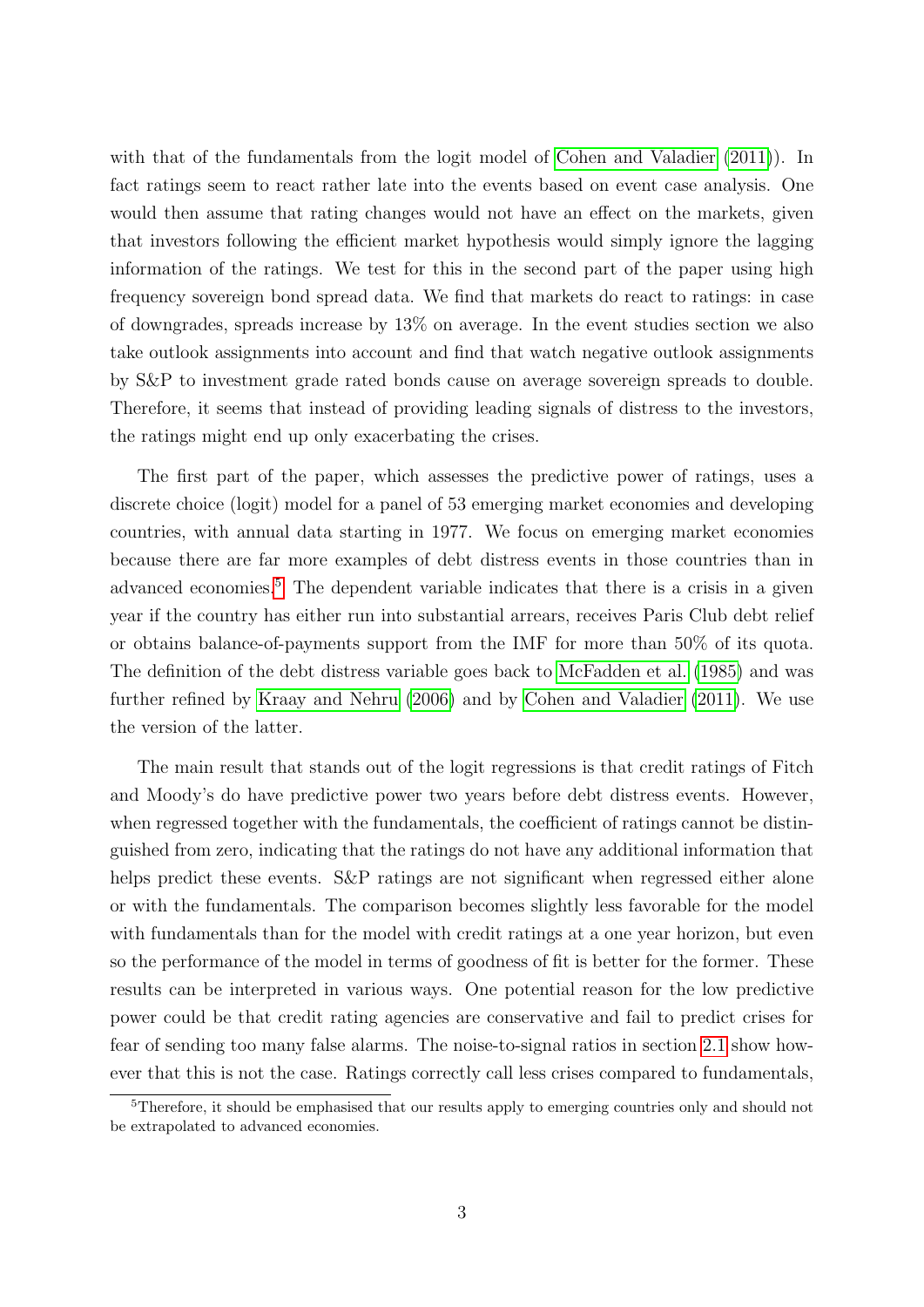while also sending more false alarms.<sup>[6](#page-6-0)</sup> Another potential explanation would be that governments react to rating changes. To check this, we regressed the World Bank's policy and institutional quality (CPIA) index<sup>[7](#page-6-1)</sup> on lagged ratings: the effect is not significant. Hence, at least based on regressions using this variable, which is available across a large number of countries, it does not seem that governments improve their policies to avoid crises following downgrades.

In the second step of the analysis we investigate whether markets react to ratings using a subsample of 33 countries, for which higher frequency data on sovereign spreads are available. The regression is in first differences in order to capture the dynamic impact of rating changes on markets. On average, we find that a rating change by one notch has an impact of about  $4-6\%$  on spreads. [IMF](#page-33-1) [\(2010\)](#page-33-1) suggests that rating changes cause "cliff effects" in the markets, which are sudden and large increases in spreads. Our dynamic model is well suited to study this, and we do find support for cliff effects especially with rating downgrades. On average, the reaction of bond spreads to downgrades is more than 13% (while to upgrades it is only around 3%).

This dichotomy between downgrades and upgrades is confirmed by event studies, which look at the behaviour of spreads within a  $+/-10$  day window around rating changes. The event studies allow us to take into account the watch negative announcements in particular, which usually precede actual rating changes. The results show that there is virtually no reaction to positive outlook announcements, while the spreads rise considerably following watch negative outlook assignments. This confirms the dichotomous response between upgrades and downgrades. One possible reason for this is that in case of downgrades, there are both regulatory constraints as well as internal controls that forbid investors from investing in assets of certain rating class, which may cause investors to sell assets automatically.[8](#page-6-2) This is not the case for upgrades.

Given the importance of the topic, several papers have looked at the predictive power of ratings: [Reinhart](#page-34-0) [\(2002a\)](#page-34-0) tests whether credit ratings predict currency and banking crises while [Bussiere and Mulder](#page-31-0) [\(1999\)](#page-31-0) focus on currency crises only. [Reinhart](#page-34-3) [\(2002b\)](#page-34-3) assesses whether ratings predict currency crises and defaults. Regressing ratings alone without fundamentals, she finds that ratings do not predict debt crises. [Sy](#page-34-4) [\(2003\)](#page-34-4) finds

<span id="page-6-0"></span><sup>&</sup>lt;sup>6</sup>Credit ratings alone predict between 57-60% of the debt distress events, while 90-94% of the signals are false alarms. The fundamentals by comparison, correctly predict 72% of crises while sending 87% of false alarms.

<span id="page-6-1"></span><sup>7</sup>The CPIA (The Country Policy and Institutional Assessment) is used by the World Bank as a lending criteria.

<span id="page-6-2"></span><sup>8</sup>Downgrades also may trigger sell offs in private capital markets due to the sovereign ceiling rule all ratings of various entities in a country are generally lower than the sovereign ratings. For a study of their importance, see [Cowan et al.](#page-32-1) [\(2007\)](#page-32-1).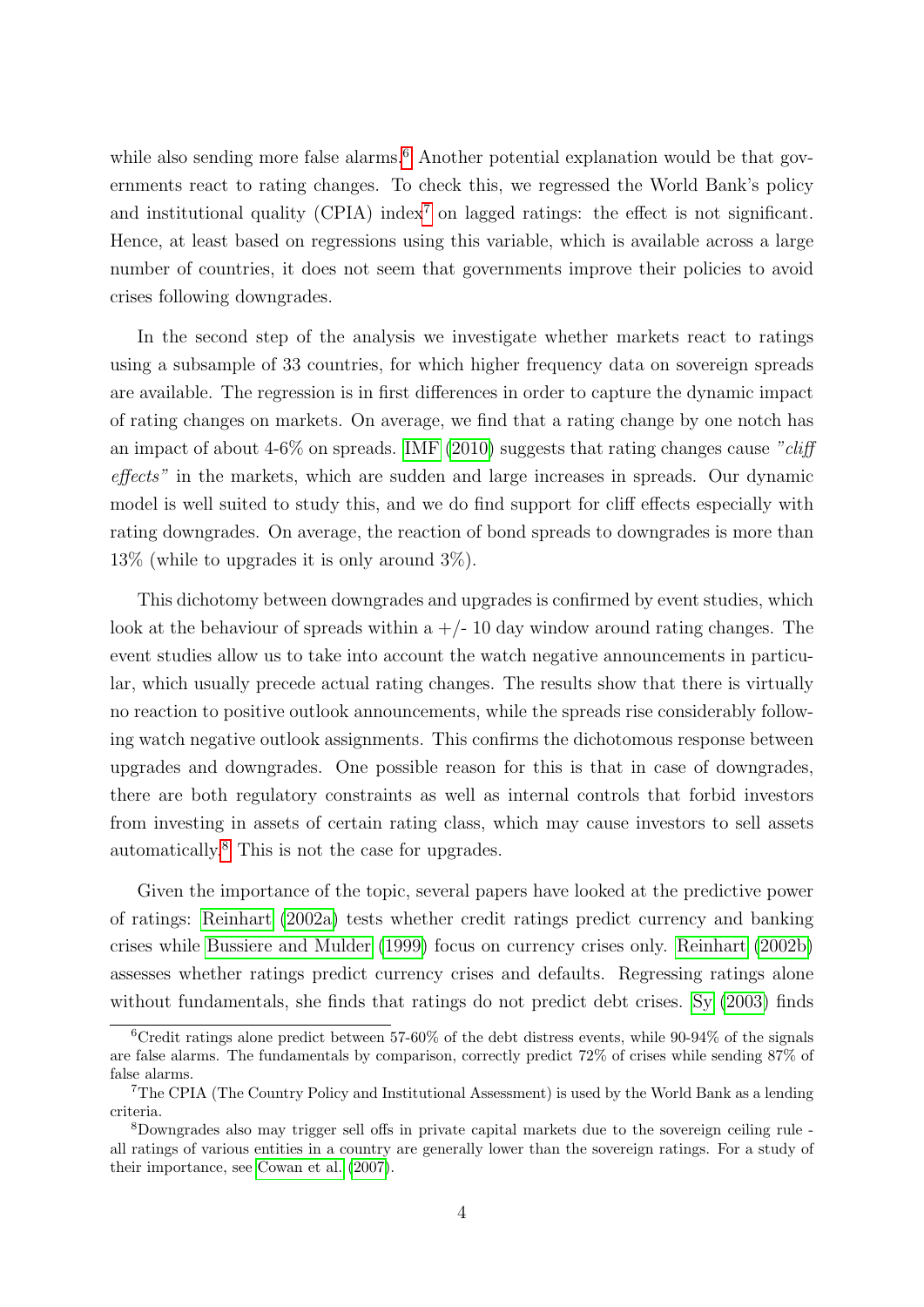that for the period 1994-2002, ratings do not predict currency crises and that the causality is the other way, currency crises predict ratings, hence agencies are too late to downgrade. He also finds that currency crises are not correlated with debt crises in that period and that ratings have some - albeit weak - prediction power of debt distress events. However, his definition of debt distress is 'spreads over 1000 basis points', so rather than predict debt crises, the variable of interest predicts market reaction, which is what our paper studies in section [3.1.](#page-23-0) [Flandreau et al.](#page-33-2) [\(2011\)](#page-33-2) look at the history of foreign ratings, whether a superior forecasting ability explains the growing importance of the agencies and finds that it does not. [Carlson and Hale](#page-31-1) [\(2005\)](#page-31-1) build a global games model to show how rating changes can have an independent effect on yields even if the agencies are late to react to the changes in fundamentals, given that the investors would have already reacted instantaneously. The additional effect is from investors revising their expectations regarding what other investors will do.[9](#page-7-0)

This paper is the first that is able to compare ratings to an alternative, benchmark model in order to assess how good the prediction power is. Also, rather than look at defaults, we use debt distress events, which occur more often since a country can avert a default by turning to IMF for balance of payments support. Defaults often occur several months/years after a country has entered into debt distress and hence assessing predictive power of ratings one year ahead of a default would only capture information about an imminent default that is already public knowledge.

We are not the first to examine the link between ratings and spreads, but the paper tackles it from a different angle, by looking at the actual dynamic impact of rating changes on markets. Previous papers such as [Jaramillo and Tejada](#page-33-3) [\(2011\)](#page-33-3); [Reisen and von Maltzan](#page-34-5) [\(1998\)](#page-34-5) have generally regressed sovereign ratings and spreads in levels, whereas we use a first differenced model given that we focus on the dynamics. [Kaminsky and Schmukler](#page-33-4) [\(2001\)](#page-33-4) used a differenced data in panel, but the data was of daily frequency, while [Larrain](#page-33-5) [et al.](#page-33-5) [\(1997\)](#page-33-5) did Granger causality tests on annual data. The first differenced model is better suited for capturing the short term impact of rating changes given how rarely ratings change and how much spreads fluctuate. We use monthly data in order to strike a balance between capturing market reaction, which is generally swift and acknowledging that rating changes can be anticipated and hence markets have often reacted already before the actual change<sup>[10](#page-7-1)</sup>.

<span id="page-7-0"></span> ${}^{9}$ For papers showing determinants of sovereign ratings, see [Afonso](#page-31-2) [\(2002\)](#page-31-2) and [Cantor and Packer](#page-31-3) [\(1996\)](#page-31-3).

<span id="page-7-1"></span><sup>&</sup>lt;sup>10</sup>The paper also relates to a wider literature that looks at the impact of rating changes on bond spreads and stock prices, see for instance [Dichev](#page-32-2) [\(2001\)](#page-32-2); [Hand et al.](#page-33-6) [\(1992\)](#page-33-6); [Micu et al.](#page-34-6) [\(2006\)](#page-34-6); [Amato](#page-31-4) [and Furfine](#page-31-4) [\(2003\)](#page-31-4); [Jorion and Zhang](#page-33-7) [\(2007\)](#page-33-7)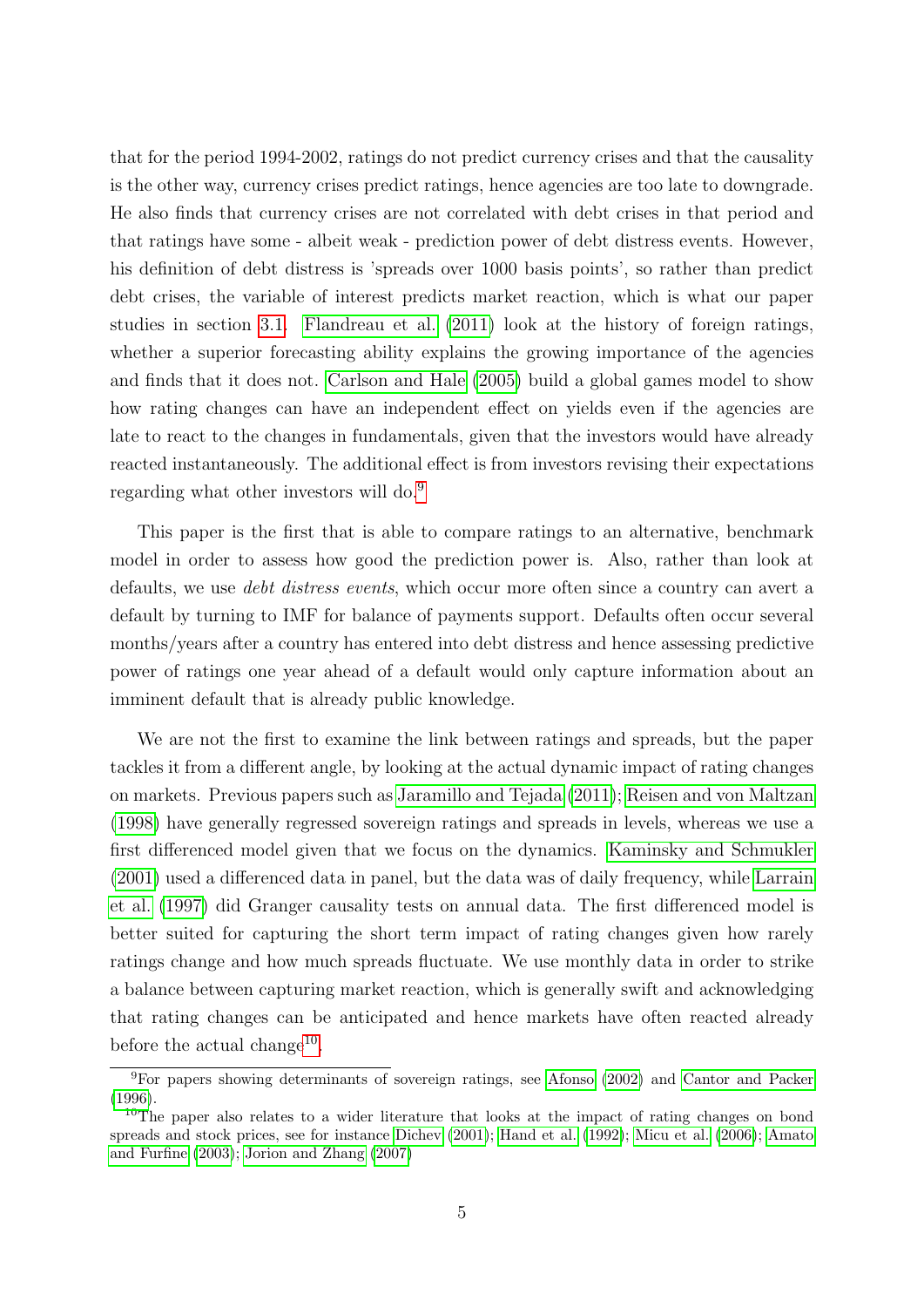[Ferri et al.](#page-32-3) [\(1999\)](#page-32-3) were the first to propose that credit ratings are *procyclical*, they tend to be excessively downgraded compared to what fundamentals would suggest during economic downturns while being upgraded much after fundamentals have improved in booms. [Reisen and von Maltzan](#page-34-5) [\(1998,](#page-34-5) [1999\)](#page-34-7) as well as [Kaminsky and Schmukler](#page-33-4) [\(2001\)](#page-33-4) confirm this procyclicality in their empirical papers, while [Gaillard](#page-33-8) [\(2009\)](#page-33-8) disagrees. Still related to this issue, [Bar-Isaac and Shapiro](#page-31-5) [\(2010\)](#page-31-5) find that a credit rating agency is more likely to issue less accurate corporate ratings in boom times than during recessionary periods. We find that changes in ratings have the largest effects on markets when the rating change is a downgrade. Upgrades are generally not significant in the investment grade category.

The rest of the paper is organized as follows. Section [1](#page-8-0) presents the data and stylised facts about ratings and spreads, section [2](#page-14-1) assesses the predictive power of credit ratings using a logit model. Section [2.1](#page-14-0) presents the main results, while section [2.2](#page-22-0) shows robustness checks. Section [3](#page-23-1) looks at market reactions from rating changes: section [3.1](#page-23-0) regresses spreads on ratings to analyse the impact on markets with monthly data and section [3.2](#page-28-0) outlines event studies with daily frequency data. Section [4](#page-30-0) concludes.

# <span id="page-8-0"></span>1 Data and stylised facts

### <span id="page-8-1"></span>1.1 Data

Two different datasets are used in this paper. The first dataset covers 53 developing and emerging countries, and runs on annual frequency from 1977 to 2007. The countries and years are listed in appendix [A.](#page-36-0) This dataset is used in section [2.1](#page-14-0) showing logit regressions that analyse the predictive power of credit ratings against fundamentals.

The second dataset, which is used to study the effect of rating changes on markets (section [3.1\)](#page-23-0), includes the JP Morgan EMBI Global index of spreads of sovereign bond yields over a benchmark bond. It covers 40 countries although only 33 are rated by all agencies and hence included in the study. The bonds used for the EMBI index by JP Morgan include US dollar-denominated bonds such as Brady bonds, Eurobonds, and traded loans issued by sovereigns and quasi-sovereigns, while the benchmark bonds are US treasury bonds. The spreads are "stripped spreads", which are homogenised for comparability across countries and maturity structures. The index is available on Datastream. This second dataset will be used at monthly frequency in section [3.1](#page-23-0) in the panel regressions and in daily frequency in the event studies, section [3.2.](#page-28-0)

The key variable in section [2.1](#page-14-0) (logit regressions) is a definition of debt distress events.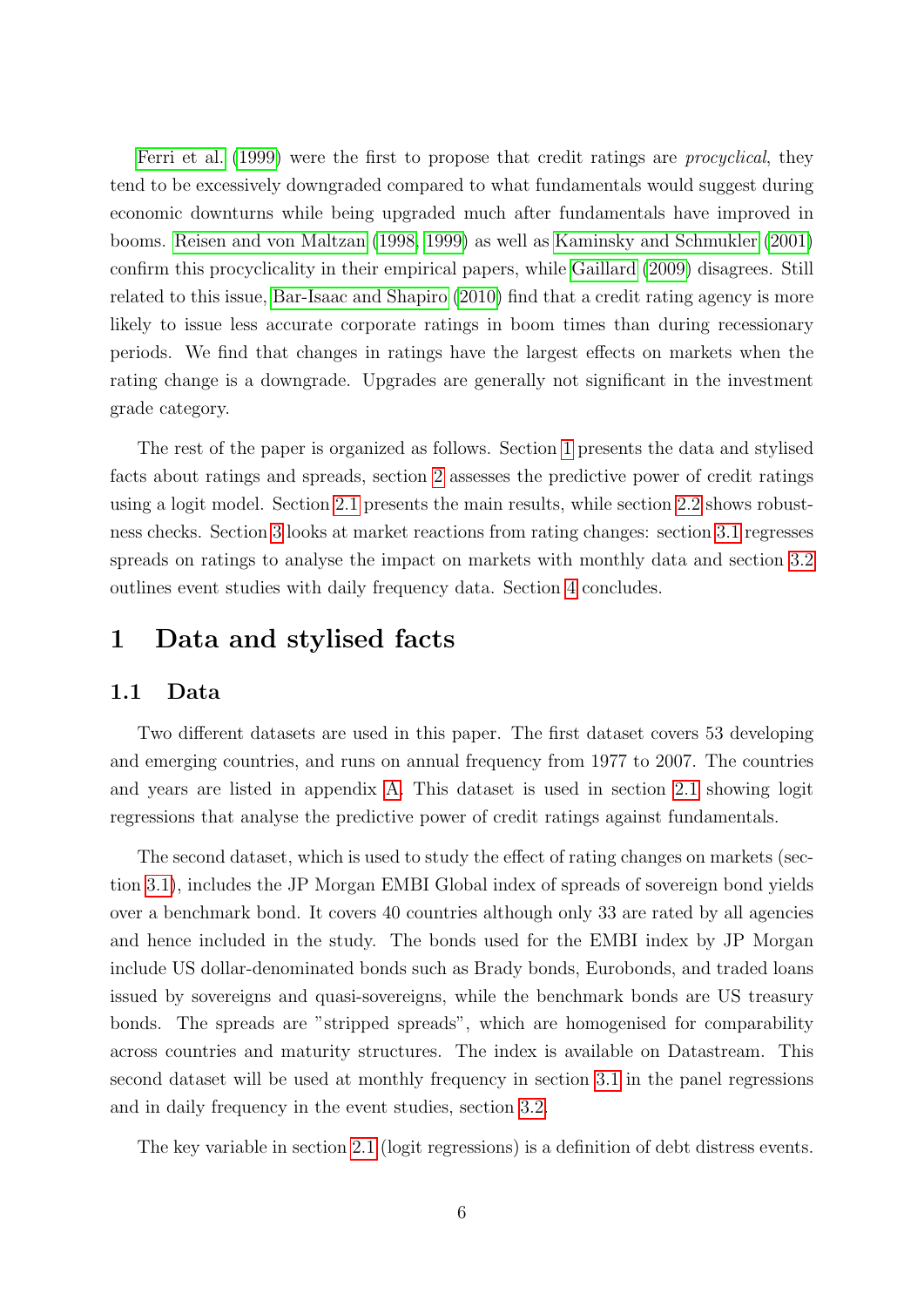A country is said to be in debt distress when one of the following three conditions holds:

- The sum of the interest and principal arrears on long-term debt outstanding to all creditors is larger than 5% of the total debt outstanding.
- The country receives debt relief from the Paris Club.
- The country receives substantial balance-of-payments support from the IMF in the form of StandBy Agreements and Extended Fund Facility. We consider the support as substantial when the country uses more than 50% of its quota in one year.

This debt distress variable allows us to select 18 different crisis events, which are listed in table [1.](#page-10-0) The table shows the distress year, distressed country, the reason for distress (IMF, arrears or Paris Club), ratings by all agencies one year before the distress as well as the date of default when applicable. The distress data is structured so that if a datapoint is listed either as a crisis time, or a normal time, then it must be preceded by three years without a distress event, otherwise the datapoint is excluded from the observations. This ensures that when regressing the distress variable at t, the time points  $t - 2$  or  $t - 1$ are always normal times. The reason we do not use a default classification by S&P's for example is that defaults are often recorded fairly late, only when they actually take place, which is usually several months and in many cases years after the negotiations have started and when it has already become obvious to everyone that a default is going to take place. As shown in table [1,](#page-10-0) Argentina for example only defaulted the year after the distress event. Using arrears instead of defaults allows us to capture the *beginning* of debt distress events and therefore ensures that the dependent variables are measured in normal times rather than during ongoing distress events. In addition, often a country does not need to run into severe arrears if it obtains balance of payments support from the IMF or seeks debt rescheduling or reduction from the Paris Club, hence we have included those possibilities also in the definition of debt distress, as have others before us.[11](#page-9-0)

The fundamentals the ratings are regressed against include external debt/GDP, GDP per capita, interest payments on external debt over exports, inflation and CPIA. CPIA, the "Country Policy and Institutional Assessment" index is a an indicator that the World Bank uses in its international development aid allocation decisions. All the variables are from the World Bank Data Catalog and from the Penn World Tables and are publicly

<span id="page-9-0"></span><sup>&</sup>lt;sup>11</sup>Like any formal and quantitative definition, our criteria select events that do not necessarily include all cases commonly regarded as debt distress events or defaults. For a discussion of debt defaults and debt restructuring see for instance [Erce and Diaz-Cassou](#page-32-4) [\(2011\)](#page-32-4) and [Erce](#page-32-5) [\(2012\)](#page-32-5). We tested the validity of the results presented in Section 2 to the inclusion of cases not identified by our definition as debt distress events and found that the results were largely unaffected.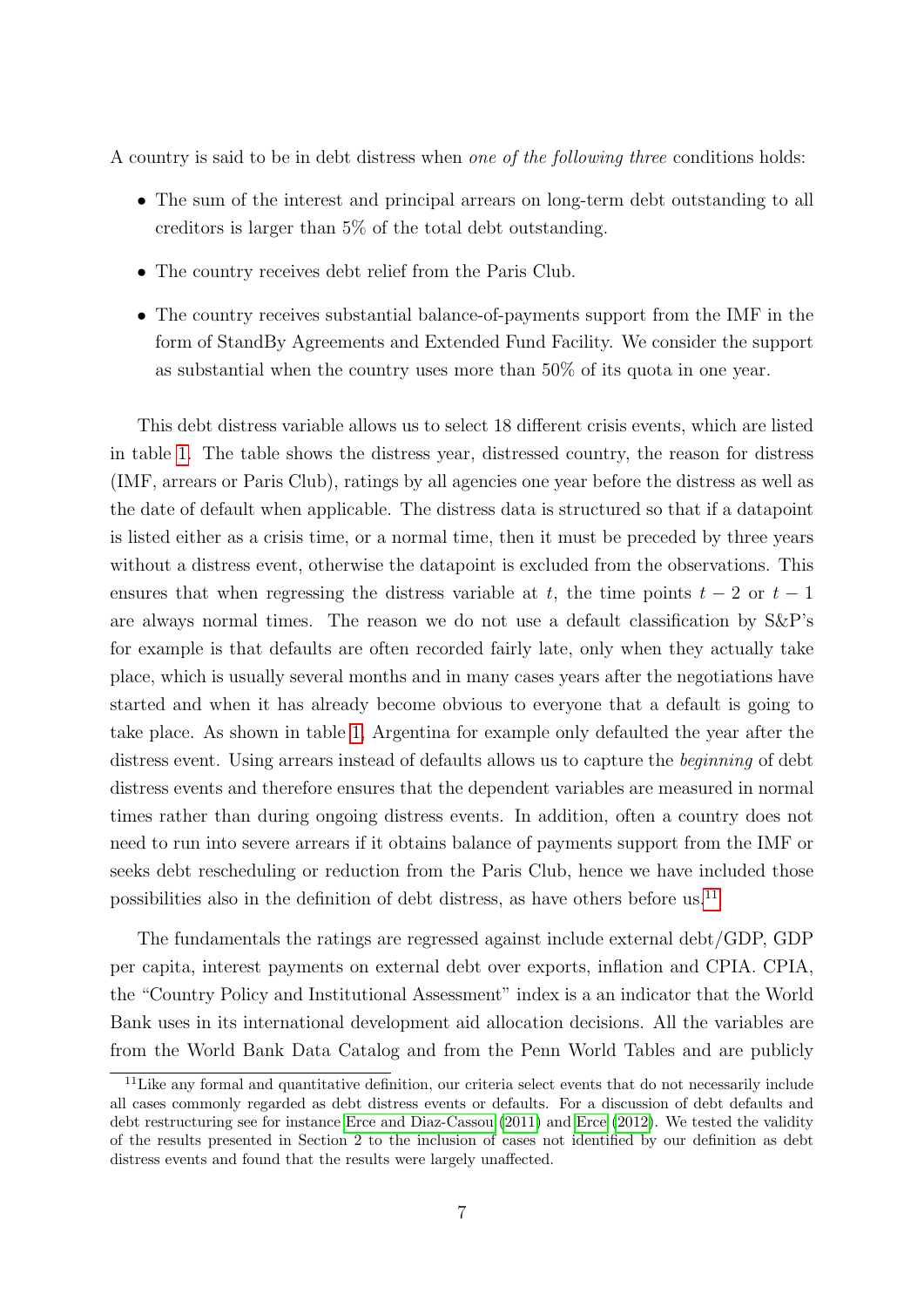|      |                |              | Reason for distress |                |              | Rating one year before |                | Date of         |
|------|----------------|--------------|---------------------|----------------|--------------|------------------------|----------------|-----------------|
| Year | Country        | IMF          | ParisCl             | <b>Arrears</b> | $S\&P$       | Fitch                  | Moodys         | Default         |
| 2000 | Argentina      | $\mathbf x$  |                     |                | BB S         | <b>BB</b>              | Ba3, RUR-      | $6-Nov-01$      |
| 2004 | <b>Bolivia</b> | X            |                     |                | $B+$ N       |                        | B1 S           |                 |
| 1998 | <b>Brazil</b>  | $\mathbf x$  |                     |                | $B+P$        | $B+$                   | $B1 - RUR +$   |                 |
| 2005 | Cameroon       |              |                     | $\mathbf x$    | B S          | B S                    |                |                 |
| 2000 | Ecuador        |              | $\mathbf x$         |                |              |                        | B3 S           | $29$ -Jul- $00$ |
| 2007 | Gambia, The    |              | $\mathbf X$         |                |              | CCC S                  |                |                 |
| 2006 | Grenada        |              | $\mathbf x$         |                | SD           |                        |                |                 |
| 2004 | Honduras       |              | $\mathbf x$         |                |              |                        | B <sub>2</sub> |                 |
| 1997 | Indonesia      | $\mathbf{x}$ |                     |                | <b>BBB</b> S |                        | Baa3           |                 |
| 1998 | Kazakhstan     | $\mathbf x$  |                     |                | $BB-S$       | BB-                    | Ba3            |                 |
| 2007 | Latvia         | $\mathbf x$  |                     |                | $A - S$      | $A - S$                | A2S            |                 |
| 2003 | Moldova        |              |                     | $\mathbf x$    |              |                        | Caa1           |                 |
| 1999 | Pakistan       |              | $\mathbf x$         |                | $B + S$      |                        | B2S            | $29$ -Jan- $99$ |
| 1997 | Thailand       | X            |                     |                | A S          |                        | A2             |                 |
| 1995 | Turkey         | X            |                     |                | <b>BBBN</b>  |                        | Baa3 - RUR-    |                 |
| 2000 | Turkey         | X            |                     |                | B P          | $B+$                   | B1 P           |                 |
| 1998 | Uruguay        | X            |                     |                | $BB + S$     | $BB+$                  | Ba1            |                 |
| 2002 | Uruguay        | $\mathbf X$  |                     |                | BBB-S        | BBB-S                  | Baa3           | $16$ -May-03    |

<span id="page-10-0"></span>Table 1: Distress events

Notes: Columns 3-5 list reasons for distress: substantial balance of payments support from the IMF, Paris Club rescheduling and/or substantial arrears. Columns 6-8 show the rating and outlook one year before the distress event. The last column lists the date of default assigned by S&P when applicable.

available, except for the CPIA which is only publicly available from 2005 onwards. We have obtained the whole CPIA series from 1978-2007 directly from the World Bank.

| $\frac{1}{2}$ . The $\frac{1}{2}$ beard |                   |      |                |                        |                    |  |  |  |  |
|-----------------------------------------|-------------------|------|----------------|------------------------|--------------------|--|--|--|--|
|                                         | Investment grade  |      |                | Non-investment grade   |                    |  |  |  |  |
| Code                                    | SP, Fitch Moody's |      |                | Code SP, Fitch Moody's |                    |  |  |  |  |
| 22                                      | AAA               | Aaa  | 12             | $BB+$                  | Ba1                |  |  |  |  |
| 21                                      | $AA+$             | Aa1  | 11             | BB                     | Ba2                |  |  |  |  |
| 20                                      | AA                | Aa2  | 10             | $BB-$                  | Ba3                |  |  |  |  |
| 19                                      | $AA-$             | Aa3  | 9              | $B+$                   | B1                 |  |  |  |  |
| 18                                      | $A+$              | A1   | 8              | B                      | B <sub>2</sub>     |  |  |  |  |
| 17                                      | $\mathsf{A}$      | A2   | 7              | $B -$                  | B <sub>3</sub>     |  |  |  |  |
| 16                                      | $A-$              | A3   | 6              | $CCC+$                 | Caa1               |  |  |  |  |
| 15                                      | $BBB+$            | Baa1 | 5              | CCC                    | Caa2               |  |  |  |  |
| 14                                      | BBB               | Baa2 | 4              | CCC-                   | Caa3               |  |  |  |  |
| 13                                      | BBB-              | Baa3 | 3              | CC                     | Ca                 |  |  |  |  |
|                                         |                   |      | $\overline{2}$ | $\mathcal{C}$          | С                  |  |  |  |  |
|                                         |                   |      | 1              |                        | SD, RD, DDD, DD, D |  |  |  |  |

<span id="page-10-1"></span>Table 2: Ratings scale

For the ratings, only the foreign currency ratings on long term debt are used, since both datasets only include developing or emerging countries that are usually not able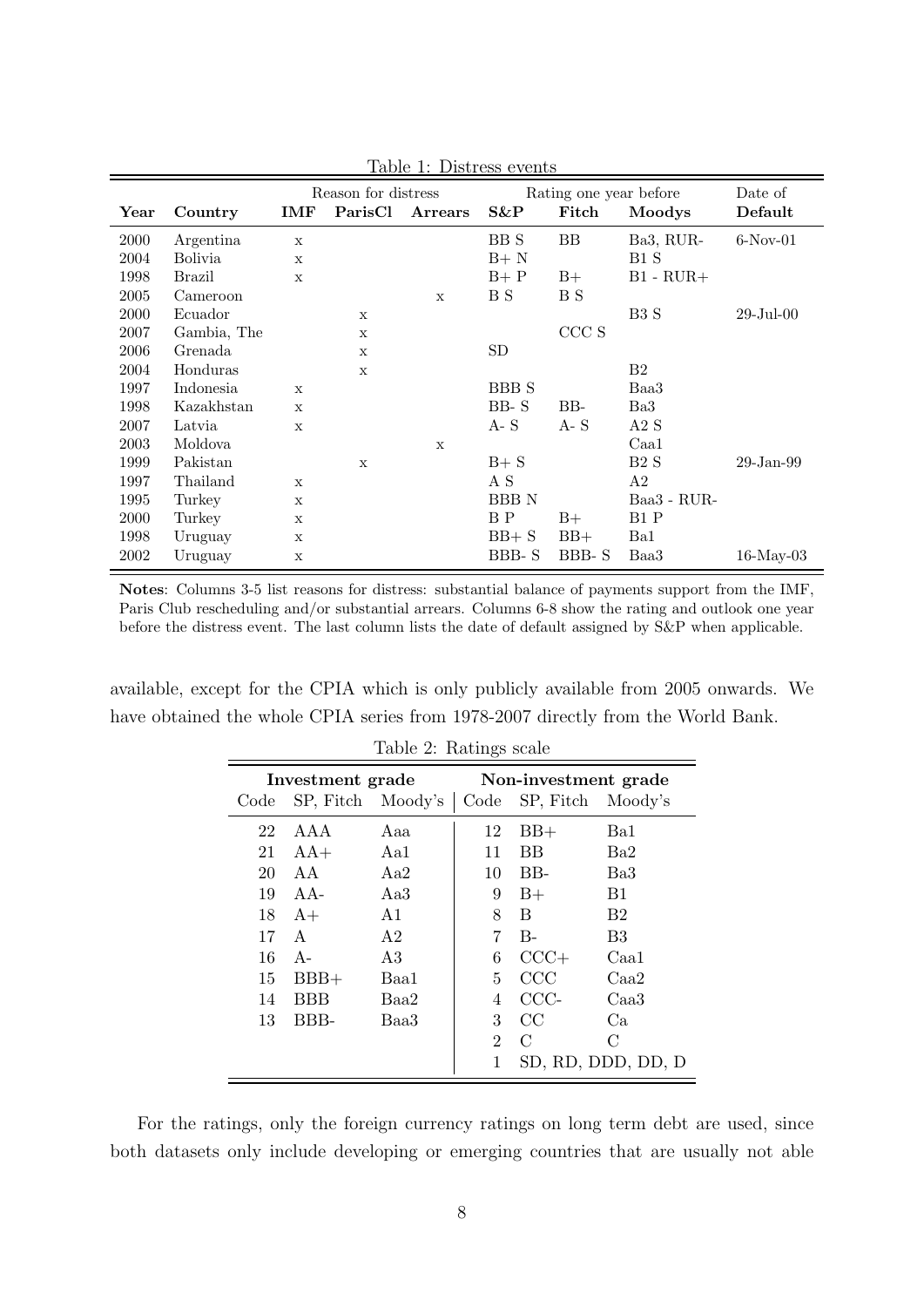to borrow in their own currency [\(Eichengreen and Hausmann](#page-32-6) [\(1999\)](#page-32-6)). The ratings are transformed using a linear scale, which is the most common transformation used in credit rating research. We test the robustness of our results by running the regressions on different scalings, for example by using an investment grade dummy and by extending the scale to include changes in outlook. The change of scaling did not change the results qualitatively, in fact the model with the investment grade dummy performed even worse.

The numerical code corresponding to the linear scale is displayed in table [2.](#page-10-1) The ratings from 13-22 are investment grade while ratings from 1-12 are non-investment grade. S&P and Fitch assign several categories of default of which D, DD and DDD represent outright default and RD and SD indicate selective default. Since only SD and RD are usually used, we list all of them under the same category, they all are assigned a numerical rating of 1.

### 1.2 Stylised facts

This section presents descriptive statistics on credit ratings. It reports, for each of the three main credit rating agencies, the probabilities of rating changes, overall and conditional on whether the rating change was an upgrade or downgrade and whether the bond was rated non-investment or investment grade. The section also provides evidence of lead and lag relationships between ratings by the three agencies by computing the share of rating changes that followed a rating change by one of the other two agencies.

Firstly, table [3](#page-11-0) shows that the ratings between the agencies are very similar, the correlation between  $S\&P$  and Fitch ratings being slightly higher than with Moody's.<sup>[12](#page-11-1)</sup> In table [4,](#page-11-2) the mean ratings of S&P are the lowest while Moody's are the highest, but the differences are very small. This suggests that there may be little value added in crosschecking the information provided by the three agencies, given that they are so tightly correlated.

<span id="page-11-2"></span><span id="page-11-0"></span>

| S&P Moodys Fitch<br>Mean StDev<br>$S\&P$<br>$S\&P$<br>15.83<br>1.000<br>$Modys$ 0.979<br>Moody's $15.97$<br>1.000<br>0.979<br>Fitch<br>15.86<br>0.984<br>Fitch<br>1.000 | Table 4: Descriptive statistics |
|-------------------------------------------------------------------------------------------------------------------------------------------------------------------------|---------------------------------|
|                                                                                                                                                                         |                                 |
|                                                                                                                                                                         | 5.04                            |
|                                                                                                                                                                         | 5.02                            |
|                                                                                                                                                                         | 4.99                            |

Table [5](#page-12-0) presents the probabilities of rating changes. The top section has the probabilities for all agencies and all ratings classes, while the middle and bottom sections show

<span id="page-11-1"></span> $12$ The high correlations hold also for cross-sections, on monthly basis.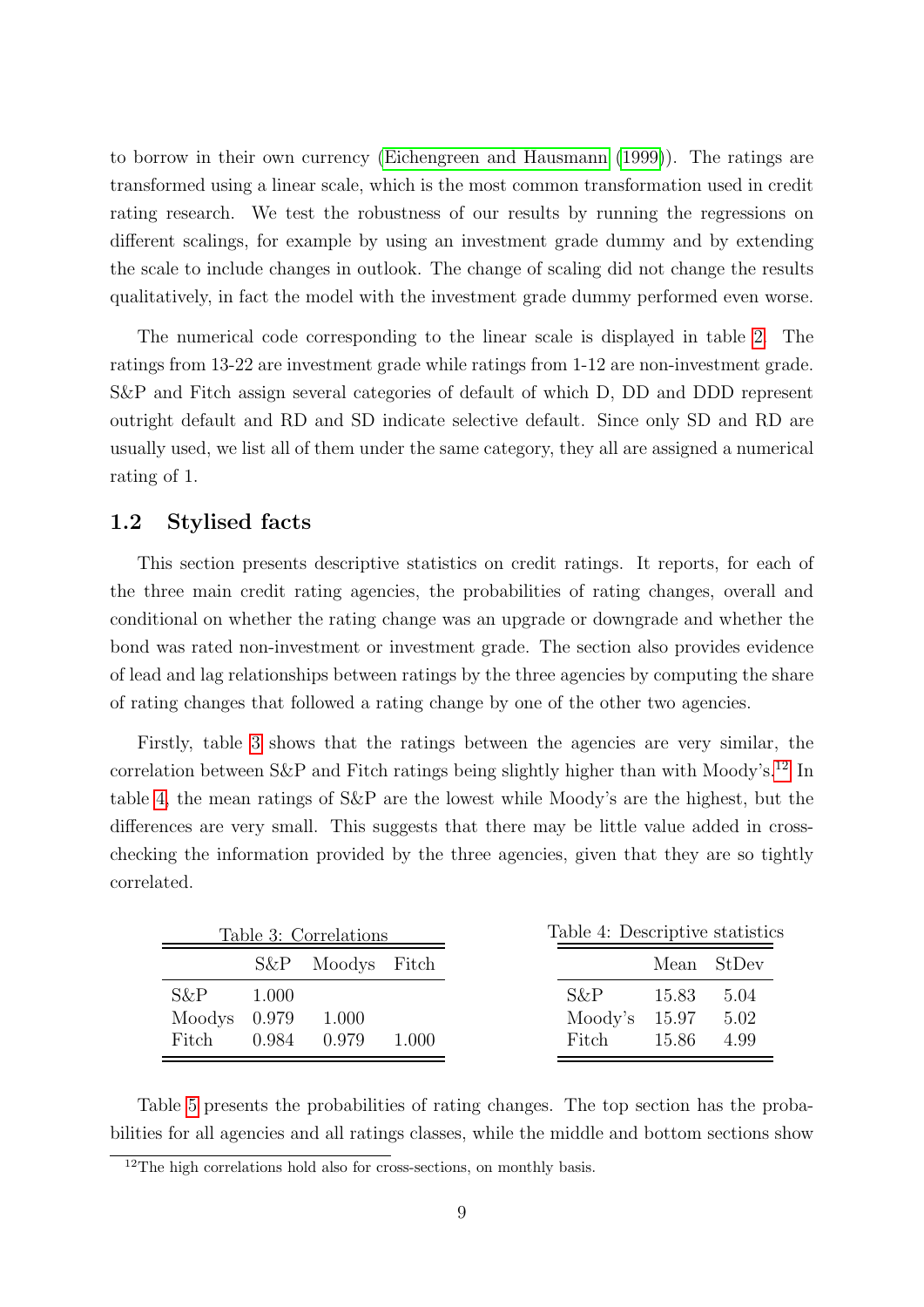probabilities for investment grade and non-investment grade bonds respectively. The data is of monthly frequency and ratings are the last rating of the month, including outlook changes. There are altogether 12872 observations of ratings, of which 70% are in the investment grade category. The sample only includes those observations for which there exists a rating by all agencies, as otherwise the samples would differ quite substantially. For example, the sample for Moody's begins already in February 1949 with an AAA rating assigned to the US, while S&P assigned its first rating in 1975 to Canada, and Fitch emerged only in 1994 with a simultaneous rating given to several large European economies as well as to the US and Canada. Furthermore, Moody's has remained more concentrated in the developed economies, while S&P and Fitch rate more new entrants to the global capital markets. For this reason, while comparing the behaviour of the rating agencies, it is important to restrict the sample to those countries and times for which there exists a rating by all three agencies.

|                     |       |             |              |         | $\check{~}$ |           |         |
|---------------------|-------|-------------|--------------|---------|-------------|-----------|---------|
| All changes         |       |             |              |         |             |           |         |
|                     | Obs   | Obs(change) | $P$ (change) | Obs(up) | P(up)       | Obs(down) | P(down) |
| SP                  | 12872 | 620         | 4.8%         | 356     | 2.8%        | 264       | $2.1\%$ |
| Moody's             | 12872 | 506         | $3.9\%$      | 321     | 2.5%        | 185       | $1.4\%$ |
| Fitch               | 12872 | 520         | $4.0\%$      | 313     | $2.4\%$     | 207       | $1.6\%$ |
|                     |       |             |              |         |             |           |         |
| Investment grade    |       |             |              |         |             |           |         |
|                     | Obs   | Obs(change) | $P$ (change) | Obs(up) | P(up)       | Obs(down) | P(down) |
| <b>SP</b>           | 9099  | 300         | 3.3%         | 171     | $1.9\%$     | 129       | 1.4\%   |
| Moody's             | 9248  | 276         | $3.0\%$      | 175     | $1.9\%$     | 101       | $1.1\%$ |
| Fitch               | 9063  | 267         | $2.9\%$      | 159     | $1.8\%$     | 108       | $1.2\%$ |
|                     |       |             |              |         |             |           |         |
| Noninvestment grade |       |             |              |         |             |           |         |
|                     | Obs   | Obs(change) | $P$ (change) | Obs(up) | P(up)       | Obs(down) | P(down) |
| SP                  | 3773  | 320         | $8.5\%$      | 185     | $4.9\%$     | 135       | $3.6\%$ |
| Moody's             | 3624  | 230         | $6.3\%$      | 146     | $4.0\%$     | 84        | $2.3\%$ |
| Fitch               | 3809  | 253         | $6.6\%$      | 154     | $4.0\%$     | 99        | $2.6\%$ |

<span id="page-12-0"></span>Table 5: Probabilities of rating changes

The probabilities of rating changes in table [5](#page-12-0) are very similar for Fitch and Moody's, while S&P changes its ratings slightly more frequently. Overall the probability of a rating change by Moody's is 3.9%, while for S&P it is 4.8%. The probability of an upgrade is larger than the probability of a downgrade for all agencies. For example, for Moody's the probability of an upgrade is  $2.5\%$  while the probability of a downgrade is only  $1.4\%$ .<sup>[13](#page-12-1)</sup>

The results are similar for both investment and non-investment grade bonds: upgrades are more likely than downgrades. However, the probability of facing a rating change

<span id="page-12-1"></span> $13$ [Gaillard](#page-33-8) [\(2009\)](#page-33-8) finds that Moody's is the most reluctant of all agencies to change the ratings.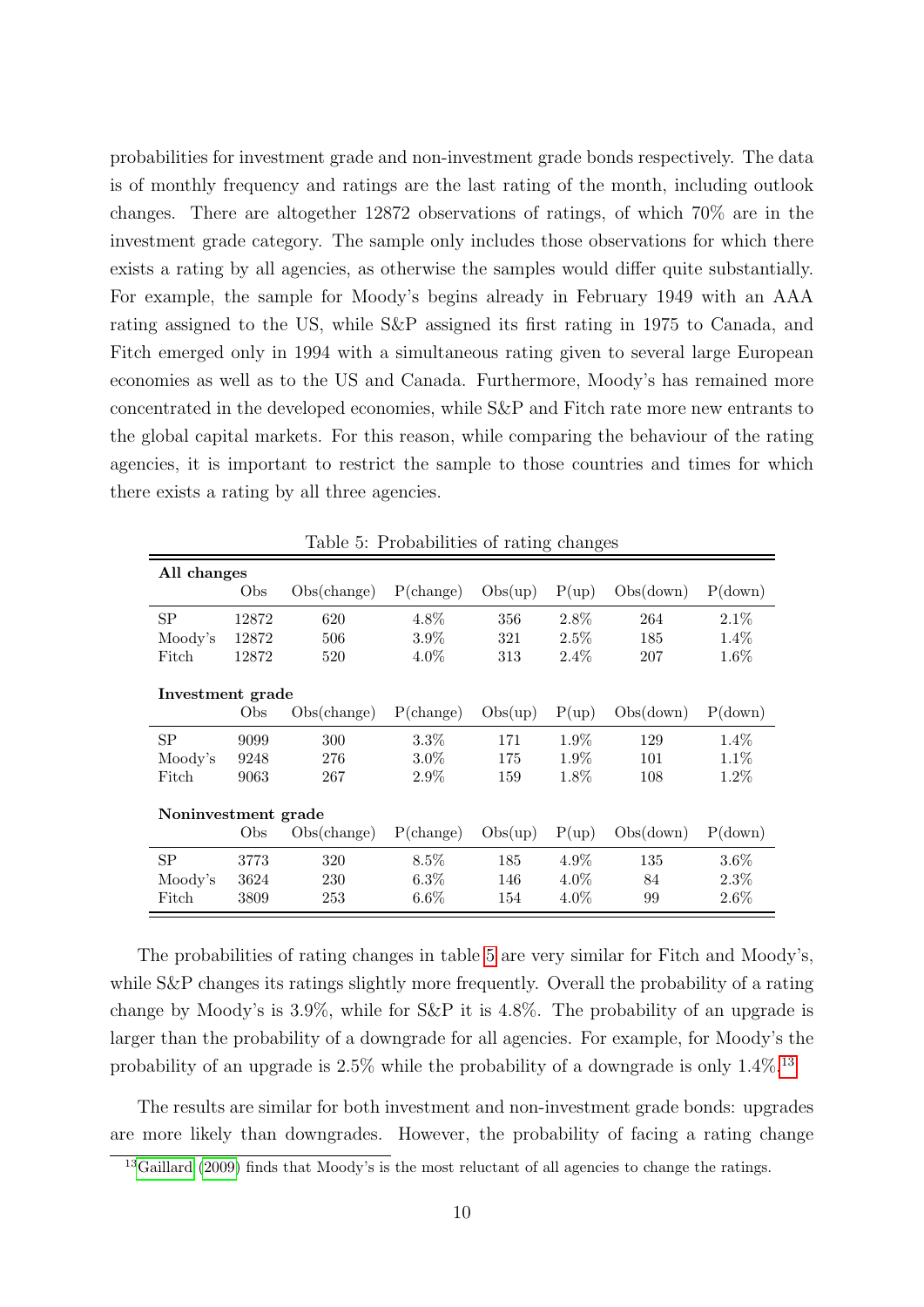is more than twice as large in the non-investment grade than in the investment grade category. In the non-investment grade category, S&P changes its ratings most often, the probability of a rating change by S&P is about 2 percentage points higher than by Fitch or Moody's.

Turning to table [6,](#page-13-0) we can observe conditional probabilities of rating changes. S&P, which has the highest probability of changing its ratings, also seems to be the first mover out of the three. The table lists the percentages of all rating changes by each agency that were followed by a rating change by the same (diagonals) or another agency (offdiagonals). The columns represent rating changes in one of the previous two months and rows represent rating changes in the current month. For example the 23.9% of row 2, column 1 is the percentage of all Moody's rating changes that took place after there has been a rating change by  $S\&P$  in one of the two previous months as a share of all changes by Moody's. This is more than 10 percentage points higher than the 14.9% in row 1, column 2, which is the percentage of S&P rating changes that followed a change by Moody's as a percentage of all S&P changes. Since the (off-diagonal) percentages in column 1 are significantly higher than in the other columns, we conclude that Moody's and Fitch tend to change their ratings more often following S&P than S&P following Moody's and Fitch.<sup>[14](#page-13-1)</sup>

<span id="page-13-0"></span>

| All         |          | Rating change at $(t-1)$ or $(t-2)$ |          |
|-------------|----------|-------------------------------------|----------|
| change at t | S&P.     | Moody's                             | Fitch    |
| S&P         | $8.8\%$  | 14.9%                               | 17.4%    |
| Moody's     | 23.9%    | $14.0\%$                            | $18.4\%$ |
| Fitch       | 23.0%    | $16.5\%$                            | $10.5\%$ |
|             |          |                                     |          |
| Upgrades    |          | Rating change at $(t-1)$ or $(t-2)$ |          |
| change at t | S&P      | Moody's                             | Fitch    |
| S&P         | $1.7\%$  | $11.5\%$                            | $14.3\%$ |
| Moody's     | $16.5\%$ | $7.2\%$                             | 13.4%    |
| Fitch       | $16.3\%$ | 14.7\%                              | $5.8\%$  |
|             |          |                                     |          |
| Downgrades  |          | Rating change at $(t-1)$ or $(t-2)$ |          |
| change at t | S&P-     | Moody's                             | Fitch    |
| S&P         | $15.2\%$ | 16.7%                               | $18.9\%$ |
| Moody's     | $32.4\%$ | $15.7\%$                            | 23.2\%   |
| Fitch       | $30.4\%$ | $17.9\%$                            | $14.5\%$ |

Table 6: Conditional probabilities between ratings

For downgrades the differences are larger, over 30% of Moody's and Fitch downgrades

<span id="page-13-1"></span><sup>&</sup>lt;sup>14</sup>This however partly reflects the fact that S&P makes more changes than the other two agencies as reported in Table [5.](#page-12-0)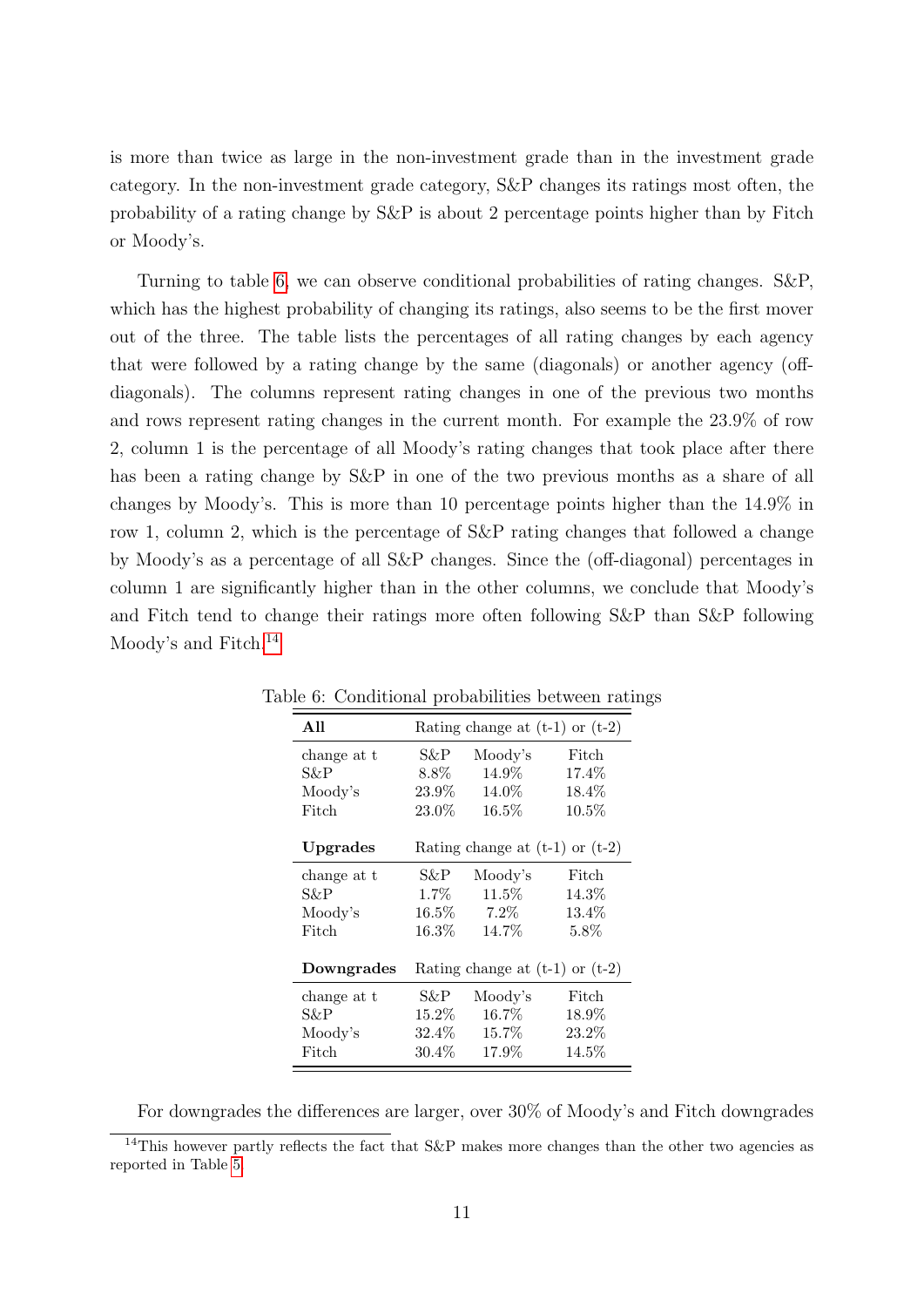took place after an S&P downgrade in the previous two months, while S&P downgrades only followed Moody's in 17% of the cases and Fitch 19%. Upgrades are not as clustered as downgrades, the probabilities of subsequent rating changes in each cell are lower. In addition, the differences between the agencies are not as significant in the upgrades category. Our results can be related to those of [Alsakka and ap Gwilym](#page-31-6) [\(2010\)](#page-31-6) who also find evidence of interdependence in rating actions. Furthermore, their results also suggest that S&P tends to lead the other agencies with downgrades and demonstrate the least dependence on other agencies. In contrast to us, they find that Moody's tends to be the first mover in upgrades. This can be due to the shorter sample used, a different methodology (ordered probit) as well as a different time frame; they consider subsequent rating changes up to a year later whereas we only consider two months.

The diagonal elements of table [6](#page-13-0) show that there is some clustering of ratings by the same agencies. The probability of any rating change by Moody's given that there was a rating change by Moody's in the past two months is 14%. The figures are similar albeit slightly lower for Fitch and S&P. The clustering is more prominent in the downgradecategory, there is a 15% probability to observe consecutive S&P downgrades at most 3 months apart. On the other hand, there is only a 1.7% probability to observe consecutive upgrades by S&P. This is perhaps explained by dynamics developing far more rapidly in busts than booms.

# <span id="page-14-1"></span>2 Predictive power of credit ratings

## <span id="page-14-0"></span>2.1 Logit model

In this section, we implement a panel logit, which measures the ratings ability to predict debt distress events and assess them against a few fundamentals, which are known from the literature to predict sovereign debt distress events fairly well. We perform three logit regressions: (i) with fundamentals only, (ii) with ratings only, and (iii) with both ratings and fundamentals in the same regression to see whether the ratings provide any additional information over that provided by the fundamentals.

The logit regression is as follows:

$$
y*_it = \beta_0 + \beta_1 Debt/GDP_{i,t-2} + \beta_2 ln(GDPp.c.)_{i,t-2} + \beta_3 InterestPaym/Exports_{i,t-2} ++ \beta_4 Inflation_{i,t-2} + \beta_5 CPIA_{i,t-2} + \beta_6 Rating_{i,t-2} + \epsilon_{it} \tag{1}
$$

$$
y_{it} = \mathbb{1}[y_{it}^* > 0]
$$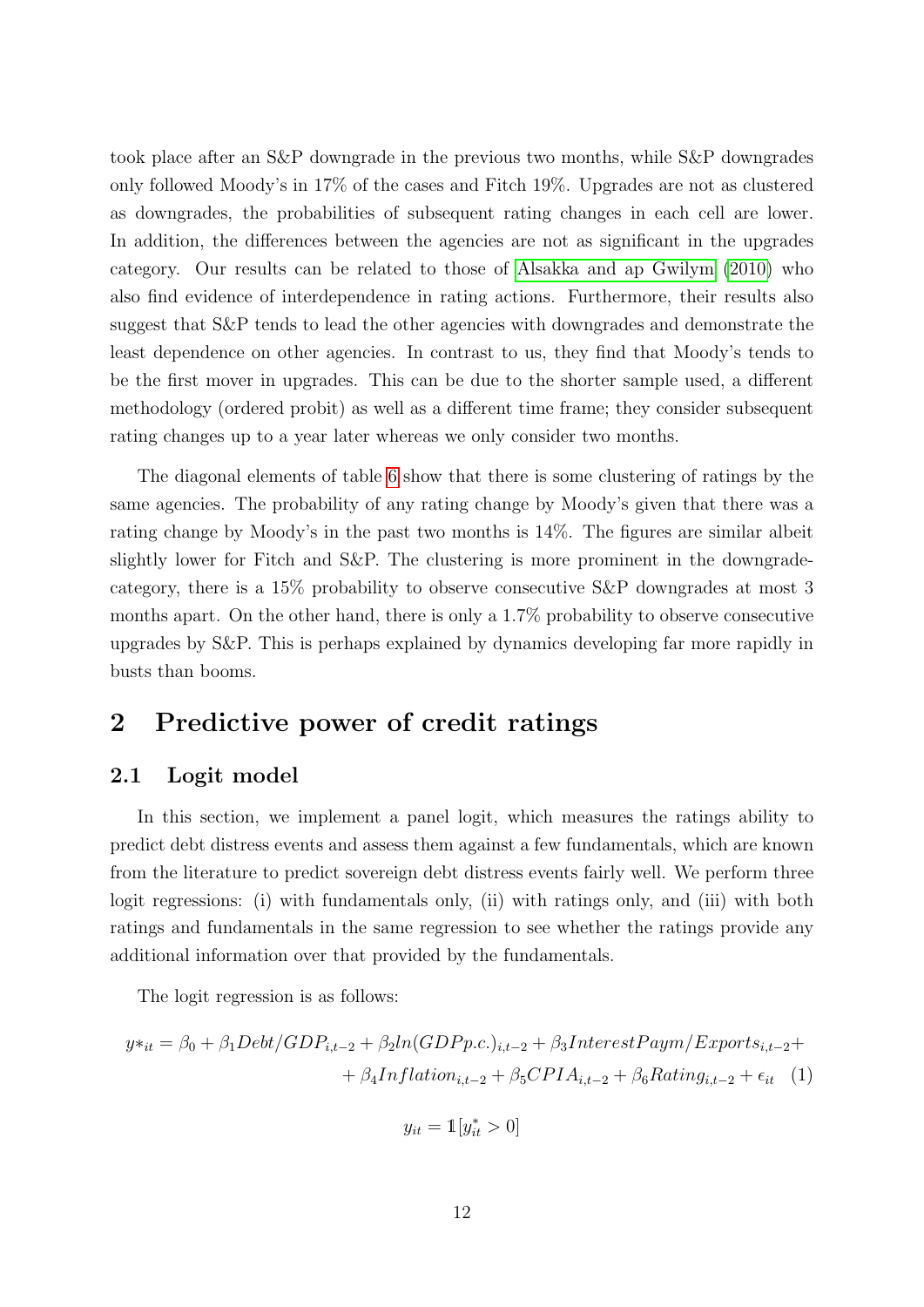$$
Prob[y_{it} = 1 | X_{it} = x_{it}] = \frac{exp(x_{it}'\beta)}{1 + exp(x_{it}'\beta)}
$$

where  $X_{it}$  is a vector of fundamentals: external debt/GDP, log of GDP per capita, interest payments on external debt over exports, inflation, CPIA and ratings. The last explanatory variable is *ratings*, which is the average rating of all three rating agencies for each datapoint for which at least one of the ratings exists<sup>[15](#page-15-0)</sup>. We also check the predictive power of each rating agency separately. All the coefficients are initially lagged two years as in [Cohen and Valadier](#page-32-0) [\(2011\)](#page-32-0). This way we can be sure that the variables are actually predicting a crisis rather than a response to one. Also, we use long term ratings, which are supposed to predict events on three to five year horizon, so two years should certainly be long enough for the ratings. We also check results with one year lags later on.[16](#page-15-1)

The results are reported below in table [7.](#page-16-0) The baseline regression includes only the fundamentals as regressors for the sample for which there exists a rating by at least one of the agencies. All the coefficients of the fundamentals except for GDP per capita are significant. They predict debt crises well two years ahead of the event. CPIA is no longer significant in these regressions even though it has been in previous work by for example [Kraay and Nehru](#page-33-0) [\(2006\)](#page-33-0); [Cohen and Valadier](#page-32-0)  $(2011)^{17}$  $(2011)^{17}$  $(2011)^{17}$  $(2011)^{17}$ .

In column 2, we add the average of the three agency ratings into the regression and in columns 3 to 5 we report the ratings of each agency separately along with the fundamentals. None of the coefficients are significant. Hence ratings do not seem to add any information over and above that provided by the fundamentals.

Since the ratings themselves should be determined by the fundamentals<sup>[18](#page-15-3)</sup>, we should be able to observe some predictive power when the other explanatory variables are excluded from the regression. This is the case indeed as is seen in table [8](#page-16-1) below, except for S&P whose ratings are still not significant. Hence, in contrast to [Reinhart](#page-34-3) [\(2002b\)](#page-34-3) we find that ratings do predict debt crises, though they do not outperform the simple model with fundamentals.

Since with a logistic model it is not possible to compare whether ratings or funda-

<span id="page-15-1"></span><span id="page-15-0"></span><sup>15</sup>All ratings in this section are the average rating of the year.

 $16$ It is worth noting at this stage that sovereign credit ratings are *opinions* on credit risk of sovereign bonds. The credit rating agencies emphasize the word 'opinion' so that they cannot be held liable for investor losses based on investment decisions on ratings. However ratings are often interpreted as an indication of the risk of a particular asset.

<span id="page-15-2"></span><sup>&</sup>lt;sup>17</sup>We also tested GDP growth, current account deficit and government deficit among other variables, but none of those were consistently significant.

<span id="page-15-3"></span><sup>&</sup>lt;sup>18</sup>We checked this. The  $R^2$  is approximately 50% when ratings are regressed against fundamentals for all three agencies.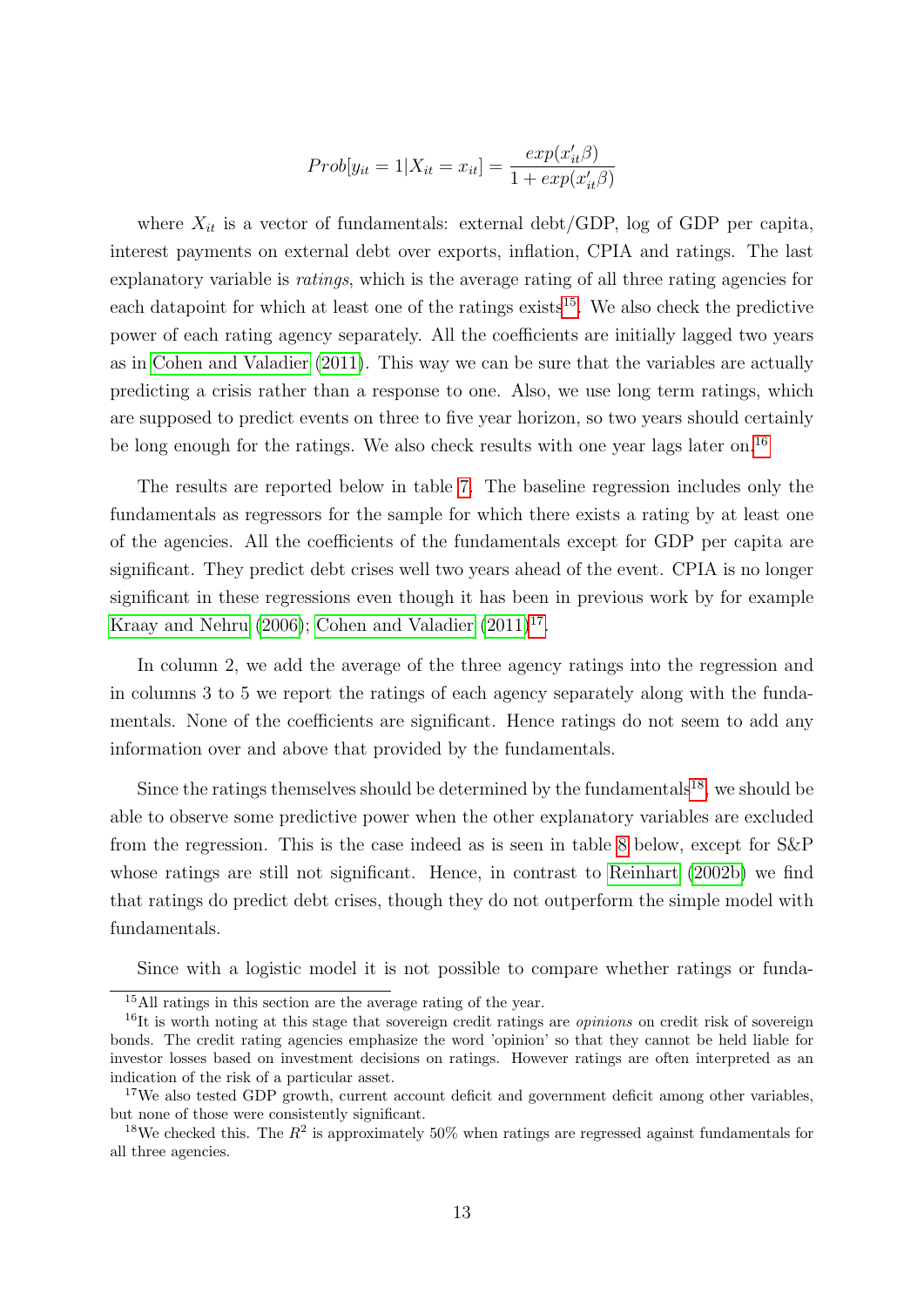| <b>Distress</b>                              | <b>Baseline</b> | Ratings   | $S\&P$     | Fitch     | Moodys            |
|----------------------------------------------|-----------------|-----------|------------|-----------|-------------------|
| DebtGDPlag2                                  | $4.41***$       | $4.08***$ | $2.77*$    | $5.61***$ | $2.96**$          |
|                                              | (3.63)          | (3.21)    | (1.80)     | (2.76)    | (1.96)            |
| ln GDPpclag2                                 | $-0.10$         | $-0.04$   | 0.45       | 1.39      | $-0.68$           |
|                                              | $(-0.22)$       | $(-0.08)$ | (0.75)     | (1.34)    | $(-1.03)$         |
| InterestPayment/EXPlag2                      | $0.21***$       | $0.21***$ | $0.20***$  | $0.23***$ | $0.22***$         |
|                                              | (3.56)          | (3.56)    | (3.37)     | (2.87)    | (3.44)            |
| Inflationlag2                                | $0.03**$        | $0.03**$  | $0.02*$    | $0.03*$   | $0.02^{\ast\ast}$ |
|                                              | (2.36)          | (2.32)    | (1.83)     | (1.82)    | (2.12)            |
| CPIAlag2                                     | 0.27            | 0.55      | $-0.02$    | 0.25      | 0.52              |
|                                              | (0.47)          | (0.83)    | $(-0.02)$  | (0.23)    | (0.75)            |
| AvgRatinglag2                                |                 | $-0.13$   |            |           |                   |
|                                              |                 | $(-0.87)$ |            |           |                   |
| SPlag2                                       |                 |           | 0.09       |           |                   |
|                                              |                 |           | (0.58)     |           |                   |
| Fitchlag2                                    |                 |           |            | $-0.39$   |                   |
|                                              |                 |           |            | $(-1.45)$ |                   |
| Moodyslag2                                   |                 |           |            |           | $-0.04$           |
|                                              |                 |           |            |           | $(-0.29)$         |
| $_{\rm cons}$                                | $-7.20*$        | $-7.16*$  | $-11.13**$ | $-16.56*$ | $-1.92$           |
|                                              | $(-1.81)$       | $(-1.77)$ | $(-2.15)$  | $(-1.87)$ | $(-0.36)$         |
| $\mathbf N$                                  | 334.00          | 334.00    | 294.00     | 210.00    | 275.00            |
| t-statistics in parentheses                  |                 |           |            |           |                   |
| * $p < 0.1$ , ** $p < 0.05$ , *** $p < 0.01$ |                 |           |            |           |                   |

<span id="page-16-0"></span>Table 7: Logit regressions

|                                                                             |            |           |           | Table of T aller togle rading |  |  |  |
|-----------------------------------------------------------------------------|------------|-----------|-----------|-------------------------------|--|--|--|
| <b>Distress</b>                                                             | Avg rating | S&P       | Fitch     | Moody's                       |  |  |  |
|                                                                             |            |           |           |                               |  |  |  |
| Avgratinglag2                                                               | $-0.22**$  |           |           |                               |  |  |  |
|                                                                             | $(-2.29)$  |           |           |                               |  |  |  |
| SPlag2                                                                      |            | $-0.05$   |           |                               |  |  |  |
|                                                                             |            | $(-0.45)$ |           |                               |  |  |  |
| Fitchlag2                                                                   |            |           | $-0.36**$ |                               |  |  |  |
|                                                                             |            |           | $(-2.46)$ |                               |  |  |  |
| Moodyslag2                                                                  |            |           |           | $-0.19*$                      |  |  |  |
|                                                                             |            |           |           | $(-1.92)$                     |  |  |  |
| _cons                                                                       | $-0.45$    | $-2.47**$ | 0.93      | $-0.69$                       |  |  |  |
|                                                                             | $(-0.44)$  | $(-2.07)$ | (0.62)    | $(-0.63)$                     |  |  |  |
| N                                                                           | 334.00     | 294.00    | 210.00    | 275.00                        |  |  |  |
| t-statistics in parentheses<br>* $p < 0.1$ , ** $p < 0.05$ , *** $p < 0.01$ |            |           |           |                               |  |  |  |

<span id="page-16-1"></span>Table 8: Panel logit ratings only

mentals do better at predicting crises, we use noise to signal ratios. These allow us to compute the percentage of crises these two models predict, as well as the number of false alarms. The results are displayed in table [9.](#page-17-0)

The fundamentals call 72% of the crises correctly, while the ratings call 57-60% of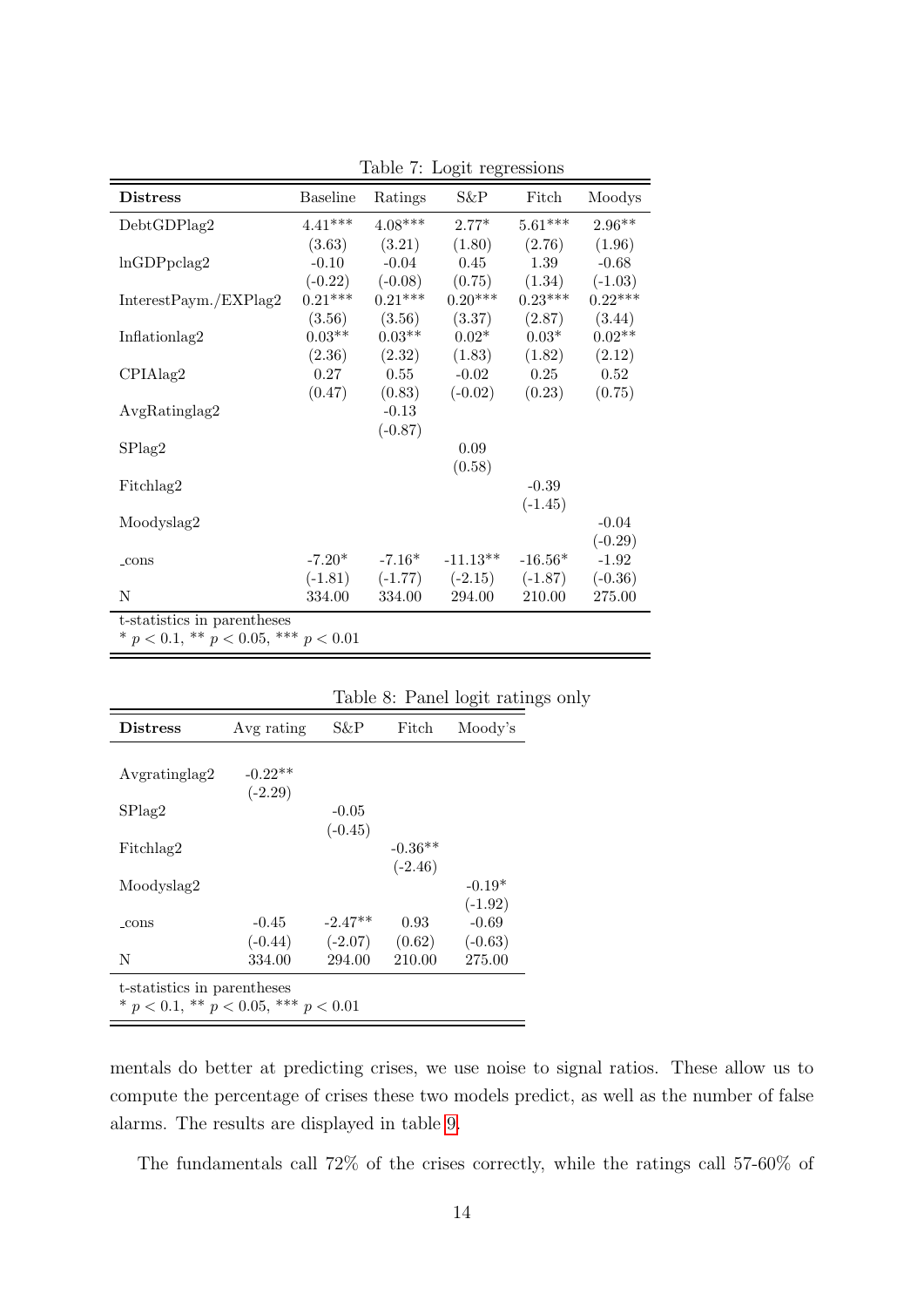| <b>Fundamentals</b>                 |                            |        |         | $S\&P$                             |        |                                    |         |
|-------------------------------------|----------------------------|--------|---------|------------------------------------|--------|------------------------------------|---------|
|                                     |                            | signal |         |                                    |        | signal                             |         |
| distress                            | $\Omega$                   |        | Total   | distress                           |        |                                    | Total   |
| 0                                   | 229                        | 87     | 316     | 0                                  | 145    | 135                                | 280     |
|                                     | 5                          | 13     | 18      | 1                                  | 6      | 8                                  | 14      |
| Total                               | 234                        | 100    | 334     | Total                              | 151    | 143                                | 294     |
|                                     | % of obs. correctly called |        |         | % of obs. correctly called         | 52.0\% |                                    |         |
| % of crises correctly called        |                            |        | 72.2%   | % of crises correctly called       |        |                                    | 57.1\%  |
| % of false alarms of total alarms   |                            |        | 87.0%   | % of false alarms of total alarms  |        |                                    | 94.4%   |
| $\%$ prob. of crisis given an alarm |                            |        | 13.0%   | $%$ prob. of crisis given an alarm |        |                                    | $5.6\%$ |
| $\%$ prob. of crisis given no alarm |                            |        | $2.1\%$ |                                    |        | $%$ prob. of crisis given no alarm | $4.0\%$ |

<span id="page-17-0"></span>Table 9: Noise to signal ratios

| Fitch                               |                |    |          | Moody's                             |          |                                    |          |  |
|-------------------------------------|----------------|----|----------|-------------------------------------|----------|------------------------------------|----------|--|
|                                     | signal         |    |          | signal                              |          |                                    |          |  |
| distress                            | $\theta$       | 1  | Total    | distress                            | $\theta$ |                                    | Total    |  |
| $\Omega$                            | 145            | 55 | 200      | $\theta$                            | 170      | 90                                 | 260      |  |
|                                     | $\overline{4}$ | 6  | 10       | 1                                   | 6        | 9                                  | 15       |  |
| Total                               | 149            | 61 | 210      | Total                               | 176      | 99                                 | 275      |  |
| % of obs. correctly called          |                |    | 71.9%    | % of obs. correctly called          |          |                                    | 65.1\%   |  |
| % of crises correctly called        |                |    | $60.0\%$ | % of crises correctly called        |          |                                    | $60.0\%$ |  |
| % of false alarms of total alarms   |                |    | $90.2\%$ | % of false alarms of total alarms   |          |                                    | $90.9\%$ |  |
| $\%$ prob. of crisis given an alarm |                |    | $9.8\%$  | $\%$ prob. of crisis given an alarm |          |                                    | $9.1\%$  |  |
| $\%$ prob. of crisis given no alarm |                |    | $2.7\%$  |                                     |          | $%$ prob. of crisis given no alarm | 3.4%     |  |

the crises correctly, more than 10 percentage points less. This could be due to rating agencies being conservative, only prepared to downgrade once the situation leaves no ambiguity. However, looking at the number of false alarms the ratings send, this does not seem to be the case. The ratings send more false alarms than fundamentals even though their prediction power is low. Fundamentals send 87% false alarms which in itself is fairly high already, while ratings send 90-94% false alarms. Hence, compared to the fundamentals, ratings do not perform as well at predicting debt distress events and if investors should choose one to base their analysis on, it seems that relying on a few straightforward fundamentals would provide more reliable information.[19](#page-17-1)

Finally, we take the ratings and fundamentals at  $(t-1)$  and see whether one year before the distress event the ratings have started having predictive power. Ratings on

<span id="page-17-1"></span><sup>&</sup>lt;sup>19</sup>Here we have used the mean default probability as a threshold for choosing when to send a signal. A policymaker can change the threshold depending on the relative importance of false alarms vs. missed crises. See [Bussiere and Fratzscher](#page-31-7) [\(2008\)](#page-31-7).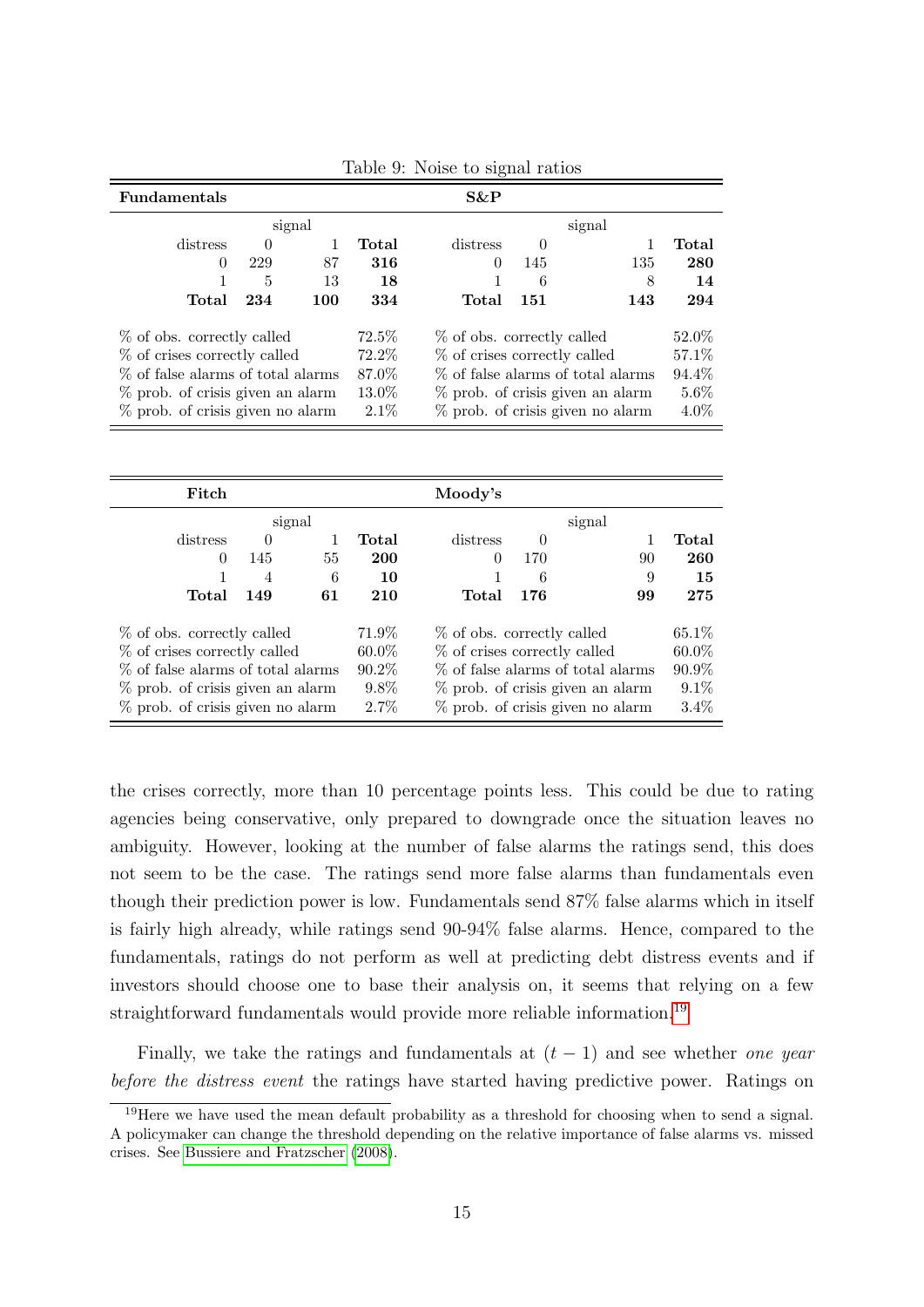average (column 1) do become significant at this point, although from the individual regressions, only S&P and Fitch are significant and only at the 10% level. Moody's is still not predicting debt distress events. The noise to signal ratios are displayed in appendix [B.](#page-38-0) One can see that even though the ratings seem to bring additional information to fundamentals at  $t-1$ , they still do not outperform them. The fundamentals call correctly 77% of the crises while ratings call 64-67% of the crises. Ratings still also send more false alarms at 89-93% compared to 85% by the fundamentals. Furthermore, the ratings are supposed to predict crises at  $3-5$  year horizon<sup>[20](#page-18-0)</sup> and therefore it is not clear what would be the value of having significant predictive power at  $t-1$ , which could just reflect large rating changes at the very end of the year.

The results of this section support the conclusions of [Reinhart](#page-34-0) [\(2002a\)](#page-34-0) that ratings are rather late in their reaction to crisis events. She looked specifically at the East Asian crisis, which was when rating agencies were criticised for downgrading too late when their information was no longer useful and instead of predicting the events ended up exacerbating the problems.

Overall our results contradict those of [IMF](#page-33-1) [\(2010\)](#page-33-1) who report that given that credit ratings are only supposed to convey ordinal ranking of creditworthiness rather than to correspond to actual default probabilities, the ratings have not fared too badly. The report states: [\(IMF, 2010,](#page-33-1) pg.1) "Tested against this objective, the chapter finds that the CRAs discriminatory power of sovereign default risk is validated to some extent. For example, all sovereigns that defaulted since 1975 had non-investment grade ratings one year ahead of their default." However, S&P records defaults only when they actually take place, which tends to be a long time after a country has already started default negotiations and at which point they are usually already in severe debt distress (see table [1\)](#page-10-0). Hence, the fact that a country has a non-investment grade rating at that time would not be a leading signal of a default. Furthermore, our robustness checks show that having a non-investment grade rating is not a good predictor of debt distress.

We tested the threshold rating at which the ratings become significant predictors of debt distress events two years ahead of the event in the logit regression, by constructing a threshold dummy which is one, when the rating is below a threshold. We started from an investment grade threshold with a dummy that is one when a rating is non-investment grade. We regressed the logit again with the fundamentals and the rating dummy. None of the coefficients of the agencies were significant. We reduced the threshold one by one

<span id="page-18-0"></span><sup>&</sup>lt;sup>20</sup>See House of Lords (2011). We actually ran the same regressions with a longer lag corresponding to a 3 to 5 year horizon but the results were not more favourable to ratings. Ratings were not significant, while the fundamentals retained their significance.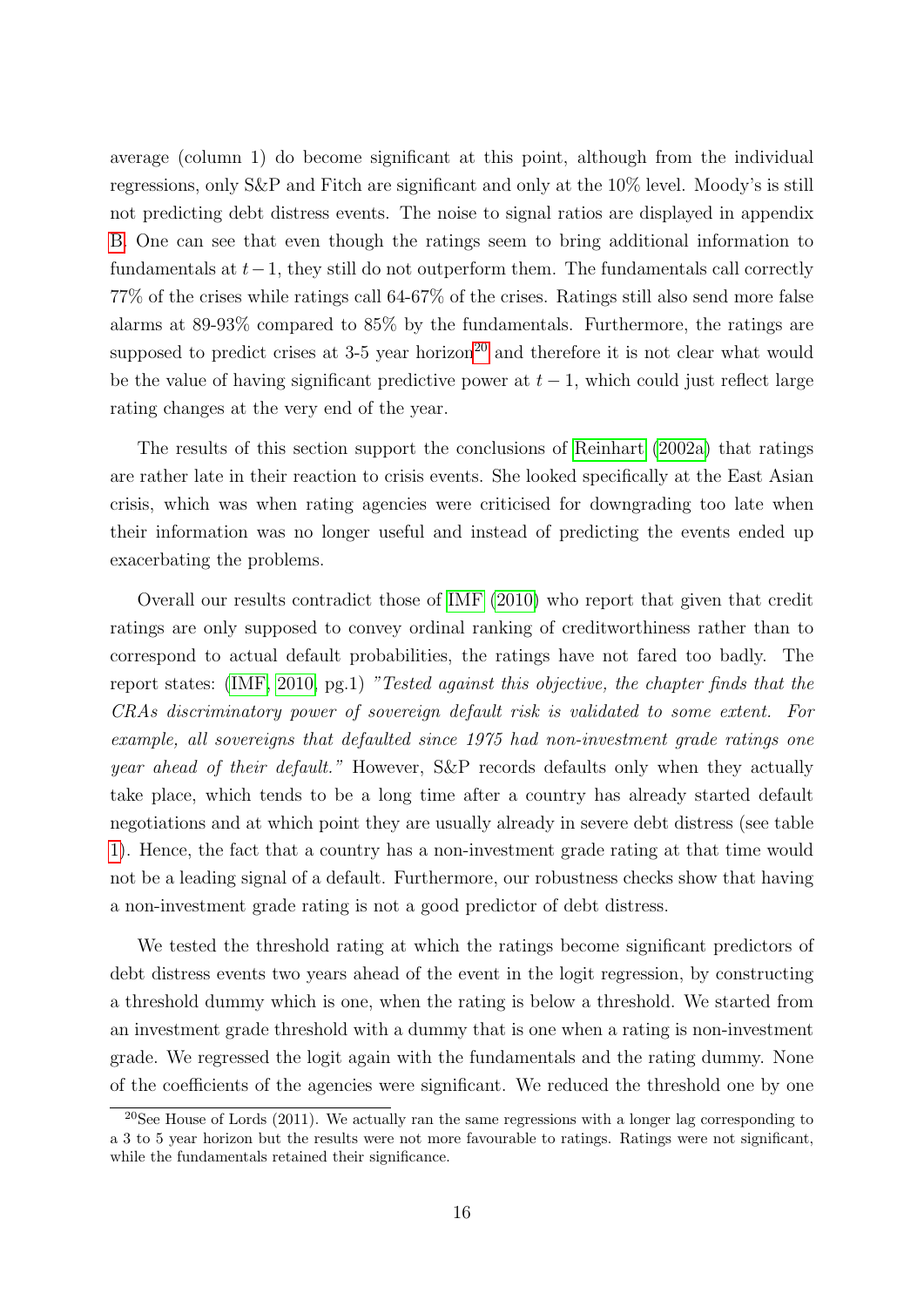| <b>Distress</b>                              | <b>Baseline</b> | Ratings    | SP        | Fitch     | Moodys    |  |  |  |
|----------------------------------------------|-----------------|------------|-----------|-----------|-----------|--|--|--|
| DebtGDPlag1                                  | $4.14***$       | $2.84**$   | 1.31      | 3.26      | 2.55      |  |  |  |
|                                              | (3.31)          | (2.07)     | (0.77)    | (1.42)    | (1.57)    |  |  |  |
| ln GDPpclag1                                 | $-0.37$         | $-0.24$    | 0.16      | 0.46      | $-0.81$   |  |  |  |
|                                              | $(-0.74)$       | $(-0.46)$  | (0.25)    | (0.43)    | $(-1.09)$ |  |  |  |
| InterestPayment/EXPlag1                      | $0.18***$       | $0.19***$  | $0.19***$ | $0.24***$ | $0.19***$ |  |  |  |
|                                              | (3.36)          | (3.40)     | (3.31)    | (3.07)    | (3.20)    |  |  |  |
| Inflationlag1                                | $0.02*$         | $0.02*$    | 0.02      | 0.02      | $0.02*$   |  |  |  |
|                                              | (1.94)          | (1.94)     | (1.48)    | (1.20)    | (1.96)    |  |  |  |
| CPIAlag1                                     | 0.07            | 1.00       | 0.54      | $-0.46$   | 0.74      |  |  |  |
|                                              | (0.11)          | (1.38)     | (0.71)    | $(-0.46)$ | (0.98)    |  |  |  |
| AvgRatinglag1                                |                 | $-0.40***$ |           |           |           |  |  |  |
|                                              |                 | $(-2.98)$  |           |           |           |  |  |  |
| SPlag1                                       |                 |            | $-0.26*$  |           |           |  |  |  |
|                                              |                 |            | $(-1.91)$ |           |           |  |  |  |
| Fitchlag1                                    |                 |            |           | $-0.47*$  |           |  |  |  |
|                                              |                 |            |           | $(-1.83)$ |           |  |  |  |
| Moodyslag1                                   |                 |            |           |           | $-0.25$   |  |  |  |
|                                              |                 |            |           |           | $(-1.52)$ |  |  |  |
| $_{\rm cons}$                                | $-3.62$         | $-3.39$    | $-5.79$   | $-4.07$   | 1.03      |  |  |  |
|                                              | $(-0.90)$       | $(-0.77)$  | $(-1.12)$ | $(-0.44)$ | (0.17)    |  |  |  |
| N                                            | 305.00          | 305.00     | 272.00    | 201.00    | 258.00    |  |  |  |
| t-statistics in parentheses                  |                 |            |           |           |           |  |  |  |
| * $p < 0.1$ , ** $p < 0.05$ , *** $p < 0.01$ |                 |            |           |           |           |  |  |  |

Table 10: Panel logit at  $t-1$ 

for each agency and found that the first agency to start predicting debt distress events was Fitch with a threshold of BB-: if a country's rating is BB- or below, then the country can be predicted to be in debt distress within two years. For Moody's, the threshold was B+, any rating above it will not predict debt distress events. The coefficient of ratings by S&P did not become significant at any point in the sample. Its ratings were so high in each case of debt distress events in the sample that they did not have any predictive power according to the regression results<sup>[21](#page-19-0)</sup>.

The lagging nature of rating changes is further evidenced in figure [1,](#page-20-0) which shows the sum of all rating changes by all agencies for each quarter. Upgrades are denoted +1 and downgrades -1 and all rating changes are then summed at each quarter to show the cyclicality of rating agencies behaviour. The vertical bars represent the crisis years of 1982, 1997 and 2008. It is clear from the figure that the agencies reacted late with massive downgrades at the onset of each crisis year.

Figures [\(2](#page-20-1) - [5\)](#page-20-2) provide event studies of rating changes for a selection of distress events,

<span id="page-19-0"></span><sup>&</sup>lt;sup>21</sup>Note that the rating used here is the average rating of the year  $t - 2$ .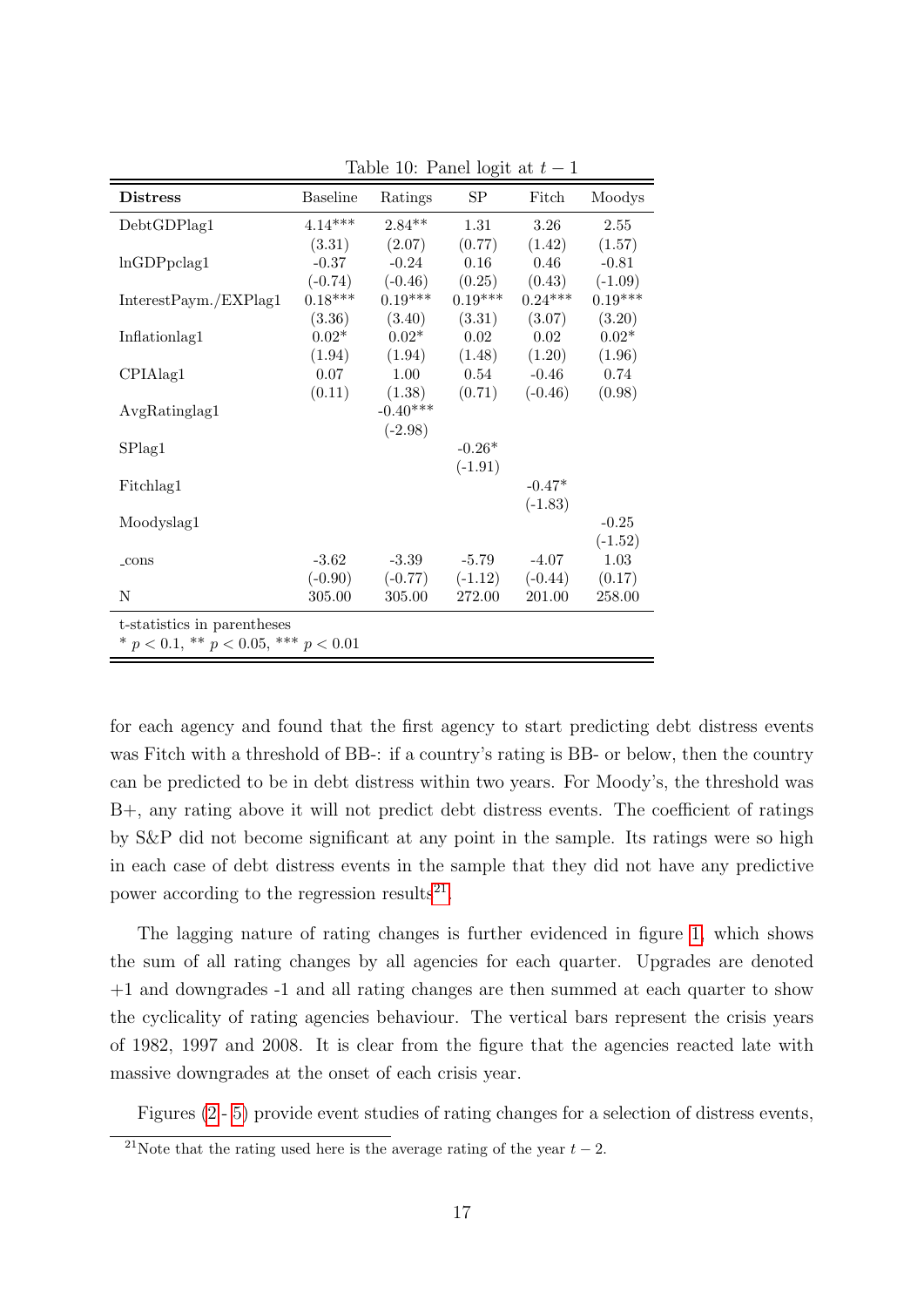

SP ratings around distress events **BBB+** SP rating<br>CCC BB- $\subset$  $-40$  $-20$  $20$  $40$  $\mathsf 0$ Months Turkey(1995) Bolivia(2004) Pakistan(1999) Cameroon(2005)

<span id="page-20-1"></span>



<span id="page-20-3"></span>



Figure 2: S&P ratings - earliest reaction Figure 3: S&P ratings - latest reaction

<span id="page-20-2"></span>

Figure 4: Moody's East Asia Figure 5: Moody's Latin America

<span id="page-20-0"></span>Figure 1: Sum of rating changes by all agencies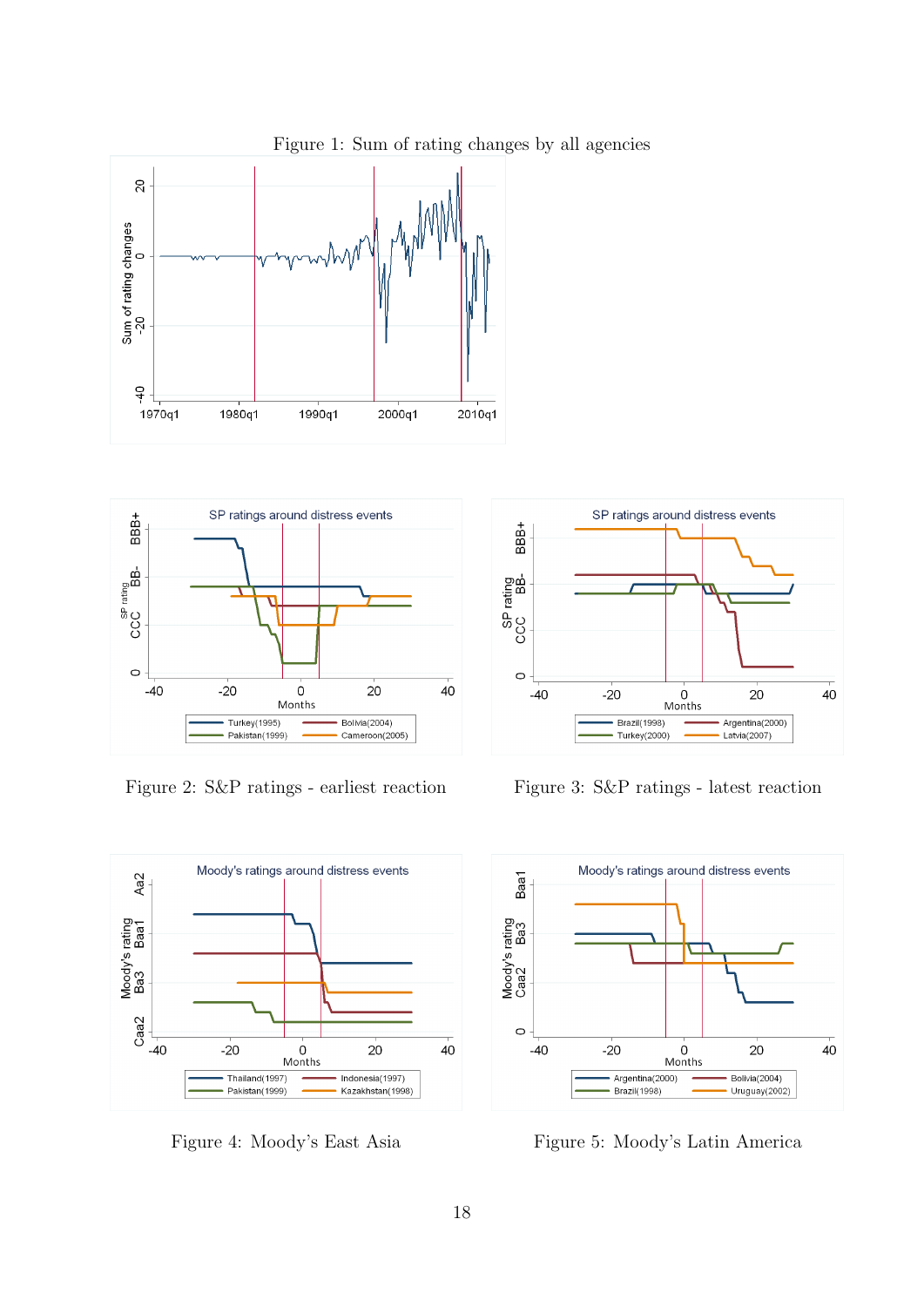where one can see the actual timing of rating changes at monthly frequency. The vertical bars correspond to the first and the last month of the event year, while the timing on the horizontal scale is so that 0's correspond to June and July of the event year and -5 and 5 respectively to the January and December of the event year. In figure [\(2\)](#page-20-1) are the earliest S&P reactions found in the data. For example, S&P's reaction to the crisis in Turkey in 1995 was the earliest reaction out of all the distress events. S&P reacted a full 12 months before the crisis. The reaction to Bolivia's crisis in 2004 was the second earliest one with S&P downgrading Bolivia 8 months before the event year.

In figure [\(4\)](#page-20-3) are displayed reactions by Moody's to the East Asian crisis. The figure confirms that the agency was rather late in its reaction to the events. Most countries did not get downgraded until the last quarter of the year, except for Pakistan, which was downgraded 8 months before the event year. Thailand for example lost its investment grade status only in December 1997 having turned to the IMF in August 1997.

Lastly, figure [\(5\)](#page-20-2) shows the reactions by Moody's to the Latin American events. All four graphs show further evidence that rating agencies are rather late in their reaction to the events and seem to try to catch up fast with several subsequent downgrades.

All the distress events used in the logit model are listed in table [1.](#page-10-0) Ratings one year before the event (on January 1st of that year) are in columns 6-8. One can see that almost none of the countries had a negative outlook at that time<sup>[22](#page-21-0)</sup>, although Grenada was still rated to be in previous selective default by S&P. Moody's had put Argentina's and Turkey's ratings under negative review, while Brazil in 1997 was under review for a positive rating change. S&P had assigned only Bolivia and Turkey a negative outlook while Brazil again had a positive outlook. Indonesia, Latvia, Thailand, Turkey and Uruguay were all rated investment grade and only Gambia had a rating in the CCC category.

The last column of table [1](#page-10-0) lists the dates of default as registered by S&P. Argentina for example defaulted a year after the distress indicator shows that Argentina was in debt distress. Hence, a year before default would be November 2000, at which point Argentina had already received substantial balance of payments support from the IMF. This shows why it is important to use an indicator that captures the distress events already before the actual default. Otherwise any predictive power captured in the ratings would reflect a response to events rather than a prediction of them.

<span id="page-21-0"></span><sup>&</sup>lt;sup>22</sup>Outlook assignments are indicated after the rating with S (Stable), N (Negative) and P (Positive) where they are given. Some of Moody's outlook assignments reflecting impending rating changes are RUR- (On review for downgrade) RUR+ (On review for upgrade). A below investment grade rating is BB+ / Ba1 or less.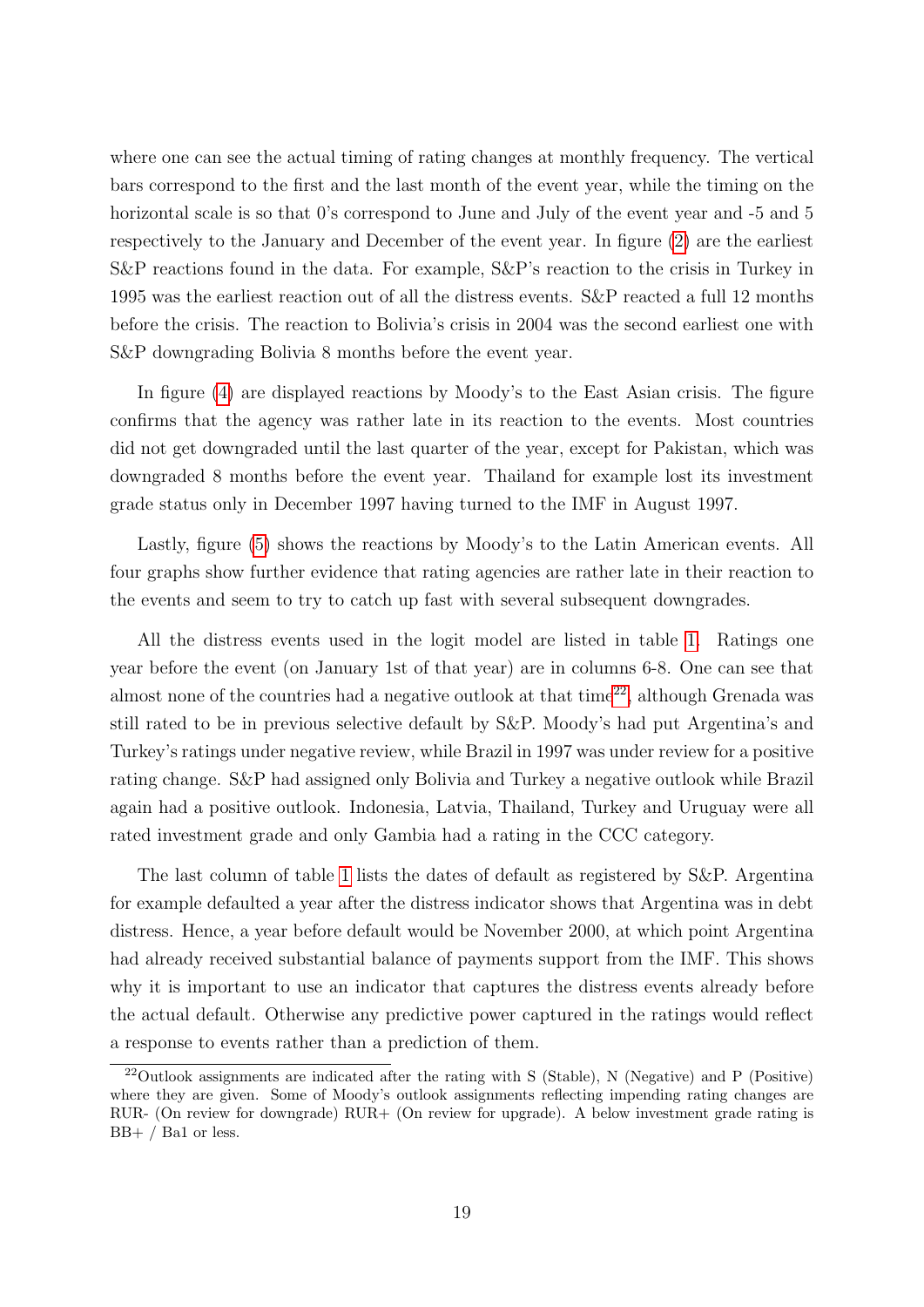#### <span id="page-22-0"></span>2.2 Robustness checks

Taking expectations into account, we could also interpret the results of the logit model, so that ratings do in fact perform well as a check on government spending if governments take lower rating signals seriously and change their policy as a result to avert crises. In that case the predictive power of ratings would be low. We test this hypothesis by regressing the change in CPIA (the World Bank's institutional and policy quality indicator) against the change in ratings at  $(t - 2)$  to see whether countries change their policies following rating changes.[23](#page-22-1) The results are displayed in table [\(11\)](#page-22-2).

| <b>D.CPIA</b>                                | SP        | SPgrowth  | Fitch     | Moodys    |  |  |  |  |
|----------------------------------------------|-----------|-----------|-----------|-----------|--|--|--|--|
| D.SPlag2                                     | $-0.02**$ | $-0.01$   |           |           |  |  |  |  |
|                                              | $(-2.03)$ | $(-1.21)$ |           |           |  |  |  |  |
| GDPgrowth                                    |           | $0.01***$ |           |           |  |  |  |  |
|                                              |           | (3.39)    |           |           |  |  |  |  |
| GDPgrowthlag1                                |           | 0.00      |           |           |  |  |  |  |
|                                              |           | (1.05)    |           |           |  |  |  |  |
| $GDP$ growthlag2                             |           | $-0.01*$  |           |           |  |  |  |  |
|                                              |           | $(-1.73)$ |           |           |  |  |  |  |
| D. Fitchlag2                                 |           |           | $-0.01$   |           |  |  |  |  |
|                                              |           |           | $(-0.80)$ |           |  |  |  |  |
| D.Moodyslag2                                 |           |           |           | $-0.01$   |  |  |  |  |
|                                              |           |           |           | $(-0.51)$ |  |  |  |  |
| $_{\rm -cons}$                               | $0.04***$ | 0.00      | $0.06***$ | $0.05***$ |  |  |  |  |
|                                              | (3.39)    | (0.05)    | (4.07)    | (3.88)    |  |  |  |  |
| N                                            | 355.00    | 355.00    | 239.00    | 363.00    |  |  |  |  |
| t-statistics in parentheses                  |           |           |           |           |  |  |  |  |
| * $p < 0.1$ , ** $p < 0.05$ , *** $p < 0.01$ |           |           |           |           |  |  |  |  |
| D. signifies change.                         |           |           |           |           |  |  |  |  |

<span id="page-22-2"></span>Table 11: Ratings effect on policy

The first column of the results shows that changes in S&P ratings at  $(t-2)$  do cause a change in policies at  $t$ . However, the results could be due to rating agencies being late in their reaction so that by time  $t$ , the crisis is passing already and the CPIA increases due to that. We control for that by adding GDP growth and two of its lags to the regression. The results are reported in column 2. The S&P rating coefficient is no longer significant, however the GDP growth in t is, hence the change in the CPIA index was due to GDP growth picking up and not due to S&P rating change. The last two columns of the table show the results for Fitch and Moody's. A change in neither agency's ratings is shown

<span id="page-22-1"></span><sup>&</sup>lt;sup>23</sup>The World Bank computes the CPIA index for its use in the IDA allocation process. The index covers 16 criteria which are grouped into four clusters: economic management, structural policies, policies for social inclusion and equity and public sector management and institutions. The scoring runs from 0.0-6.0.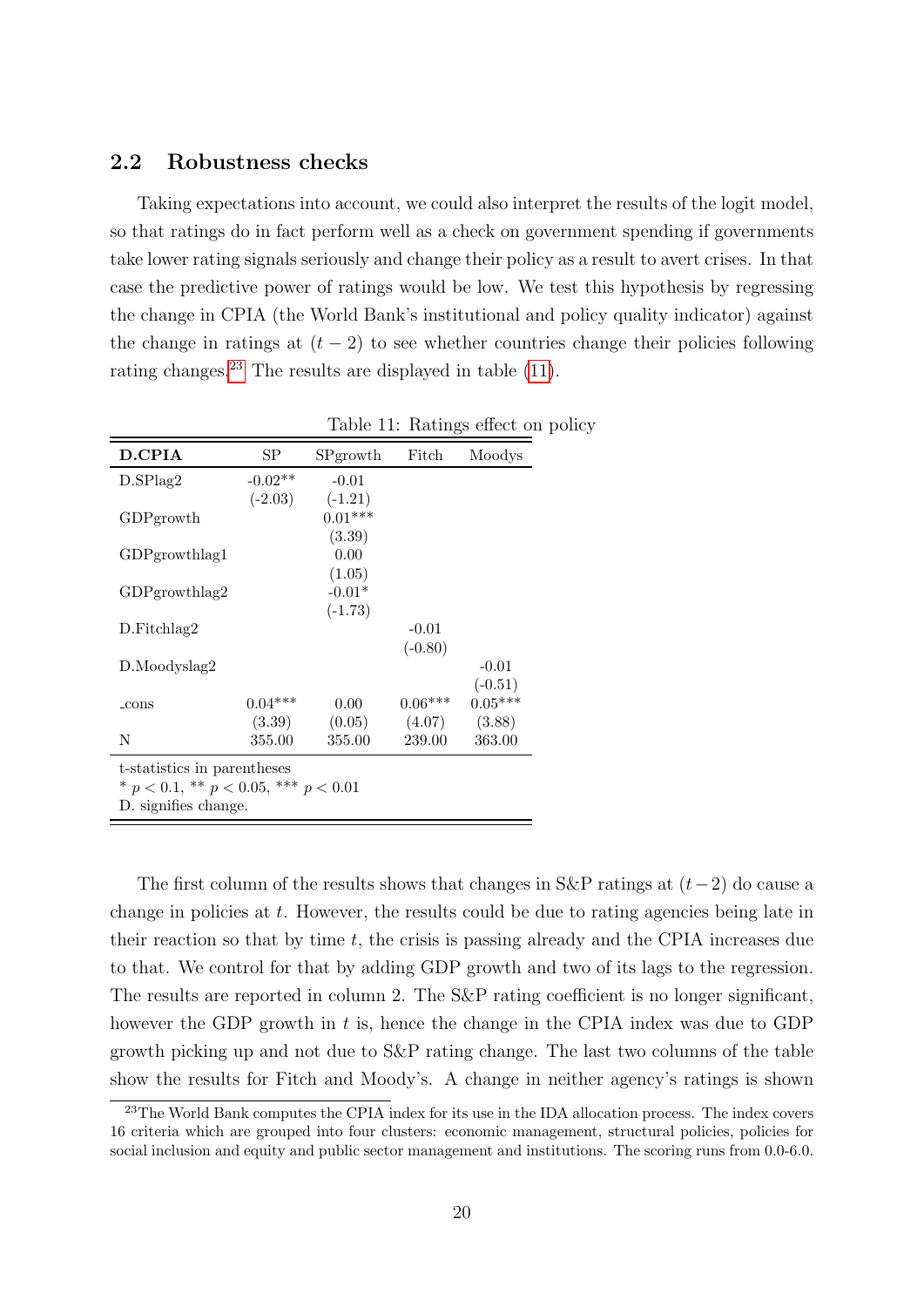to cause a change in government policies. As a result, there is not much evidence that countries change their policies as a result of rating changes, and that this mechanism is behind the low predictive power found in the logit regressions. $^{24}$  $^{24}$  $^{24}$ 

As an other robustness test, we ran the logit regressions again using the same sample in all regressions. The sample sizes were allowed to vary in the previous section, mainly because Fitch rates fewer countries than the other two agencies and restricting the sample would have led us to discard a significant amount of data. Using the same sample for all regressions, restricts the sample to 7 crises (against 18 in the unrestricted sample) but does not affect the conclusions. In fact, the comparison of ratings with fundamentals is even less favourable to ratings. Ratings were not significant in the logit regressions on their own or with the fundamentals at  $t-2$  or  $t-1$ . They all predicted 4 out of 7 crises, while fundamentals predicted 6 out of 7 crises. Ratings also sent about 10% more false alarms than fundamentals.

# <span id="page-23-1"></span>3 The effect of ratings on markets

### <span id="page-23-0"></span>3.1 Panel regressions

This section analyses the relationship between ratings and spreads. The key result from the section is that the rating changes can have very large effects on markets, particularly in case of downgrades.

The primary interest is on the dynamic response of changes in ratings to changes in spreads and hence we use a first differenced model that also has the advantage of fixed effects dropping out. This is preferable to levels, as ratings are changed so infrequently that it would be difficult to distinguish the rating changes from the fixed effects. Also, it is the only way to capture the dynamic impact of rating changes when ratings change rarely and spreads very often. Spreads are in logs as is standard in finance literature, so that the dependent variable is a percentage change in spreads.

<span id="page-23-3"></span>
$$
\Delta \ln(\text{sp})_{i,t} = \beta_1 \Delta \ln(\text{sp})_{i,t-1} + \beta_2 \Delta R_{i,t} + \beta_3 \Delta \text{VIX}_t + \beta_4 \Delta \text{FFR}_t + \Delta \epsilon_{i,t} \quad (2)
$$

We choose a lag length of one for the spreads because they seem to follow an  $AR(1)$ process. This creates an endogeneity such that  $E[(\Delta ln(sp)_{t-1})' \Delta e_t]$  is not zero since  $\Delta ln(sp)_{t-1} = ln(sp)_{t-1} - ln(sp)_{t-2}$  and  $\Delta e_t = e_t - e_{t-1}$  are correlated because  $ln(sp)_{t-1}$ 

<span id="page-23-2"></span> $^{24}$ Future research may consider other policy indicators than CPIA for this exercise. One key challenge in this respect will be to find indicators that are available and comparable across all countries in our sample of emerging market and developing economies.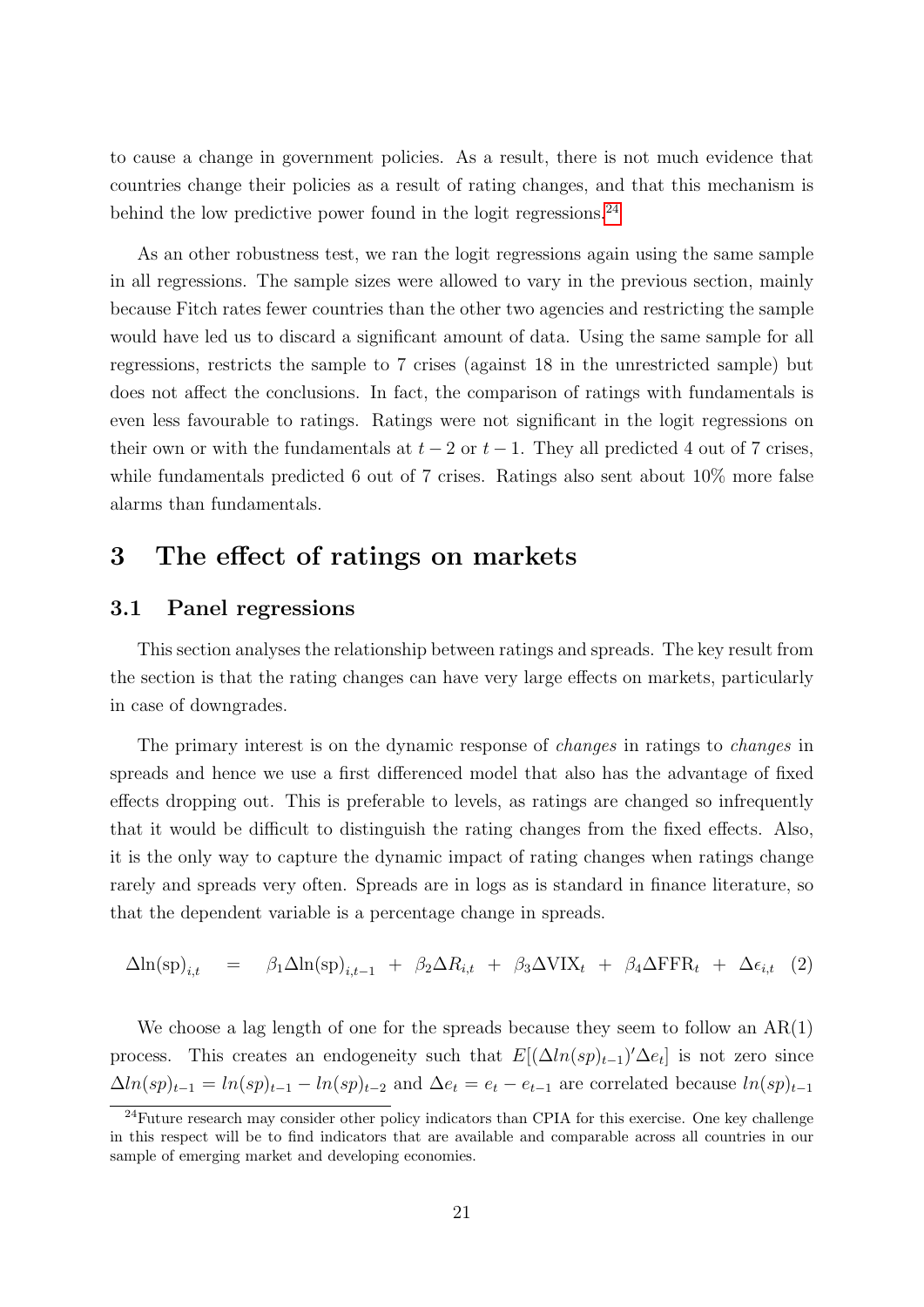is determined by  $e_{t-1}$ :  $ln(sp)_{t-1} = ln(sp)_{t-2} + x'\beta + e_{t-1}$ . Hence to avoid bias in the results, we use 2SLS to instrument the lagged dependent variable by its own lag following [Arellano and Bond](#page-31-8) [\(1991\)](#page-31-8).

The exogenous variables used in equation [2](#page-23-3) are the VIX, the index of US stock market volatility proxying risk appetite of investors and the Fed funds rate (FFR) which proxies global liquidity conditions. Both are shown to be important determinants of EMBI spreads.[25](#page-24-0)

The data on spreads is from the second dataset described in the data section [1.1.](#page-8-1) It is of monthly frequency and contains stripped spreads from the JP Morgan EMBI Global Index. The monthly frequency is optimal for our purposes as it is short enough to capture the dynamics but long enough to avoid the error driven daily volatility and to account for cases where rating changes are well anticipated.

We test for serial correlation by regressing the predicted errors on their own lags  $(\epsilon_{i,t} = \rho \epsilon_{i,t-1} + v_{i,t})$  and find that  $\rho$  is significant.<sup>[26](#page-24-1)</sup> Instead of adding more lags to get rid of the serial correlation, we retain the model suggested number of lags and use HAC standard errors in all regressions to correct for both heteroskedasticity and autocorrelation.

The results of the regressions are reported in table [12.](#page-25-0) Since the dependent variable (the spread) is in logs, the marginal effects reported in all regressions in this section represent percentages.

In the first column of table [12](#page-25-0) are the results with all rating agencies in the same regression. In columns 2-4 each agency (S&P, Moody's and Fitch respectively) is assessed individually to avoid collinearity. The coefficients of all rating changes are significantly different from zero at the 1% confidence level and are similar in magnitude, ranging from 4.5% (S&P) to above 6% (Moody's). Also, VIX and the fed funds rate are very good predictors of changes in spreads. Regressing with HAC standard errors, we do not get a  $R<sup>2</sup>$ , but repeating the regression with a pooled OLS estimation with clustered standard errors, the predictive power is around 30% in all regressions. In the individual regressions all the coefficients of rating changes are significant and approximately of the same size. On average a one notch rating change has an impact of about 4-6 % impact on spreads.

<span id="page-24-0"></span><sup>&</sup>lt;sup>25</sup>See for example Longstaff et al.  $(2011)$  who find that sovereign credit risk is mainly determined by global factors. Gonzales-Rozada and Levy-Yeyati (2008) find that sovereign spreads are well predicted by VIX and US 10-year treasury yield in particular. On the other hand [Eichengreen and Mody](#page-32-7) [\(2000\)](#page-32-7) look at country specific determinants of spreads and do find correlation. We did test trade balance/imports, CPI and industrial production, but none of these variables were consistently significant while VIX and FFR were. For this reason, we do not include fundamentals in equation 2.

<span id="page-24-1"></span> $26$ See Wooldridge  $(2001)$ , p. 282.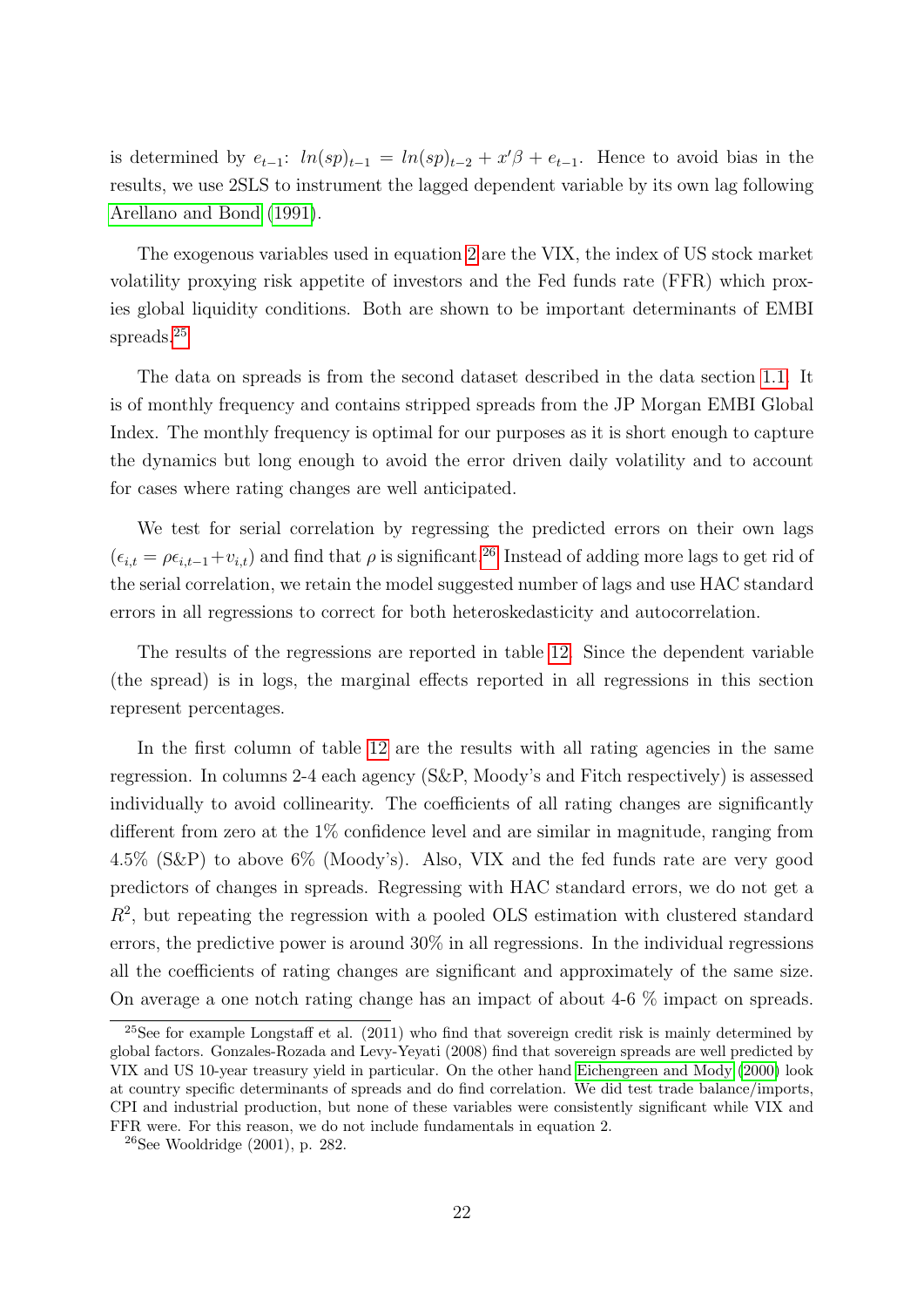| D.ln(spread)               | All        | <b>SP</b>  | Moodys     | Fitch      |
|----------------------------|------------|------------|------------|------------|
| $D\ln(s\text{pred})\log 1$ | 2.19       | 5.16       | 5.10       | 4.55       |
|                            | (0.21)     | (0.49)     | (0.49)     | (0.44)     |
| D.SP                       | $-3.29***$ | $-4.48***$ |            |            |
|                            | $(-3.65)$  | $(-4.28)$  |            |            |
| D.Moodys                   | $-4.24***$ |            | $-6.29***$ |            |
|                            | $(-4.67)$  |            | $(-5.39)$  |            |
| D.Fitch                    | $-2.94***$ |            |            | $-4.88***$ |
|                            | $(-3.29)$  |            |            | $(-4.27)$  |
| D.VIX                      | $1.66***$  | $1.68***$  | $1.68***$  | $1.68***$  |
|                            | (27.13)    | (26.89)    | (26.60)    | (27.03)    |
| D.FFR                      | $-6.55***$ | $-6.58***$ | $-6.88***$ | $-6.58***$ |
|                            | $(-6.15)$  | $(-6.09)$  | $(-6.24)$  | $(-5.97)$  |
| $_{\rm cons}$              | $-0.39*$   | $-0.41**$  | $-0.42**$  | $-0.43**$  |
|                            | $(-1.89)$  | $(-1.98)$  | $(-1.98)$  | $(-2.05)$  |
| $\mathbf N$                | 4135.00    | 4148.00    | 4149.00    | 4139.00    |

<span id="page-25-0"></span>Table 12: Effect of rating changes to changes in spreads

t-statistics in parentheses

\*  $p < 0.1$ , \*\*  $p < 0.05$ , \*\*\*  $p < 0.01$ 

Monthly data frequency, spreads from EMBI Global index. D. denotes change. The dependent variable is change in log spreads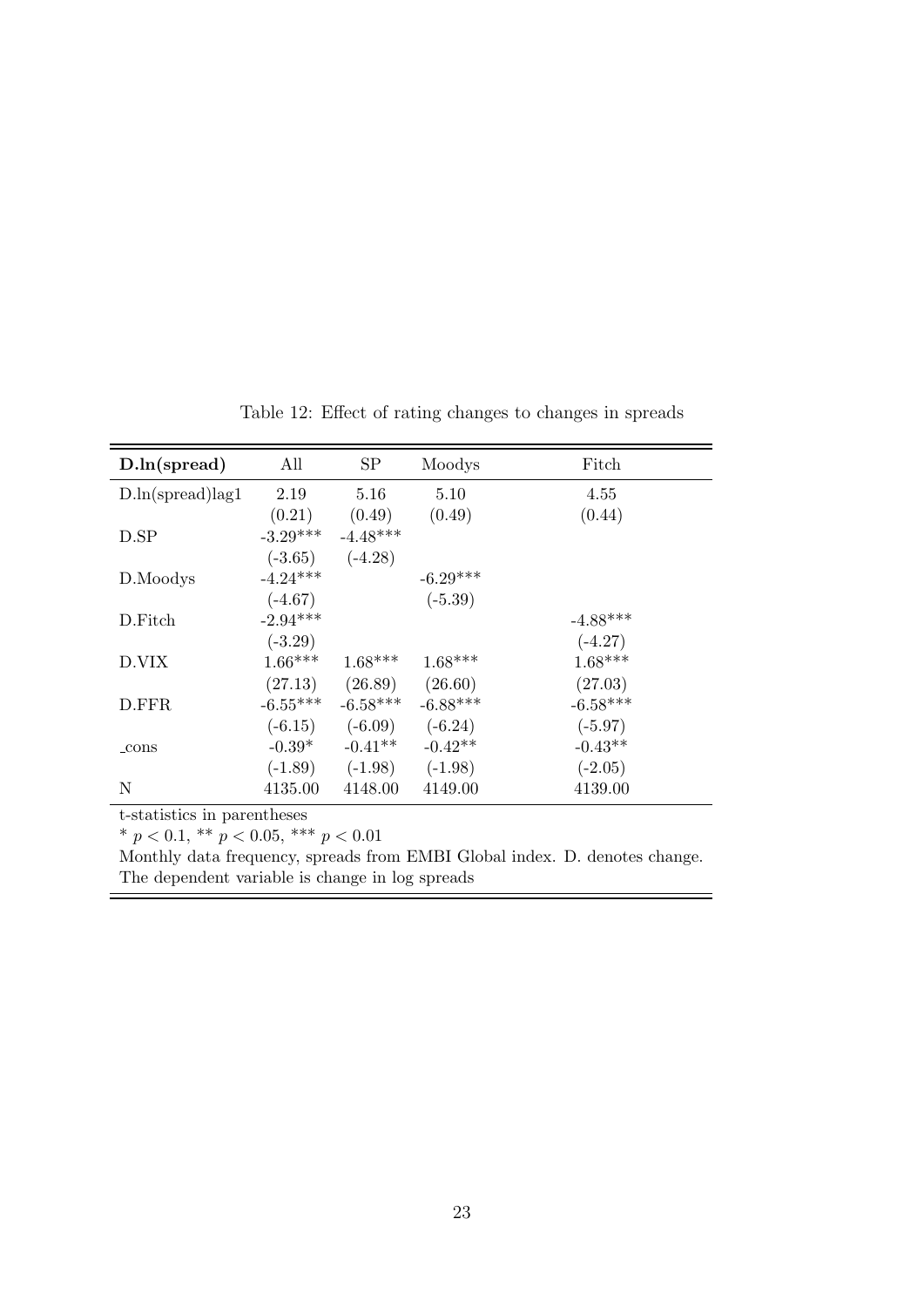This shows that the rating changes do have an independent effect on spreads, in addition to the reaction that takes place at the time of the changes in fundamentals.<sup>[27](#page-26-0)</sup>

Next, the analysis turns to the dichotomous response between upgrades and downgrades. We assign three dummies to count for upgrades, downgrades and no change in rating as follows:

$$
up = \begin{cases} 1 & \text{if rating change is an upgrade} \\ 0 & \text{if rating change is a downgrade or rating does not change} \end{cases} \tag{3}
$$
\n
$$
down = \begin{cases} 1 & \text{if rating change is a downgrade} \\ 0 & \text{if rating change is an upgrade or rating does not change} \end{cases} \tag{4}
$$
\n
$$
no = \begin{cases} 1 & \text{if rating does not change with in the month} \\ 0 & \text{if rating changes} \end{cases} \tag{5}
$$

The results are reported in table [13.](#page-27-0) From now on, only the results of the dummies are reported to avoid cluttering. The full results are in Appendix C. The dichotomy between upgrades and downgrades is very clear. When a rating change is a downgrade, spreads rise by between 13 and 16 %, but when there is an upgrade, the ratings decrease by much less, only between 2 and 4%.

Table [14](#page-27-1) narrows the analysis further by looking at upgrades and downgrades within the investment grade and non-investment grade categories respectively. The coefficients of upgrades are again much smaller than the coefficients of downgrades in both categories. Especially in the investment grade category, Moody's and S&P upgrades are not significant at all and have very small coefficients. Surprisingly though, Fitch's upgrades in the investment grade category are significant while downgrades are not. The coefficients in the non-investment grade category are more significant for both upgrades and downgrades and seem to drive the overall results.

The reason why S&P and Fitch upgrades in the non-investment grade category are significant is probably that they assign default statuses to bonds, which effectively stop many investors from investing in these assets. Therefore any upgrades from default status would likely have an impact on spreads as investors regain their right to invest in those assets.

<span id="page-26-0"></span>One reason for this dichotomous response between upgrades and downgrades can be

<sup>&</sup>lt;sup>27</sup>This can be due to investors revising their expectations about actions of other investors, as in [Carlson](#page-31-1) [and Hale](#page-31-1) [\(2005\)](#page-31-1).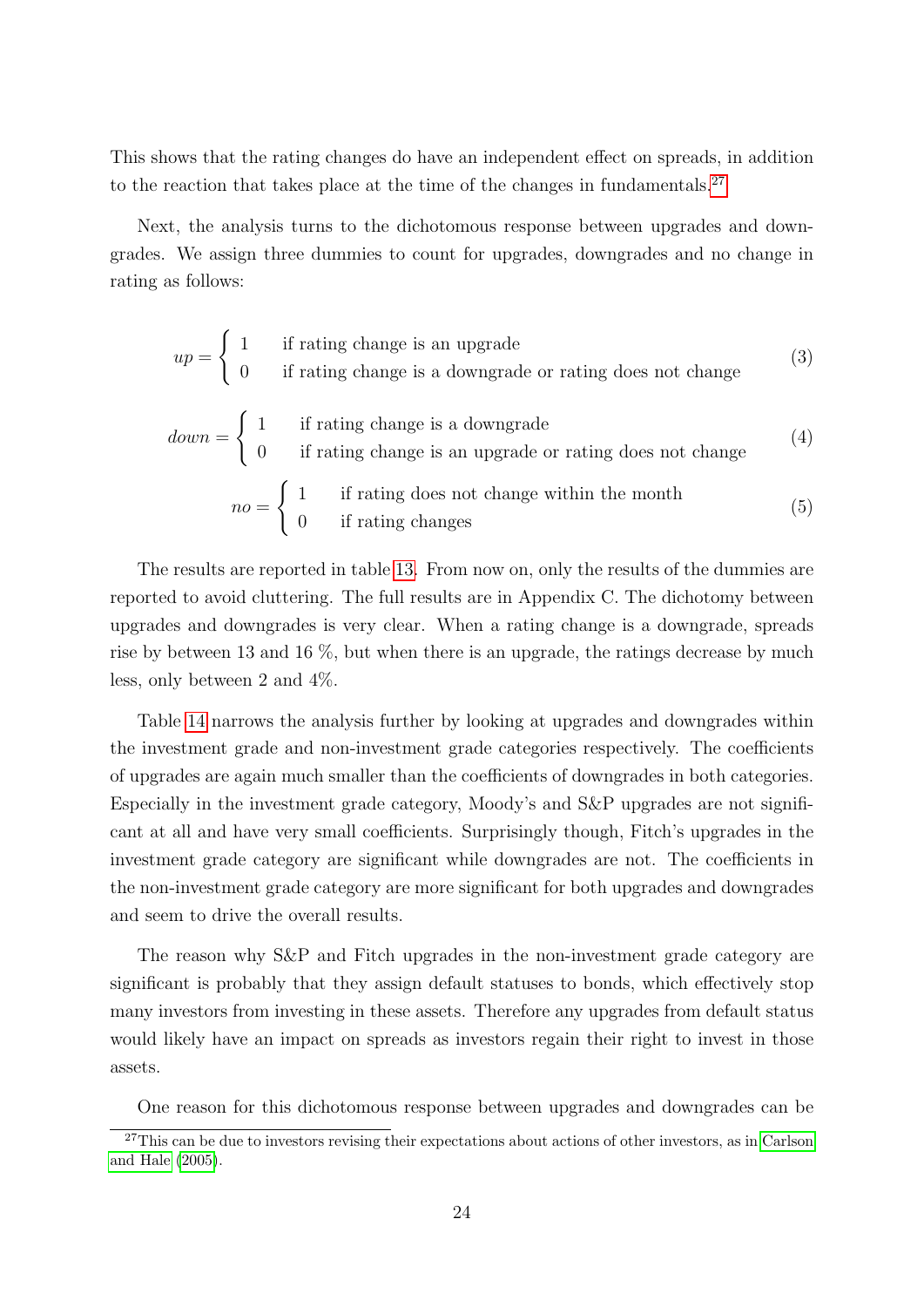| D.ln(spread)                                           | S&P                                          | Moodys              | Fitch      |  |  |  |  |  |
|--------------------------------------------------------|----------------------------------------------|---------------------|------------|--|--|--|--|--|
| downSP                                                 | $13.15***$                                   |                     |            |  |  |  |  |  |
|                                                        | (5.58)                                       |                     |            |  |  |  |  |  |
| upSP                                                   | $-2.40*$                                     |                     |            |  |  |  |  |  |
|                                                        | $(-1.95)$                                    |                     |            |  |  |  |  |  |
| downMoodys                                             |                                              | $15.69***$          |            |  |  |  |  |  |
|                                                        |                                              | (5.26)              |            |  |  |  |  |  |
| upMoodys                                               |                                              | $-3.03**$           |            |  |  |  |  |  |
|                                                        |                                              | $(-1.98)$           |            |  |  |  |  |  |
| downFitch                                              |                                              |                     | $13.61***$ |  |  |  |  |  |
|                                                        |                                              |                     | (4.98)     |  |  |  |  |  |
| upFitch                                                |                                              |                     | $-3.85***$ |  |  |  |  |  |
|                                                        |                                              |                     | $(-3.79)$  |  |  |  |  |  |
| $_{\rm cons}$                                          | $-0.61***$                                   | $-0.56***$          | $-0.57***$ |  |  |  |  |  |
|                                                        |                                              | $(-3.03)$ $(-2.77)$ | $(-2.70)$  |  |  |  |  |  |
| N                                                      | 4148.00                                      | 4149.00             | 4139.00    |  |  |  |  |  |
| t-statistics in parentheses                            |                                              |                     |            |  |  |  |  |  |
|                                                        | * $p < 0.1$ , ** $p < 0.05$ , *** $p < 0.01$ |                     |            |  |  |  |  |  |
| Monthly data frequency, spreads from EMBI Global index |                                              |                     |            |  |  |  |  |  |

<span id="page-27-0"></span>Table 13: Upgrades downgrades

<span id="page-27-1"></span>

|  |  | Table 14: Investment grade and non-investment grade bonds |  |
|--|--|-----------------------------------------------------------|--|
|  |  |                                                           |  |

| D.ln(spread)                                           | <b>SPIG</b> | SPJunk     | MoodysIG   | MoodysJunk | FitchIG    | FitchJunk  |  |  |
|--------------------------------------------------------|-------------|------------|------------|------------|------------|------------|--|--|
| downsp                                                 | $12.48***$  | $13.31***$ |            |            |            |            |  |  |
|                                                        | (2.80)      | (5.07)     |            |            |            |            |  |  |
| upsp                                                   | $1.64\,$    | $-4.61***$ |            |            |            |            |  |  |
|                                                        | (0.95)      | $(-2.94)$  |            |            |            |            |  |  |
| downmoodys                                             |             |            | $22.97***$ | $14.60***$ |            |            |  |  |
|                                                        |             |            | (3.21)     | (4.56)     |            |            |  |  |
| upmoodys                                               |             |            | $-1.38$    | $-4.26*$   |            |            |  |  |
|                                                        |             |            | $(-0.72)$  | $(-1.92)$  |            |            |  |  |
| downfitch                                              |             |            |            |            | 4.69       | $15.38***$ |  |  |
|                                                        |             |            |            |            | (0.99)     | (5.15)     |  |  |
| upfitch                                                |             |            |            |            | $-5.13***$ | $-2.91**$  |  |  |
|                                                        |             |            |            |            | $(-3.75)$  | $(-2.07)$  |  |  |
| $_{\rm cons}$                                          | $-0.28$     | $-0.83***$ | $-0.16$    | $-0.86***$ | $-0.11$    | $-0.86***$ |  |  |
|                                                        | $(-0.89)$   | $(-3.15)$  | $(-0.52)$  | $(-3.17)$  | $(-0.36)$  | $(-3.11)$  |  |  |
| N                                                      | 1664.00     | 2484.00    | 1792.00    | 2357.00    | 1635.00    | 2504.00    |  |  |
| t-statistics in parentheses                            |             |            |            |            |            |            |  |  |
| * $p < 0.1$ , ** $p < 0.05$ , *** $p < 0.01$           |             |            |            |            |            |            |  |  |
| Monthly data frequency, spreads from EMBI Global index |             |            |            |            |            |            |  |  |

regulatory constraints as mentioned in the introduction. When a country is downgraded, either those bonds can no longer be used as collateral at the central banks or specific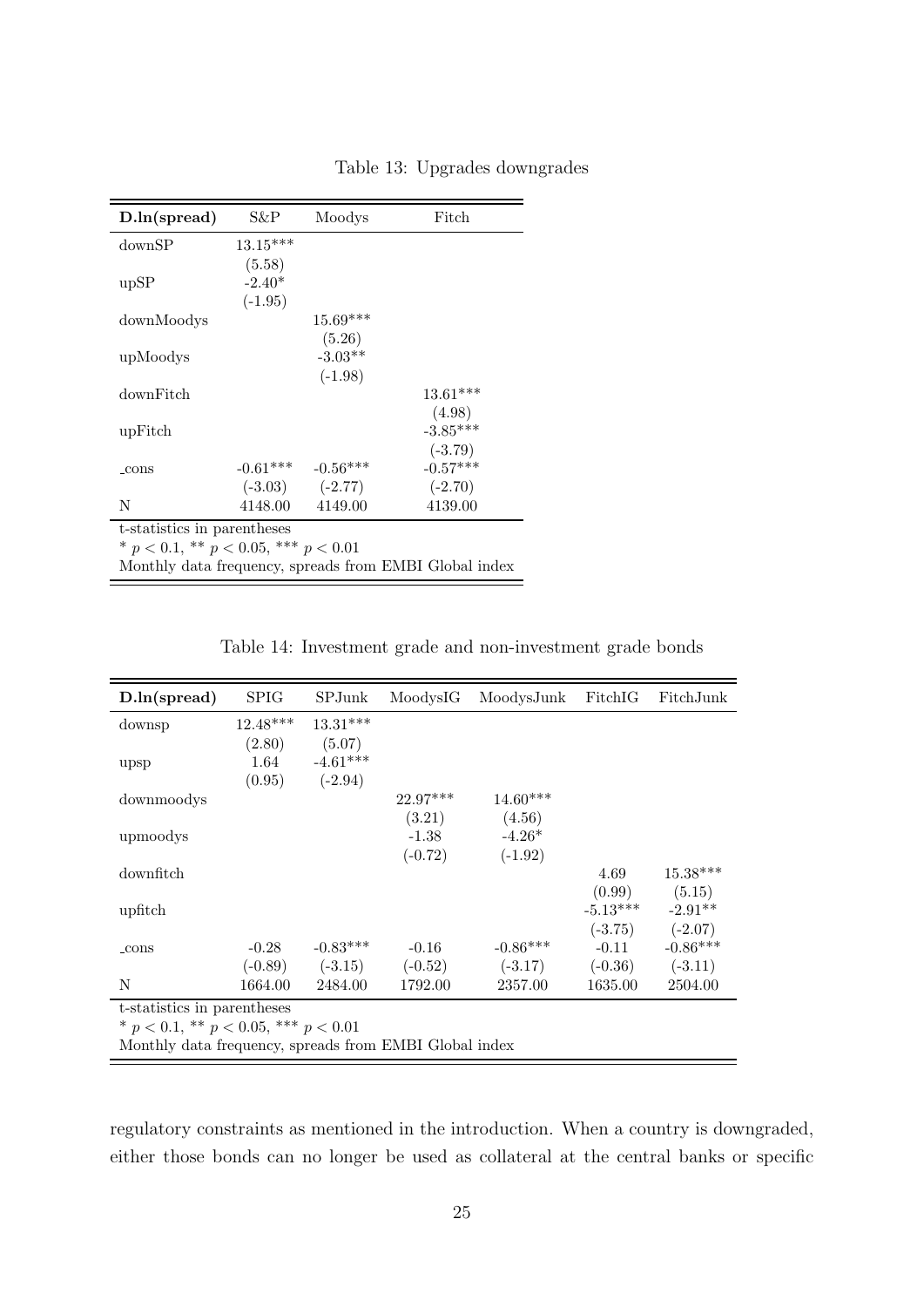clauses in private agreements are activated in both cases causing investors to flee those bonds, especially if they are too tightly leveraged. In case of upgrades, the situation is not as pertinent however, as investors can choose whether they want to invest in those assets or not, and take their time to make their decisions. This would explain why the response to downgrades is much larger than to upgrades; such argument has been made for example by [Opp et al.](#page-34-8) [\(2012\)](#page-34-8). Fitch at least also acknowledges that regulatory reasons could explain the dichotomous responses to downgrades and upgrades<sup>[28](#page-28-1)</sup>. The rating agencies themselves are generally against ratings being mentioned in regulation<sup>[29](#page-28-2)</sup>.

Even if the large reaction from ratings to spreads shown in this section was not due to causality, but spurious correlation, at minimum it would tell us that the agencies tend to downgrade during bad times - i.e. during rising spreads, with large effects on markets but fail to symmetrically upgrade when spreads are falling. Hence, the regressions would lend support to procyclicality.

#### <span id="page-28-0"></span>3.2 Event studies

Using higher frequency data, we confirm the results of the previous section [3.1:](#page-23-0) that downgrades have a larger impact on spreads than upgrades and the results are more pronounced in the non-investment grade category. The event studies also allow us to capture the impact of outlook changes instead of only looking at actual rating changes as we have done until now. Watch negative events are particularly interesting because they tend to have very large effects on the markets given that they are warning signals of impending downgrades. The rating agencies tend to only assign them at times of

<span id="page-28-1"></span> $28"$ It is the case that typically the market price of sovereign (and other) rated securities tends to react more to downgrades than upgrades. This may in part be because positive rating actions are largely priced-in in by market participants as they generally reflect sustained improvements in the sovereign credit profile, while downgrades are more often in response to material adverse news. Moreover, there is evidence that the crossing of, or approach to, particular credit rating thresholds that for regulatory purposes or for reasons of market convention have become particularly important notably the threshold between investment grade and sub-investment or speculative grade does tend to generate a more pronounced reaction in the market pricing of sovereign debt and other financial securities." House of Lords (2011)

<span id="page-28-2"></span> $29$ Fitch: "We believe that certain market participants have relied too heavily, or given the impression of having relied to heavily, on credit ratings, rather than conducting their own analysis. We also believe that one reason for this was the use of ratings in regulations. It follows that regulatory regimes should not rely exclusively on credit ratings." Moody's: "The priority for policymakers should therefore be to address the shortcomings in market regulation and practice which give rise to these problems without preventing market participants from continuing to use credit ratings in their credit assessment should they choose to do so. Regulators need to modify the use of ratings in regulation and to remove any inducement to react disproportionately to changes in ratings." ... "For more than 10 years we have put forward a clear argument against using ratings in regulation. We felt it would naturally lead to a situation where investors only look at the rating without trying to understand the underlying credit risk and react in a fairly mechanistic way to rating changes." House of Lords (2011). [Financial Stability Board](#page-32-8) [\(2010\)](#page-32-8) has issued principles of reducing reliance on CRA ratings.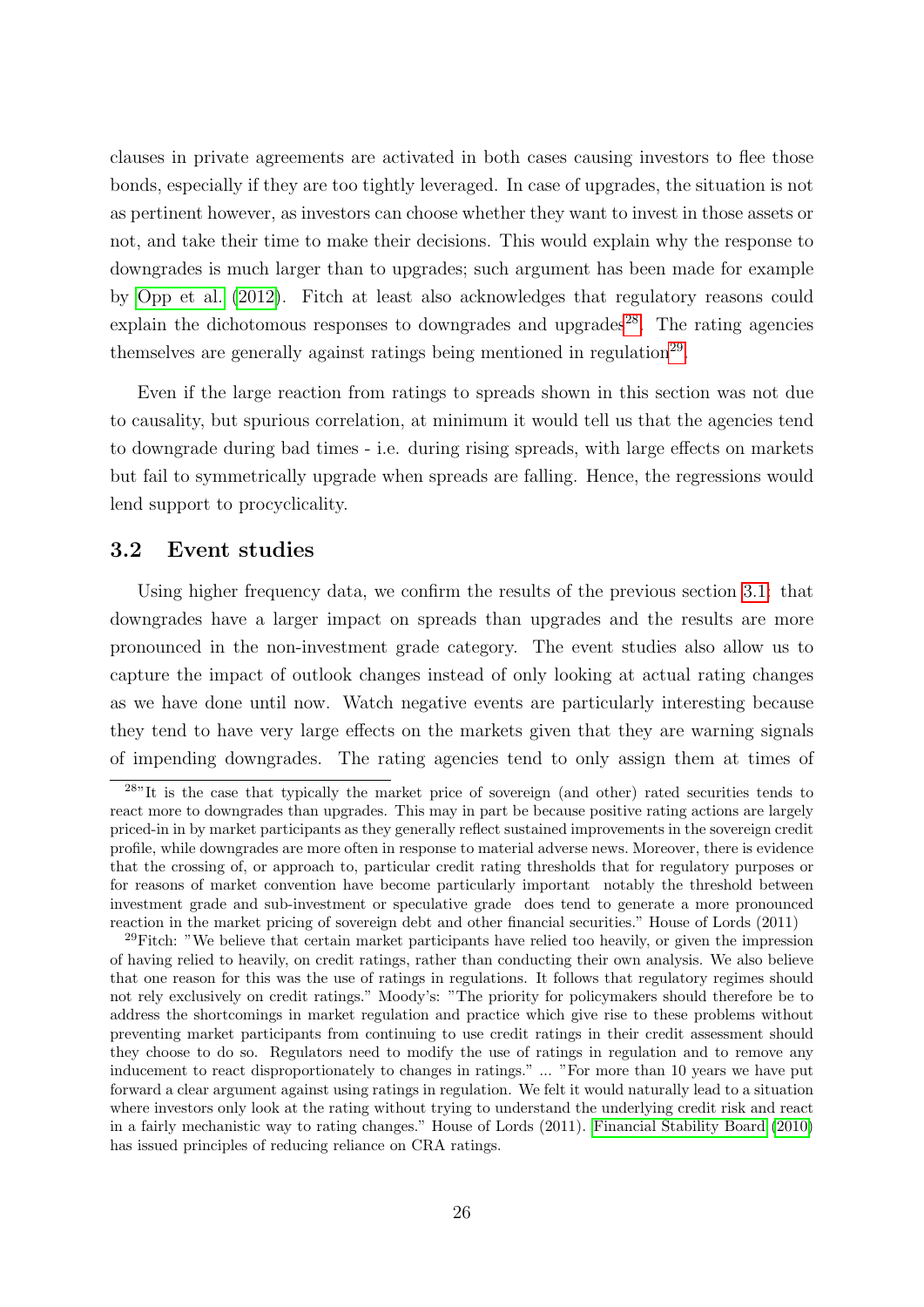severe distress, when the investors tend to be more reactive to signals no matter how imperfect they may be. Since the actual downgrades themselves are anticipated by the watch negative announcements, the impacts are larger for the latter.

The event studies look at  $a + (-10)$  day window around different types of rating actions, such as upgrades and downgrades and outlook changes. In this section only S&P ratings are used, but the analysis could easily be extended to the other two agencies as well. A new database is compiled for each type of event that includes only those rating events that do not overlap with other types of events. For example if there is a positive outlook announcement and within 10 days an upgrade, both of those events would be excluded from the database.

The results of the event studies are displayed in the appendix D. All the spreads are translated into an index, which is 0 at day -10 and therefore any changes can be interpreted in percentage terms. The figures show that all the graphs evolve in the correct direction, i.e. the spreads rise with downgrades and decline with upgrades, except for positive outlook assignments, which do not seem to have much of an impact on the spreads at all. Many events seem to be well anticipated, and in many cases, most of the action happens before the actual rating event. [Kaminsky and Schmukler](#page-33-4) [\(2001\)](#page-33-4) take this as evidence of ratings being procyclical, being downgraded in bad times and upgraded in good times, but because the frequency of data is daily, a 10 day rise/fall in spreads is too short to draw conclusions about the cycle. Another reason for the early rise in spreads could be anticipation. There is in fact a study by [Purda](#page-34-9) [\(2007\)](#page-34-9) that looks at whether rating changes of corporate bonds can be anticipated. She finds that approximately 20% of the rating changes can be anticipated using publicly available data. There are no studies that look at the possibility of anticipating *sovereign* rating changes to our knowledge.

Looking at the magnitudes of changes in the event study graphs, we confirm again that the impact of downgrades is larger than the impact of upgrades. The first two graphs in appendix D display the impacts for the total sample and show a decrease in spreads of just over 4 percent in case of upgrades and an increase of about 10 percent in case of downgrades, very similar magnitudes to the results in the panel study. The results are more muted for investment grade bonds where the impact of an upgrade recovers very soon.

The effect of the watch negative announcements on spreads for the total sample is approximately 40%, and 30% for non-investment grade bonds. But for investment grade bonds it is close to 100%. There are five watch negative announcements for investment grade category countries. Of those, in Hungary and Tunisia the spreads tripled within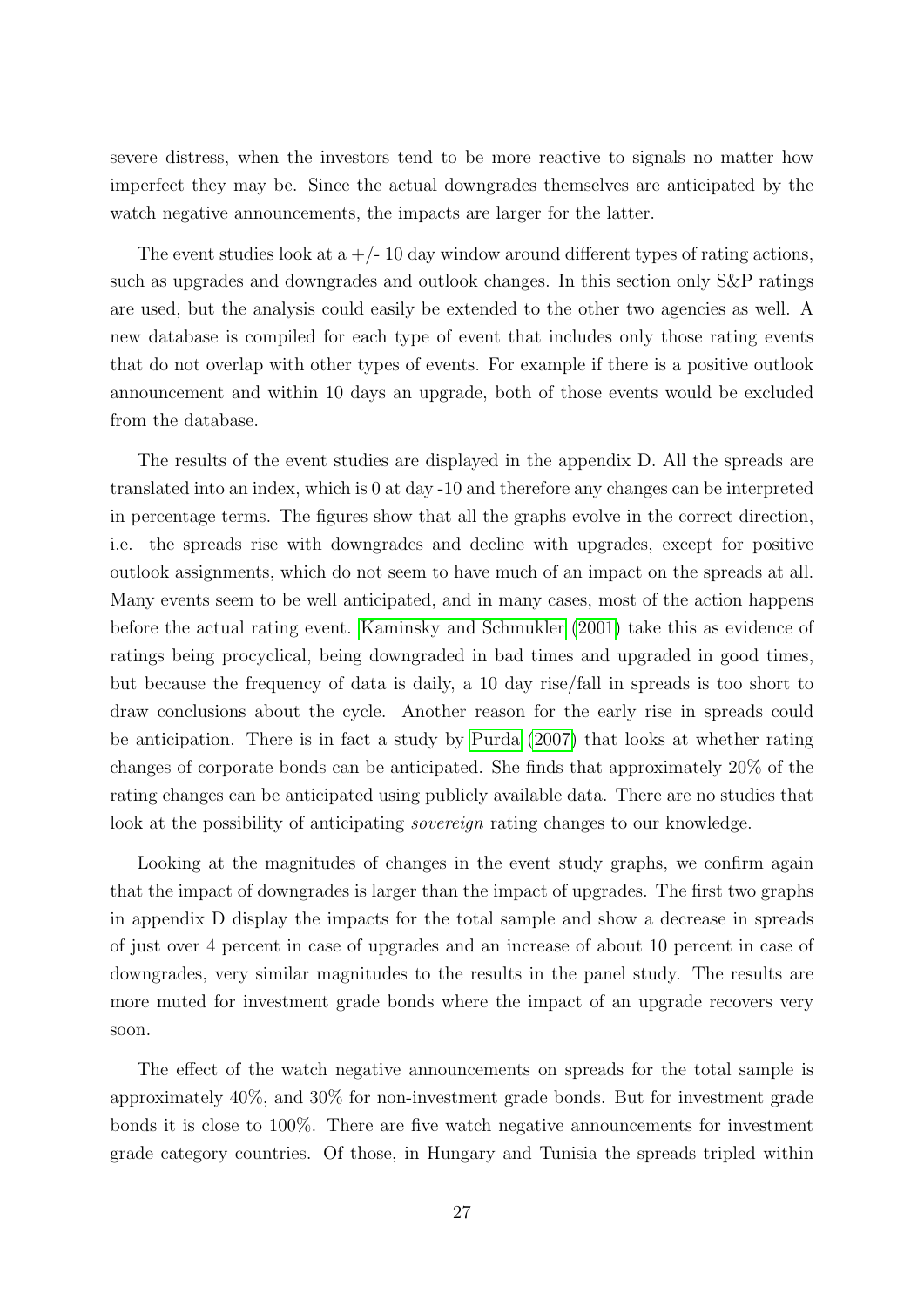the 21 days, and in Bulgaria they doubled. In the other two countries, Kazakhstan and Trinidad & Tobago, the spreads rose significantly as well, but not by as much. A watch negative listing of an investment grade country can therefore have a huge impact on markets.

The impact of rating changes on spreads varies significantly between different types of rating announcements and different categories of ratings. Some rating events such as positive outlook assignments, seem to be ignored by the markets, whereas surprise events such as watch negative announcements to investment graded bonds can cause severe distress and cliff effects on the markets.

# <span id="page-30-0"></span>4 Conclusion

This paper has presented empirical evidence on the ability of sovereign credit ratings to anticipate debt distress events using a panel of emerging and developing countries. The results indicate that credit ratings do not perform well; a parsimonious model using very standard variables similar to [\(Cohen and Valadier](#page-32-0) [\(2011\)](#page-32-0)) fares better based on noise to signal ratio analysis. In addition, event case analysis reveals that credit rating agencies tend to react very late.

If the ratings are not a good predictor of debt distress events compared to a simple model based on common fundamentals, then the investors should be able to ignore them. We do not observe this however, as we show that markets do respond to rating changes, especially to downgrades in the non-investment grade category. Several factors may explain this outcome. It could be that ratings act as a signal and coordinating device for market participants. Yet, another reason for this may be that ratings are strongly connected to both regulation and to internal rules of investors. For this reason, if a country gets downgraded, the investors may have to abandon the investments, whereas if a country is upgraded, the investors gain the right, but not the obligation, to invest in the assets. This would explain why downgrades have larger effects on markets than upgrades. Further research may help distinguish these different explanations.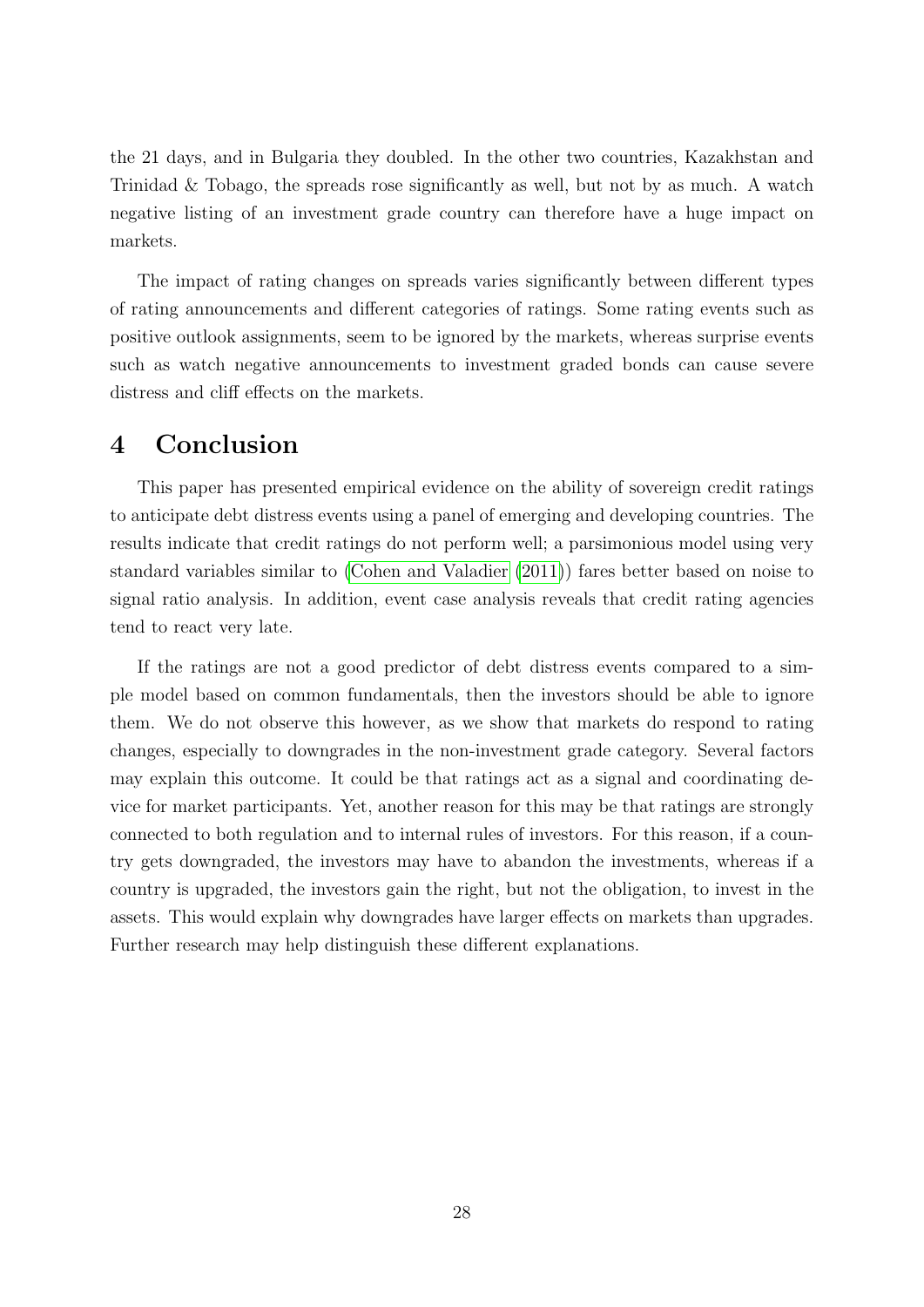# References

- <span id="page-31-2"></span>Afonso, Antonio (2002) 'Understanding the determinants of government debt ratings: Evidence for the two leading agencies.' Working Papers 2002/02, Department of Economics at the School of Economics and Management (ISEG), Technical University of Lisbon.
- <span id="page-31-6"></span>Alsakka, Rasha, and Owain ap Gwilym (2010) 'Leads and lags in sovereign credit ratings.' Journal of Banking and Finance 34(11), 2614–2626.
- Altman, Edward I., and Herbert A. Rijken (2005) 'The Effects of Rating Through the Cycle on Rating Stability, Rating Timeliness and Default Prediction Performance.' NYU Working paper, No. FIN-05-004.
- <span id="page-31-4"></span>Amato, Jeffrey D., and Craig Furfine (2003) 'Are credit ratings procyclical.' BIS working papers 129, BIS.
- <span id="page-31-8"></span>Arellano, Manuel, and Stephen Bond (1991) 'Some tests of specification for panel data: Monte carlo evidence and an application to employment equations.' Review of Economic Studies 58(2), 277–97.
- <span id="page-31-5"></span>Bar-Isaac, Heski, and Joel Shapiro (2010) 'Ratings quality over the business cycle.' CEPR Discussion Papers 8156, December.
- BBC News (2011) 'Rating agencies criticised by european commission.' 6 July 2011. [http:](http://www.bbc.co.uk/news/business-14043293) [//www.bbc.co.uk/news/business-14043293](http://www.bbc.co.uk/news/business-14043293) retrieved 12 August 2011.
- Board, of Governors of the Federal Reserve System (2011) 'Report to the congress on credit ratings'.
- <span id="page-31-0"></span>Bussiere, Matthieu, and Christian Mulder (1999) 'External vulnerability in emerging market economies - how high liquidity can offset weak fundamentals and the effects of contagion.' IMF Working Papers.
- <span id="page-31-7"></span>Bussiere, Matthieu, and Marcel Fratzscher (2008) 'Low probability, high impact: Policy making and extreme events.' Journal of Policy Modeling 30(1), 111–121.
- <span id="page-31-3"></span>Cantor, Richard, and Frank Packer (1996) 'Determinants and impact of sovereign credit ratings.' Economic Policy Review (Oct), 37–53.
- <span id="page-31-1"></span>Carlson, Mark A., and Galina B. Hale (2005) 'Courage to capital? a model of the effects of rating agencies on sovereign debt role-over.' Cowles Foundation Discussion Papers 1506, Cowles Foundation, Yale University, April.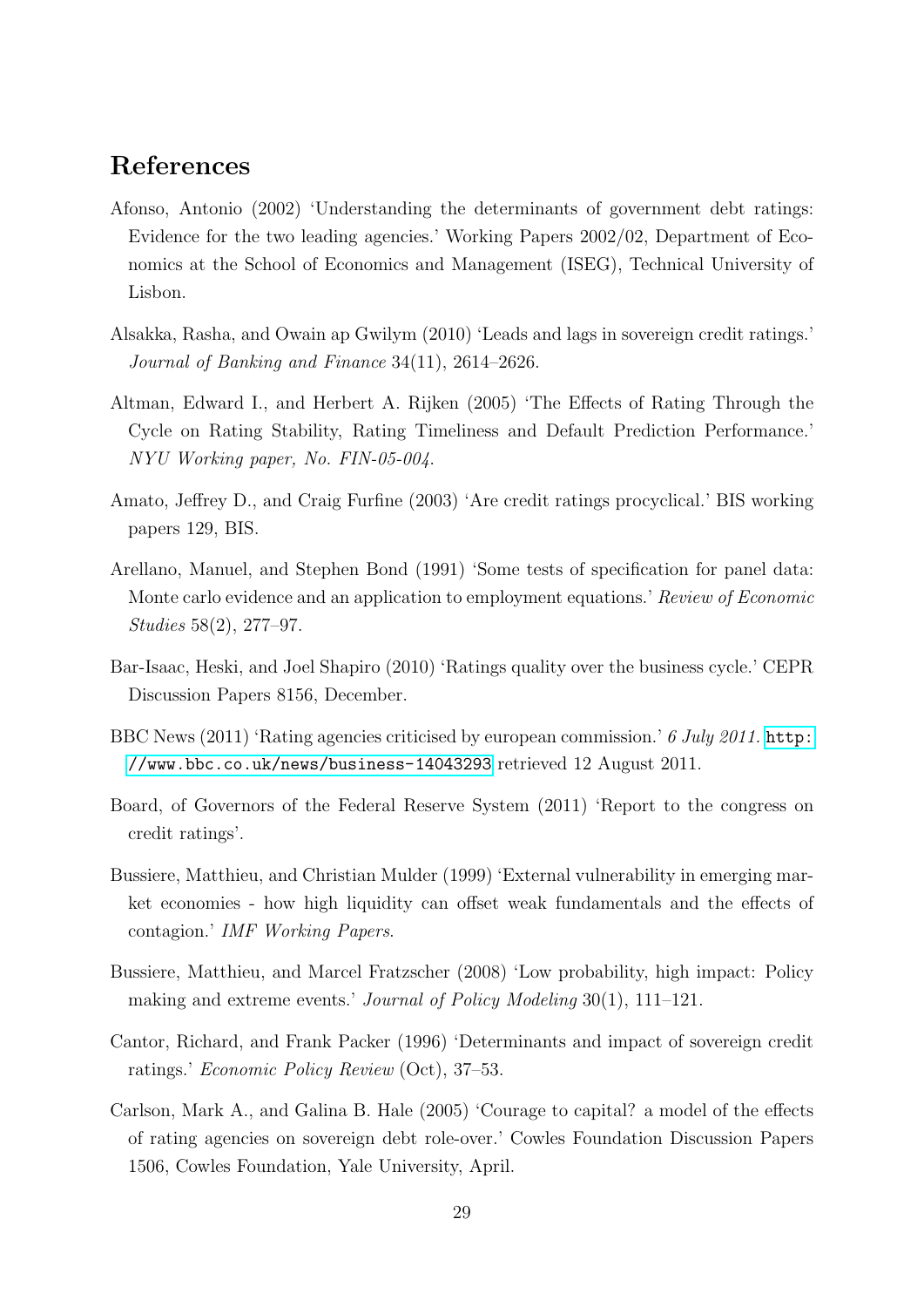- <span id="page-32-0"></span>Cohen, Daniel, and Cecile Valadier (2011) 'The sovereign debt crisis that was not.' In Sovereign Debt and the Financial Crisis: Will This Time Be Different?, ed. Carlos A. Primo Braga and Gallfa A. Vincelette (World Bank).
- <span id="page-32-1"></span>Cowan, Kevin, Patricio Valenzuela, and Eduardo Borensztein (2007) 'Sovereign ceilings: the impact of sovereign ratings on corporate ratings in emerging market economies.' IMF Working Papers 07/75, International Monetary Fund, April.
- <span id="page-32-2"></span>Dichev, Ilia D. (2001) 'The long-run stock returns following bond ratings changes.' Journal of Finance 56(1), 173–203.
- ECB (2008) 'Technical specifications for the temporary expansion of the collateral framework.' Press Release, 17 October 2008. [http://www.ecb.int/press/pr/date/2008/](http://www.ecb.int/press/pr/date/2008/html/pr081017_2.en.html) [html/pr081017\\_2.en.html](http://www.ecb.int/press/pr/date/2008/html/pr081017_2.en.html) retrieved 12 August 2011.
- <span id="page-32-7"></span>Eichengreen, Barry, and Ashoka Mody (2000) 'What explains changing spreads on emerging market debt?' In 'Capital Flows and the Emerging Economies: Theory, Evidence, and Controversies' (National Bureau of Economic Research, Inc) pp. 107–136.
- <span id="page-32-6"></span>Eichengreen, Barry, and Ricardo Hausmann (1999) 'Exchange rates and financial fragility.' NBER Working Papers 7418, NBER, November.
- <span id="page-32-5"></span>Erce, Aitor (2012) 'Selective sovereign defaults.' Work in progress.
- <span id="page-32-4"></span>Erce, Aitor, and J. Diaz-Cassou (2011) 'IMF interventions in sovereign debt restructurings.' In 'Sovereign debt: From safety to default' (J. Wiley and Sons).
- <span id="page-32-3"></span>Ferri, Giovanni, Li-Gang. Liu, and Joseph Stiglitz (1999) 'The procyclical role of rating agencies: evidence from the east asian crisis.' Economic notes of Banca Monte dei Paschi di Siena SpA 28(3-1999), 335–355.
- <span id="page-32-8"></span>Financial Stability Board (2010) 'Principles for reducing reliance on cra ratings.' Report. [http://www.financialstabilityboard.org/publications/r\\_101027.pdf](http://www.financialstabilityboard.org/publications/r_101027.pdf) retrieved 12 August 2011.
- Financial Times (2007) 'Trichet attacks role of credit rating agencies.' 10 October 2007. [http://www.ft.com/intl/cms/s/0/a287c810-76cb-11dc-ad83-0000779fd2ac.](http://www.ft.com/intl/cms/s/0/a287c810-76cb-11dc-ad83-0000779fd2ac.html#axzz1UowS5hkD) [html#axzz1UowS5hkD](http://www.ft.com/intl/cms/s/0/a287c810-76cb-11dc-ad83-0000779fd2ac.html#axzz1UowS5hkD) retrieved 12 August 2011.
- Financial Times (2010) 'European leaders hit at rating agencies.' Tony Barber in Brussels and Tom Braithwaite in Washington, 6 May 2010. [http://www.ft.com/intl/cms/s/](http://www.ft.com/intl/cms/s/0/a47745ec-5959-11df-99ba-00144feab49a.html#axzz1VB6xZwKR) [0/a47745ec-5959-11df-99ba-00144feab49a.html#axzz1VB6xZwKR](http://www.ft.com/intl/cms/s/0/a47745ec-5959-11df-99ba-00144feab49a.html#axzz1VB6xZwKR) retrieved 16 August 2011.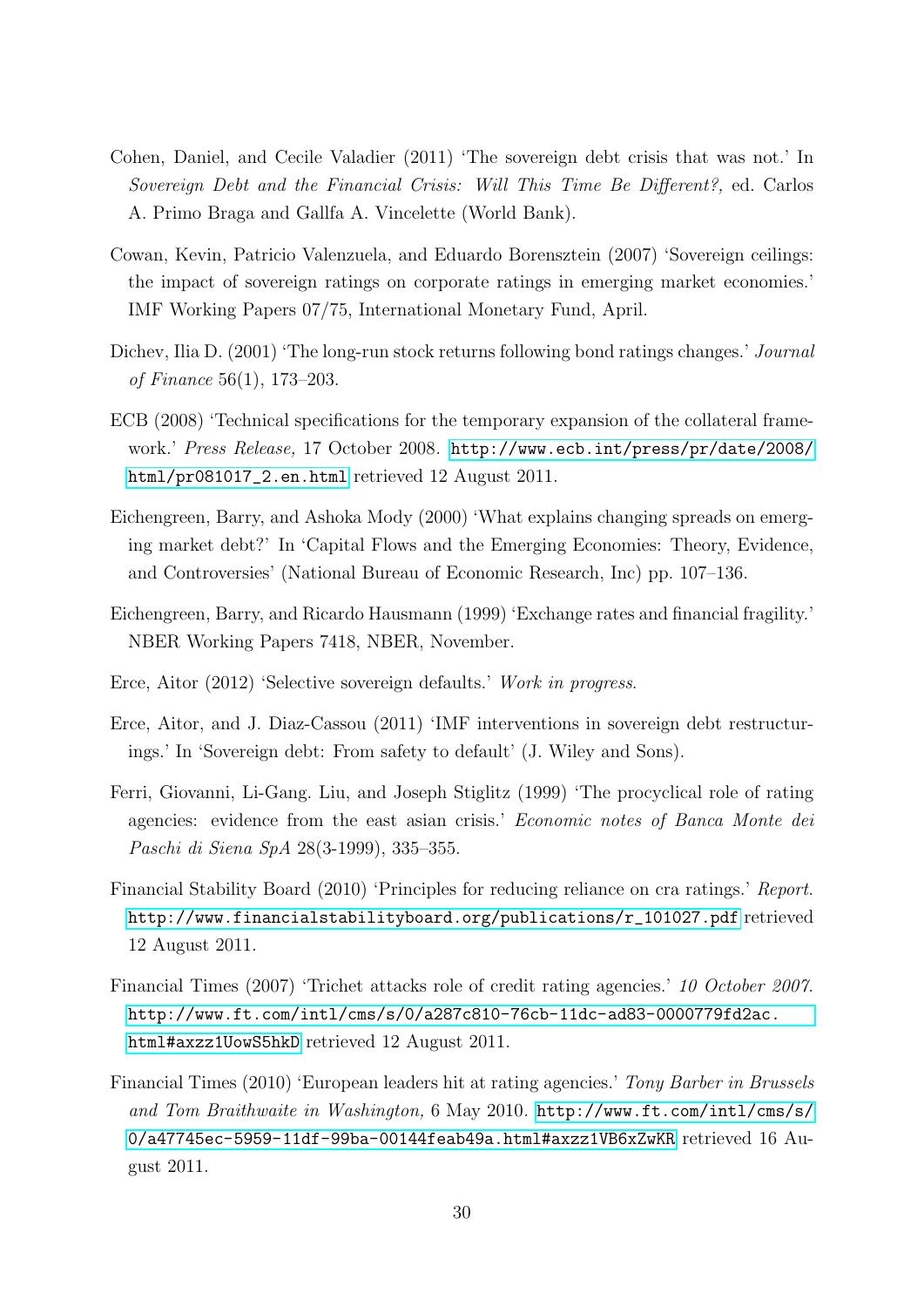- <span id="page-33-2"></span>Flandreau, Marc, Norbert Gaillard, and Frank Packer (2011) 'To err is human: US rating agencies and the interwar foreign government debt crisis.' European Review of Economic  $History 15(03), 495-538.$
- <span id="page-33-8"></span>Gaillard, Norbert (2009) 'Fitch, moody's and s&p's sovereign ratings and embi global spreads: lessons from 1970-2007.' International Research Journal of Finance and Economics, 26.
- Gonzalez-Rozada, Martin, and Eduardo Levy Yeyati (2008) 'Global factors and emerging market spreads.' Economic Journal 118(533), 1917–1936.
- <span id="page-33-6"></span>Hand, John R M, Robert W Holthausen, and Richard W Leftwich (1992) 'The effect of bond rating agency announcements on bond and stock prices.' Journal of Finance 47(2), 733–52.
- House of Lords Economics and Financial and International Trade sub-committee (2011) 'Sovereign credit ratings: shooting the messenger? oral evidence and associated written evidence'.
- <span id="page-33-1"></span>IMF (2010) 'The uses and abuses of sovereign credit ratings.' Global financial stability report, Chapter 3.
- <span id="page-33-3"></span>Jaramillo, Laura, and Michelle Tejada (2011) 'Sovereign credit ratings and spreads in emerging markets: Does investment grade matter.' IMF working paper 11/44, March.
- <span id="page-33-7"></span>Jorion, Philippe, and Gaiyan Zhang (2007) 'Information effects of bond rating changes: The role of the rating prior to the announcement.' Journal of Fixed Income, Spring.
- <span id="page-33-4"></span>Kaminsky, Graciela, and Sergio Schmukler (2001) 'Emerging markets instability: do sovereign ratings affect country risk and stock returns?' Policy Research Working Paper Series 2678, The World Bank, September.
- <span id="page-33-0"></span>Kraay, Aart, and Vikram Nehru (2006) 'When is external debt sustainable?' Policy Research Working Paper Series 3200, The World Bank, February.
- Krugman, Paul (2011) 'Credibility, chutzpah and debt.' [http://www.nytimes.com/2011/](http://www.nytimes.com/2011/08/08/opinion/credibility-chutzpah-and-debt.html) [08/08/opinion/credibility-chutzpah-and-debt.html](http://www.nytimes.com/2011/08/08/opinion/credibility-chutzpah-and-debt.html) retrieved 12 August 2011.
- <span id="page-33-5"></span>Larrain, Guillermo, Helmut Reisen, and Julia von Maltzan (1997) 'Emerging market risk and sovereign credit ratings.' OECD Development Centre Working Papers 124, OECD, Development Centre, April.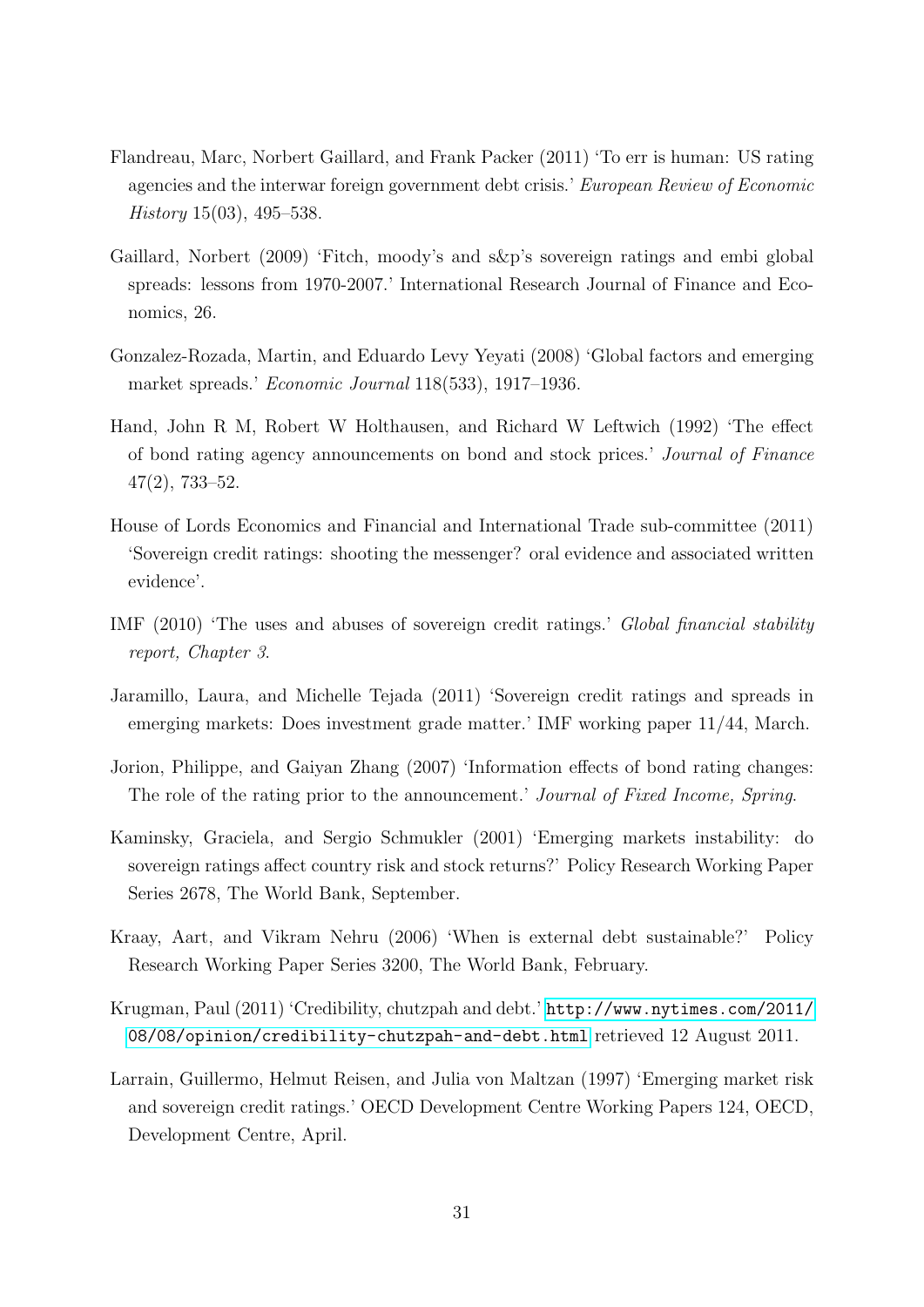- Longstaff, Francis A., Jun Pan, Lasse H. Pedersen, and Kenneth J. Singleton (2011) 'How sovereign is sovereign credit risk?' American Economic Journal: Macroeconomics 3(2), 75–103.
- <span id="page-34-2"></span>McFadden, Daniel, R. Eckaus, Feder G., V. Hajivassiliou, and S. O'Connell (1985) 'Is there life after debt? an econometric analysis of the creditworthiness of developing countries.' In International debt and the developing countries, ed. J. Cuddington and Smith. G. (International Bank for Reconstruction and Development) pp. 179–209.
- <span id="page-34-6"></span>Micu, Marian, Eli Remolona, and Philip Wooldridge (2006) 'The price impact of rating announcements: which announcements matter?' BIS working papers 207.
- <span id="page-34-8"></span>Opp, Christian C., Marcus M. Opp, and Milton Harris (2012) 'Rating agencies in the face of regulation.' Journal of Financial Economics, forthcoming.
- <span id="page-34-9"></span>Purda, Lynnette D. (2007) 'Stock market reaction to anticipated versus surprise rating changes.' Journal of Financial Research 30(2), 301–320.
- <span id="page-34-0"></span>Reinhart, Carmen (2002a) 'Sovereign credit ratings before and after financial crises.' MPRA Paper 7410, University Library of Munich, Germany.
- <span id="page-34-3"></span>Reinhart, Carmen M. (2002b) 'Default, currency crises, and sovereign credit ratings.' World Bank Economic Review 16(2), 151–170.
- <span id="page-34-1"></span>Reinhart, Carmen, Morris Goldstein, and Graciela Kaminsky (2000) 'Assessing financial vulnerability, an early warning system for emerging markets: Introduction.' MPRA Paper 13629, University Library of Munich, Germany.
- Reisen, Helmut (2003) 'Ratings since the asian crisis.' OECD Development Centre Working Papers 214, OECD Publishing, November.
- <span id="page-34-5"></span>Reisen, Helmut, and Julia von Maltzan (1998) 'Sovereign credit ratings, emerging market risk and financial market volatility.' Intereconomics: Review of European Economic Policy 33(2), 73–82.
- <span id="page-34-7"></span>Reisen, Helmut, and Julia von Maltzan (1999) 'Boom and bust and sovereign ratings.' International Finance 2(2), 273–93.
- <span id="page-34-4"></span>Sy, Amadou N. R. (2003) 'Rating the rating agencies: Anticipating currency crises or debt crises.' IMF Working Papers 03/122, International Monetary Fund, June.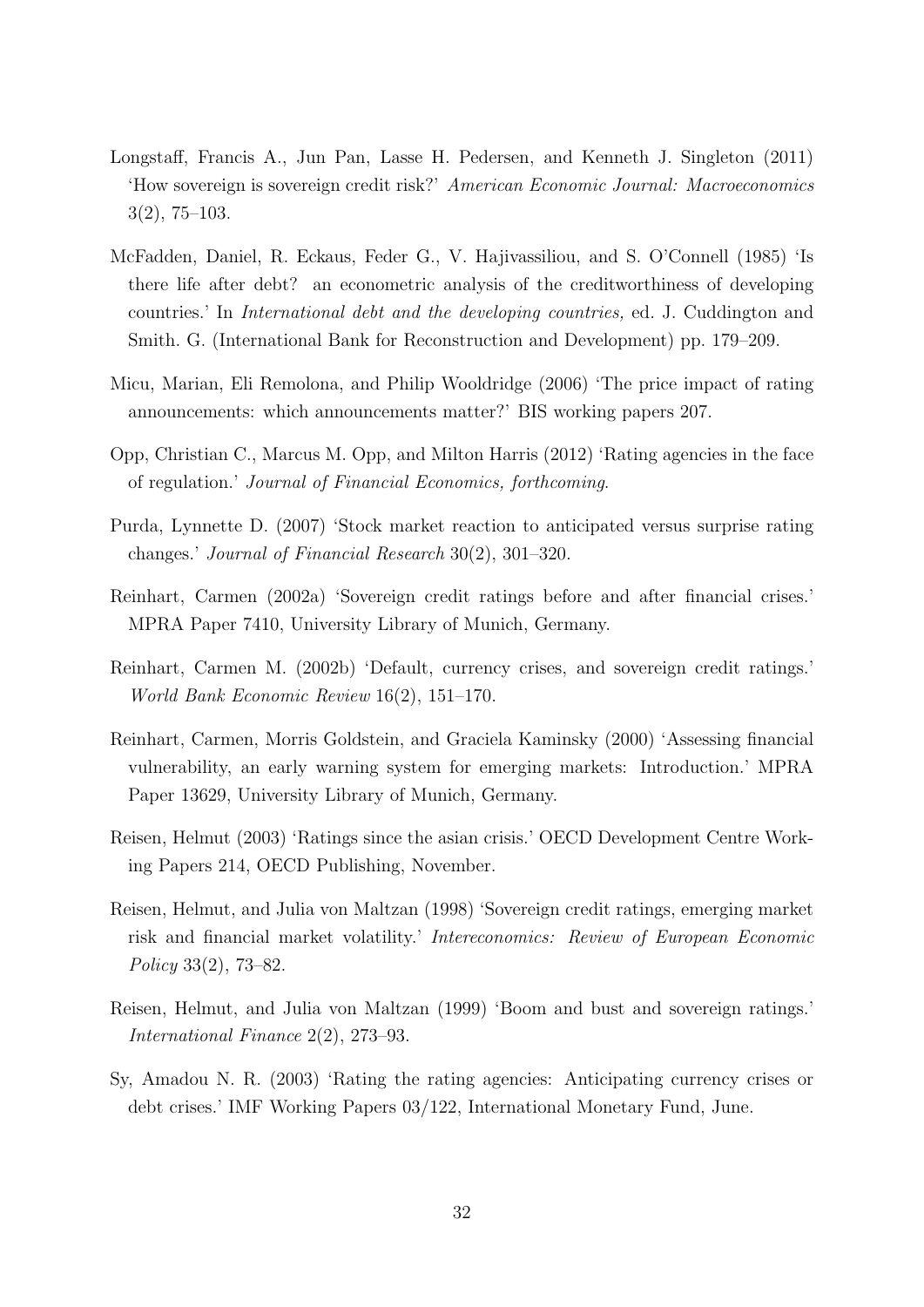- U.S, Senate Permanent Subcommittee on Investigations (2010) 'Opening statement of senator carl levin - wall street and the financial crisis: The role of credit rating agencies.' [http://hsgac.senate.gov/public/index.cfm?FuseAction=Hearings.](http://hsgac.senate.gov/public/index.cfm?FuseAction=Hearings.Hearing&Hearing_ID=5f127126-608a-4802-ba77-d1bdffdfbe9b) [Hearing&Hearing\\_ID=5f127126-608a-4802-ba77-d1bdffdfbe9b](http://hsgac.senate.gov/public/index.cfm?FuseAction=Hearings.Hearing&Hearing_ID=5f127126-608a-4802-ba77-d1bdffdfbe9b) retrieved 14 August 2011.
- Wooldridge, Jeffrey (2001) Econometric analysis of cross section and panel data, 1 ed. (Cambridge, Massachusetts: The MIT Press).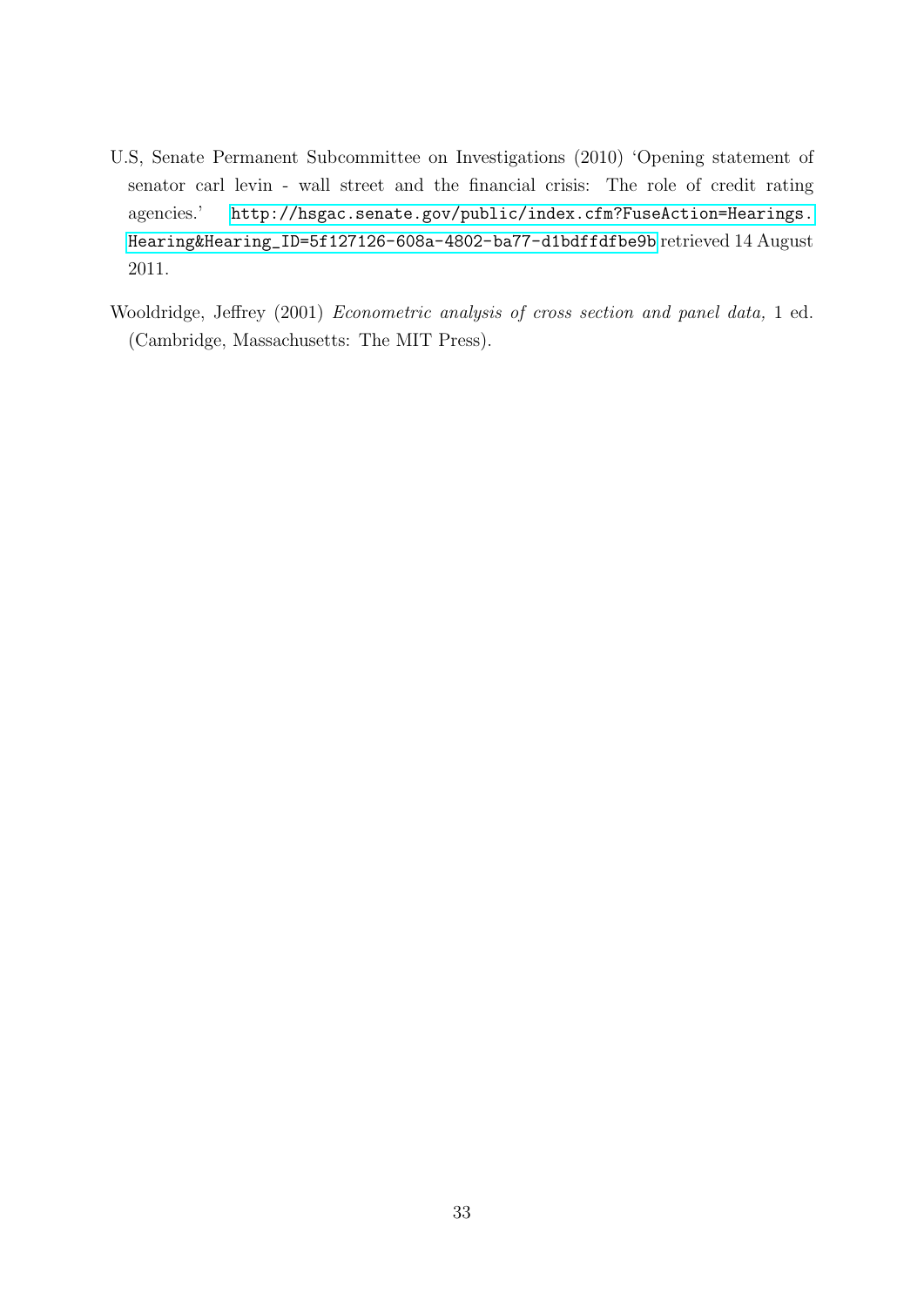# <span id="page-36-0"></span>A Datasets

|                  | Country          | <b>Start</b> | End  |    | Country          | <b>Start</b> | End  |
|------------------|------------------|--------------|------|----|------------------|--------------|------|
| $\mathbf{1}$     | Argentina        | 1997         | 2000 | 26 | Latvia           | 1997         | 2007 |
| $\overline{2}$   | Azerbaijan       | 2000         | 2007 | 27 | Lesotho          | 2002         | 2007 |
| 3                | <b>Belize</b>    | 1999         | 2007 | 28 | Macedonia        | 2004         | 2007 |
| $\overline{4}$   | Bolivia          | 2000         | 2004 | 29 | Malaysia         | 1986         | 2007 |
| $\overline{5}$   | Bosnia and Herz. | 2005         | 2007 | 30 | Mali             | 2004         | 2007 |
| $\boldsymbol{6}$ | Botswana         | 2001         | 2007 | 31 | Mauritius        | 1996         | 2007 |
| $\overline{7}$   | <b>Brazil</b>    | 1995         | 1998 | 32 | Mexico           | 1998         | 2007 |
| 8                | Bulgaria         | 2002         | 2007 | 33 | Moldova          | 2001         | 2003 |
| $\overline{9}$   | Cameroon         | 2003         | 2005 | 34 | Mongolia         | 1999         | 2007 |
| 10               | Cape Verde       | 2004         | 2007 | 35 | Morocco          | 1998         | 2007 |
| 11               | China            | 1988         | 2007 | 36 | Pakistan         | 1994         | 2007 |
| 12               | Colombia         | 1993         | 2007 | 37 | Panama           | 1997         | 2007 |
| 13               | Costa Rica       | 1997         | 2007 | 38 | Papua New Guinea | 1998         | 2007 |
| 14               | Ecuador          | 1997         | 2000 | 39 | Paraguay         | 1996         | 2007 |
|                  | Ecuador          | 2005         | 2007 | 41 | Peru             | 1998         | 2007 |
| 15               | Egypt            | 1997         | 2007 | 42 | Philippines      | 2001         | 2007 |
| 16               | El Salvador      | 1996         | 2007 | 43 | Poland           | 1995         | 2007 |
| 17               | Fiji             | 1999         | 2007 | 44 | Romania          | 1996         | 2007 |
| 18               | Gambia, The      | 2005         | 2007 | 45 | Russian          | 2004         | 2007 |
| 19               | Ghana            | 2004         | 2007 | 46 | Senegal          | 2002         | 2007 |
| 20               | Grenada          | 2003         | 2006 | 47 | South Africa     | 1995         | 2007 |
| 21               | Honduras         | 2001         | 2004 | 48 | Thailand         | 1989         | 2007 |
| 22               | India            | 1989         | 2007 | 49 | Tunisia          | 1995         | 2007 |
| 23               | Indonesia        | 1992         | 1997 | 50 | Turkey           | 1992         | 2000 |
| 24               | Jordan           | 2004         | 2007 | 51 | Ukraine          | 2003         | 2007 |
| 25               | Kazakhstan       | 1996         | 1998 | 52 | Uruguay          | 1993         | 2002 |
|                  | Kazakhstan       | 2000         | 2007 | 53 | Venezuela, RB    | 1977         | 1990 |
|                  |                  |              |      |    | Venezuela, RB    | 1994         | 2007 |

Table 15: Countries used in the logit regressions of section [2.1](#page-14-0)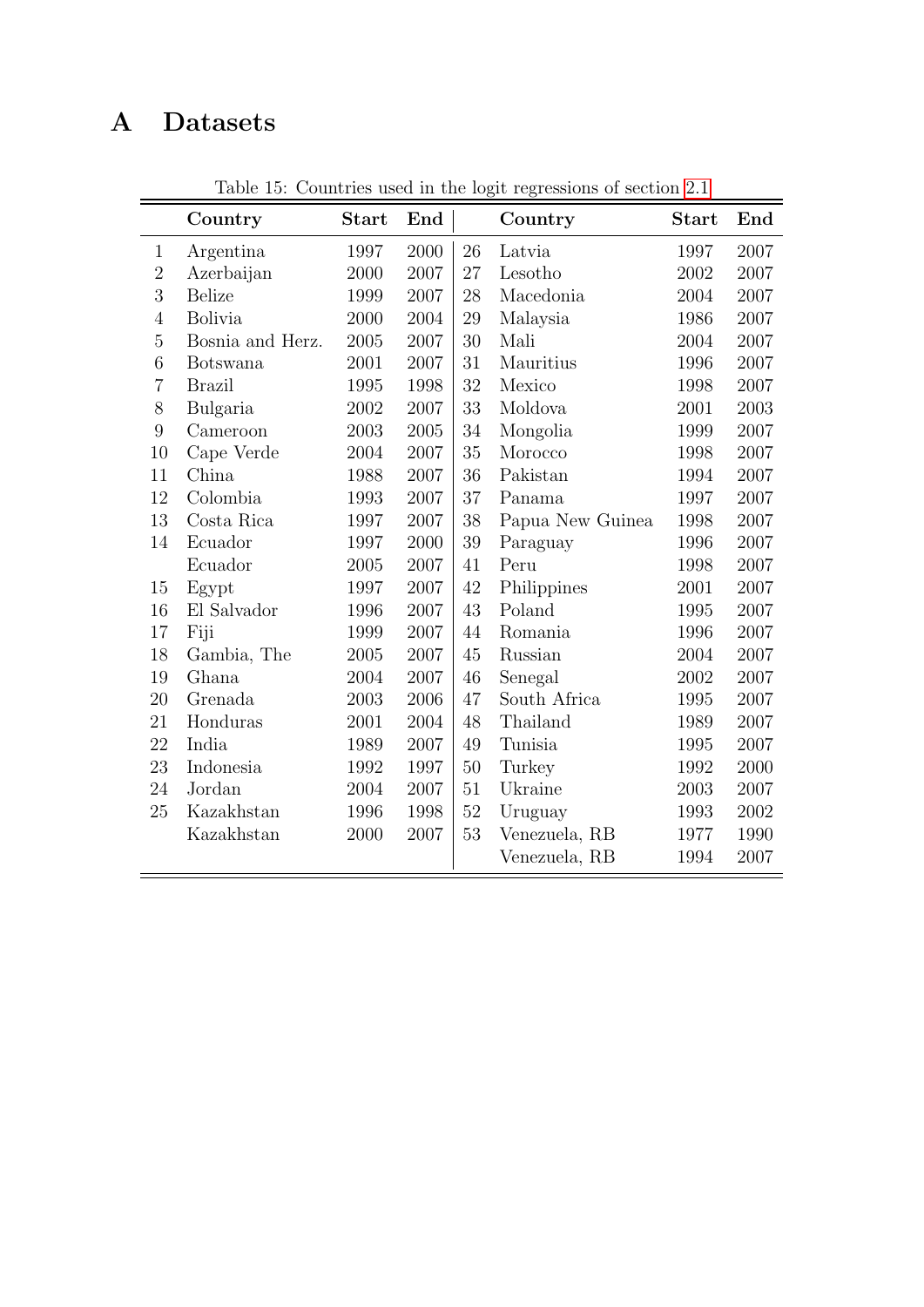|                | Country        | <b>Start</b> | End    |    | Country      | <b>Start</b>       | End    |
|----------------|----------------|--------------|--------|----|--------------|--------------------|--------|
| $\mathbf{1}$   | Argentina      | 1997m6       | 2011m5 | 17 | Lebanon      | 1998m7             | 2011m5 |
| $\overline{2}$ | <b>Brazil</b>  | 1995m1       | 2011m5 | 18 | Lithuania    | 2010m2             | 2011m5 |
| 3              | Bulgaria       | 1998m12      | 2011m5 | 19 | Malaysia     | 1998m9             | 2011m5 |
| $\overline{4}$ | Chile          | 1999m8       | 2011m5 | 20 | Mexico       | 1995m9             | 2011m5 |
| $\overline{5}$ | China          | 1998m1       | 2011m5 | 21 | Panama       | 1998m10            | 2011m5 |
| 6              | Colombia       | 1997m5       | 2011m5 | 22 | Peru         | 1999m11            | 2011m5 |
| $\overline{7}$ | Croatia        | 1997m2       | 2011m5 | 23 | Philippines  | 1999m8             | 2011m5 |
| 8              | Dominican Rep. | 2003m9       | 2011m5 | 24 | Poland       | 1995m11            | 2011m5 |
| 9              | Ecuador        | 2002m12      | 2011m5 | 25 | South Africa | 1995m <sub>3</sub> | 2011m5 |
| 10             | Egypt          | 2001m10      | 2011m5 | 26 | Sri Lanka    | 2010m10            | 2011m5 |
| 11             | El Salvador    | 2002m7       | 2011m5 | 27 | Tunisia      | 2002m8             | 2011m5 |
| 12             | Georgia        | 2010m11      | 2011m5 | 28 | Turkey       | 1996m9             | 2011m5 |
| 13             | Hungary        | 1999m4       | 2011m5 | 29 | Ukraine      | 2002m1             | 2011m5 |
| 14             | Indonesia      | 2004m8       | 2011m5 | 30 | Uruguay      | 2001m8             | 2011m5 |
| 15             | Jamaica        | 2008m1       | 2011m5 | 31 | Venezuela    | 1997m10            | 2011m5 |
| 16             | Kazakhstan     | 2007m9       | 2011m5 | 32 | Vietnam      | 2006m2             | 2011m5 |
|                |                |              |        | 33 | Russia       | 1998m3             | 2011m5 |

Table 16: List of EMBI countries, used in section [3.1](#page-23-0)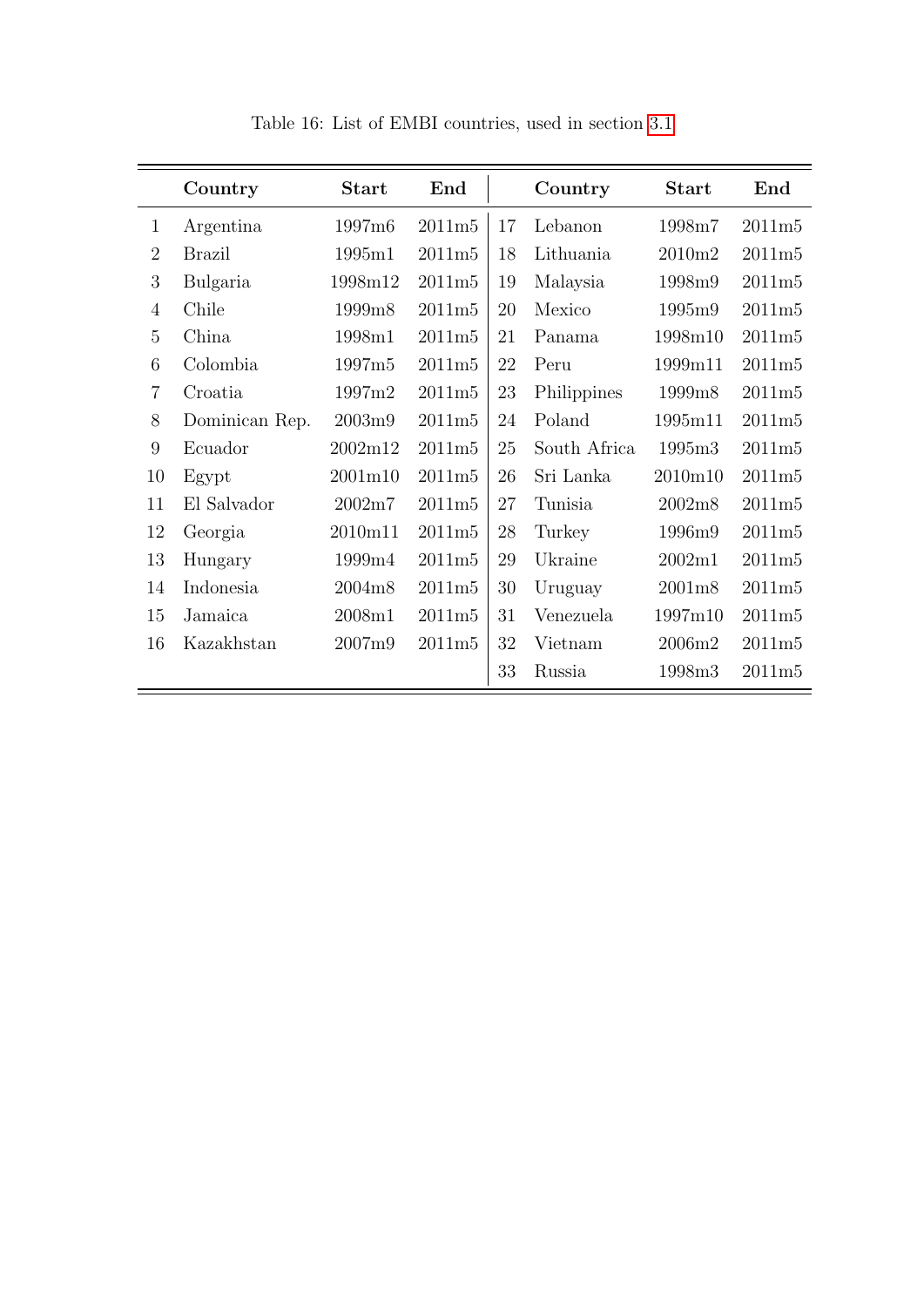# <span id="page-38-0"></span>B Noise to signal ratios at  $t-1$

| <b>Fundamentals</b>                 |          |    |          | $S\&P$                            |        |                                     |         |  |
|-------------------------------------|----------|----|----------|-----------------------------------|--------|-------------------------------------|---------|--|
|                                     | signal   |    |          |                                   | signal |                                     |         |  |
| distress                            | $\theta$ |    | Total    | distress                          |        |                                     | Total   |  |
| 0                                   | 212      | 76 | 288      | $\Omega$                          | 159    | 127                                 | 286     |  |
|                                     | 4        | 13 | 17       | 1                                 | 5      | 9                                   | 14      |  |
| Total                               | 216      | 89 | 305      | Total                             | 164    | 136                                 | 300     |  |
| % of obs. correctly called          |          |    | 73.8%    | % of obs. correctly called        | 56.0%  |                                     |         |  |
| % of crises correctly called        |          |    | $76.5\%$ | % of crises correctly called      | 64.3%  |                                     |         |  |
| % of false alarms of total alarms   |          |    | 85.4%    | % of false alarms of total alarms | 93.4\% |                                     |         |  |
| % prob. of crisis given an alarm    |          |    | $14.6\%$ | % prob. of crisis given an alarm  |        |                                     |         |  |
| $\%$ prob. of crisis given no alarm |          |    | 1.9%     |                                   |        | $\%$ prob. of crisis given no alarm | $3.0\%$ |  |

Table 17: Noise to signal ratios  $t-1$ 

| Fitch                               |          | Moody's |          |                                     |          |                                     |          |
|-------------------------------------|----------|---------|----------|-------------------------------------|----------|-------------------------------------|----------|
| signal                              |          |         |          |                                     |          | signal                              |          |
| distress                            | $\Omega$ |         | Total    | distress                            | $\Omega$ |                                     | Total    |
| $\theta$                            | 158      | 55      | 213      | $\Omega$                            | 182      | 90                                  | 272      |
|                                     | 4        | 7       | 11       |                                     | 5        | 10                                  | 15       |
| Total                               | 162      | 62      | 224      | Total                               | 187      | 100                                 | 287      |
| % of obs. correctly called          |          |         | 73.7%    | % of obs. correctly called          | 66.9%    |                                     |          |
| % of crises correctly called        |          |         | $63.6\%$ | % of crises correctly called        | 66.7%    |                                     |          |
| % of false alarms of total alarms   |          |         | 88.7%    | % of false alarms of total alarms   | $90.0\%$ |                                     |          |
| % prob. of crisis given an alarm    |          |         | 11.3%    | $\%$ prob. of crisis given an alarm |          |                                     | $10.0\%$ |
| $\%$ prob. of crisis given no alarm |          |         | $2.5\%$  |                                     |          | $\%$ prob. of crisis given no alarm | 2.7%     |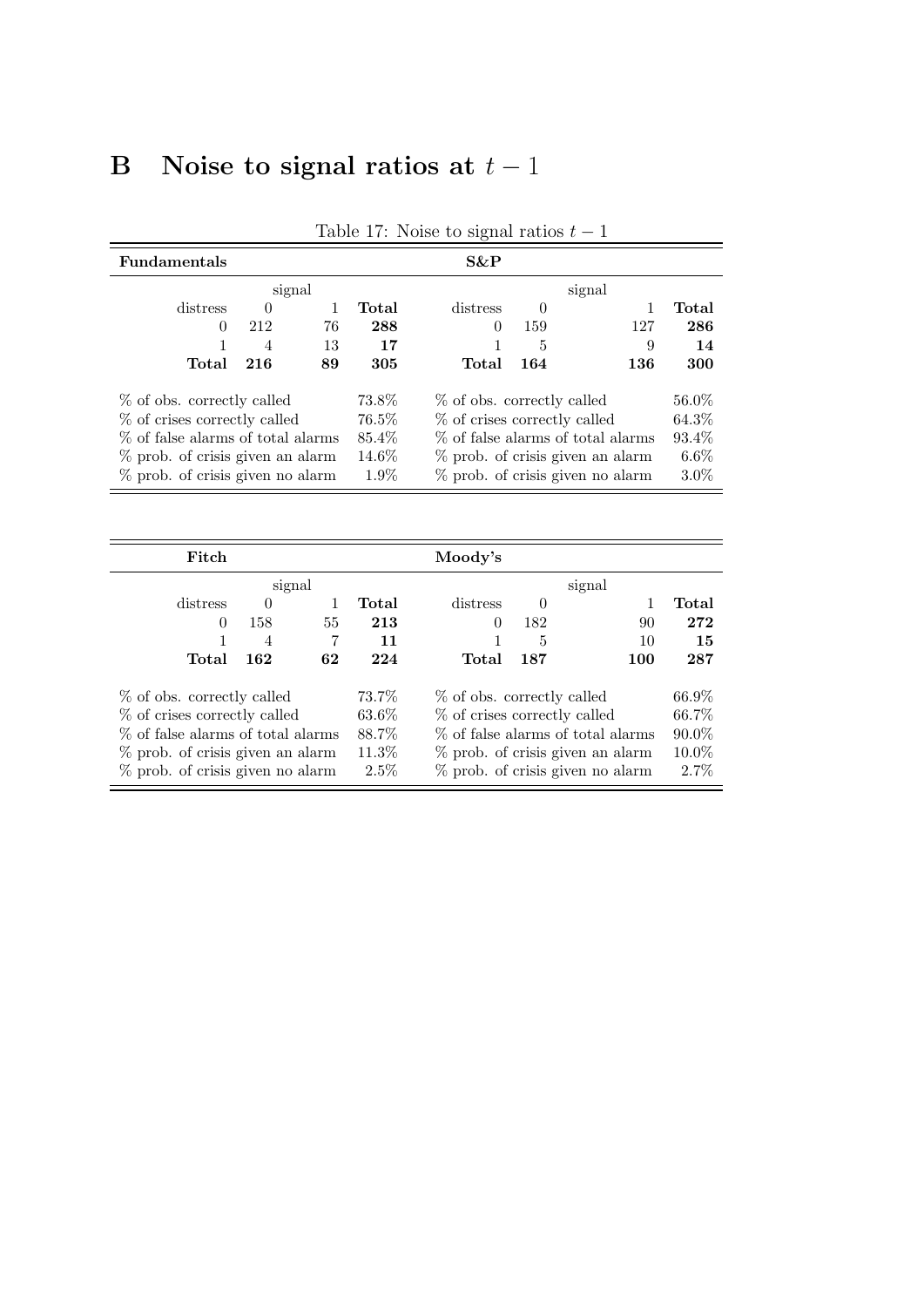## C Full results of panel regressions

| <b>D</b> Inspread | SPUpDown   | MoodysUpDown | FitchUpDown |
|-------------------|------------|--------------|-------------|
| Dlspreadhatlag1   | 3.86       | 5.58         | 4.93        |
|                   | (0.37)     | (0.53)       | (0.47)      |
| downsp            | $13.15***$ |              |             |
|                   | (5.58)     |              |             |
| upsp              | $-2.40*$   |              |             |
|                   | $(-1.95)$  |              |             |
| downmoodys        |            | 15.69***     |             |
|                   |            | (5.26)       |             |
| upmoodys          |            | $-3.03**$    |             |
|                   |            | $(-1.98)$    |             |
| downfitch         |            |              | $13.61***$  |
|                   |            |              | (4.98)      |
| upfitch           |            |              | $-3.85***$  |
|                   |            |              | $(-3.79)$   |
| dvix              | $1.67***$  | $1.68***$    | $1.68***$   |
|                   | (26.90)    | (26.78)      | (27.16)     |
| dffr              | $-6.47***$ | $-6.80***$   | $-6.44***$  |
|                   | $(-5.99)$  | $(-6.25)$    | $(-5.89)$   |
| _cons             | $-0.61***$ | $-0.56***$   | $-0.57***$  |
|                   | $(-3.03)$  | $(-2.77)$    | $(-2.70)$   |
| Ν                 | 4148.00    | 4149.00      | 4139.00     |

| Table 1: Upgrades downgrades |
|------------------------------|
|------------------------------|

t-statistics in parentheses

\*  $p < 0.1$ , \*\*  $p < 0.05$ , \*\*\*  $p < 0.01$ 

Monthly data frequency, spreads from EMBI Global index

 $\overline{\phantom{a}}$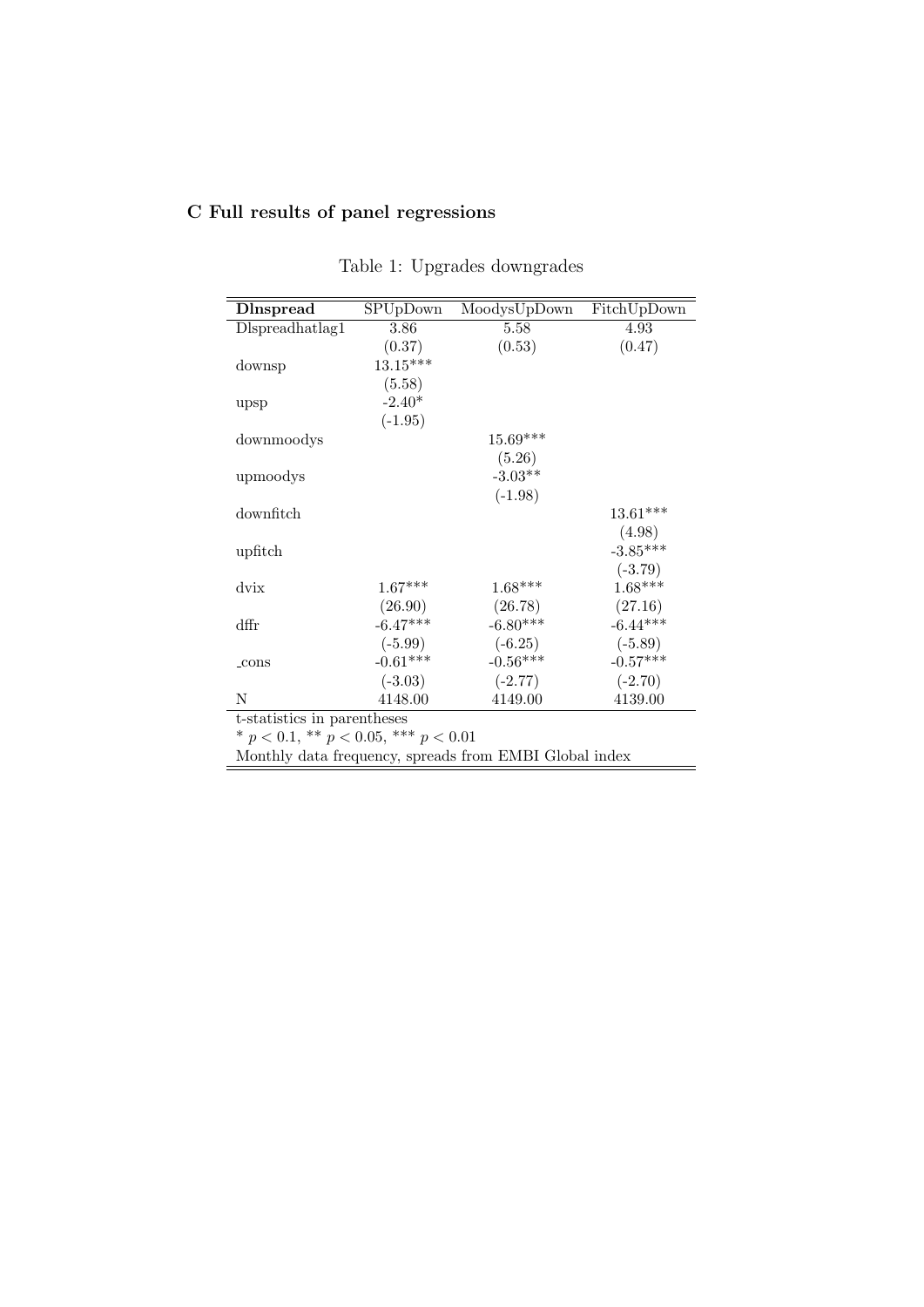| <b>D</b> Inspread           | SPIG       | SPJunk     | MoodysIG   | MoodysJunk | FitchIG    | FitchJunk  |
|-----------------------------|------------|------------|------------|------------|------------|------------|
| Dlspreadhatlag1             | $-7.99$    | 11.52      | $-2.90$    | 11.14      | $-11.16$   | 15.08      |
|                             | $(-0.44)$  | (0.94)     | $(-0.16)$  | (0.87)     | $(-0.59)$  | (1.23)     |
| downsp                      | $12.48***$ | $13.31***$ |            |            |            |            |
|                             | (2.80)     | (5.07)     |            |            |            |            |
| upsp                        | 1.64       | $-4.61***$ |            |            |            |            |
|                             | (0.95)     | $(-2.94)$  |            |            |            |            |
| downmoodys                  |            |            | $22.97***$ | 14.60***   |            |            |
|                             |            |            | (3.21)     | (4.56)     |            |            |
| upmoodys                    |            |            | $-1.38$    | $-4.26*$   |            |            |
|                             |            |            | $(-0.72)$  | $(-1.92)$  |            |            |
| downfitch                   |            |            |            |            | 4.69       | $15.38***$ |
|                             |            |            |            |            | (0.99)     | (5.15)     |
| upfitch                     |            |            |            |            | $-5.13***$ | $-2.91**$  |
|                             |            |            |            |            | $(-3.75)$  | $(-2.07)$  |
| dvix                        | $1.60***$  | $1.72***$  | $1.60***$  | $1.74***$  | $1.59***$  | $1.75***$  |
|                             | (16.16)    | (22.02)    | (16.35)    | (21.74)    | (16.23)    | (22.38)    |
| dffr                        | $-5.30***$ | $-7.32***$ | $-4.83***$ | $-8.19***$ | $-5.83***$ | $-6.87***$ |
|                             | $(-2.94)$  | $(-5.47)$  | $(-2.78)$  | $(-5.88)$  | $(-3.19)$  | $(-5.05)$  |
| $_{\rm-cons}$               | $-0.28$    | $-0.83***$ | $-0.16$    | $-0.86***$ | $-0.11$    | $-0.86***$ |
|                             | $(-0.89)$  | $(-3.15)$  | $(-0.52)$  | $(-3.17)$  | $(-0.36)$  | $(-3.11)$  |
| N                           | 1664.00    | 2484.00    | 1792.00    | 2357.00    | 1635.00    | 2504.00    |
| t-statistics in parentheses |            |            |            |            |            |            |
| السماما الملبلة المالم      |            |            |            |            |            |            |

Table 2: Investment grade and junk bonds

\*  $p < 0.1$ , \*\*  $p < 0.05$ , \*\*\*  $p < 0.01$ 

Monthly data frequency, spreads from EMBI Global index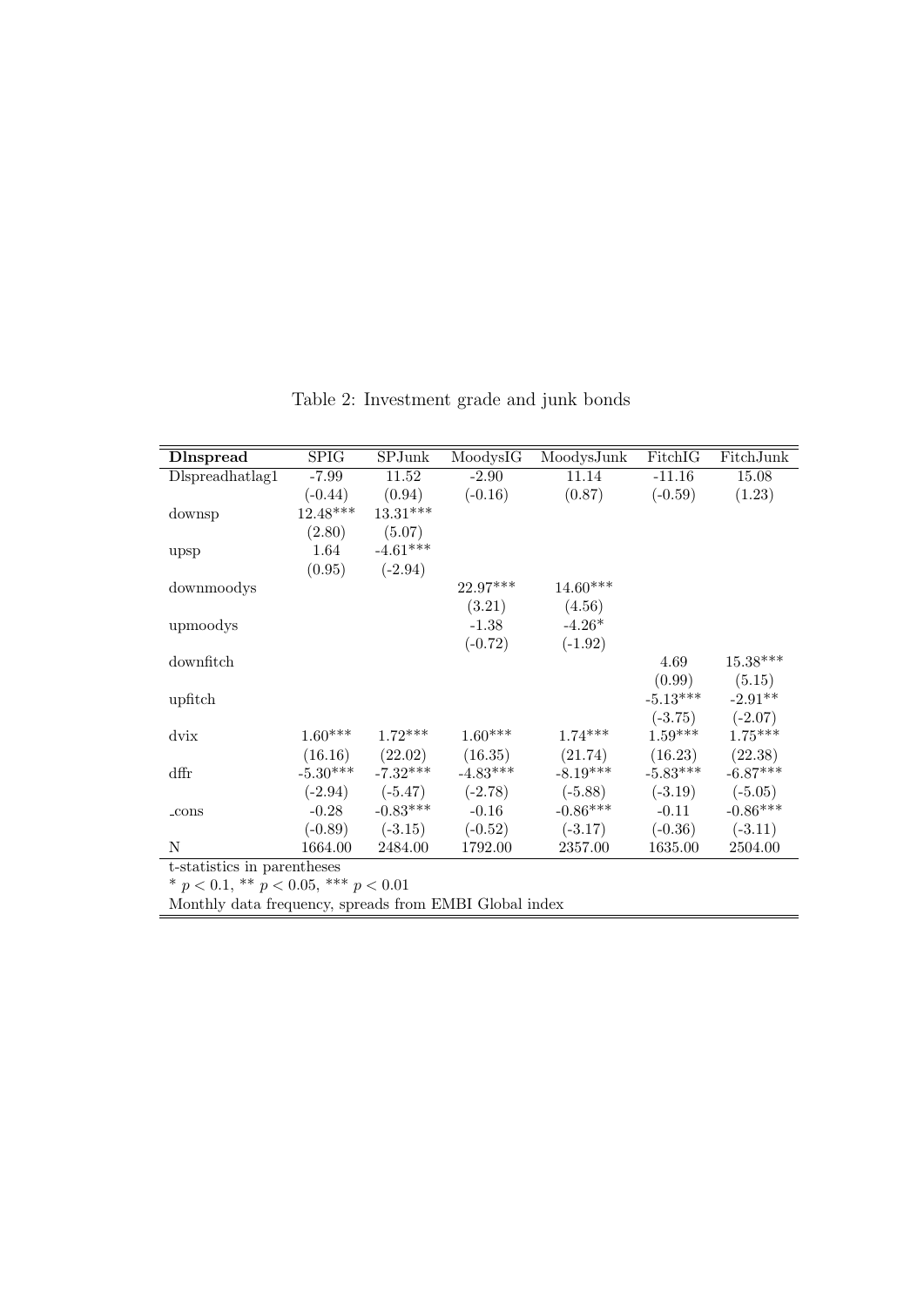#### **D Event studies – All**







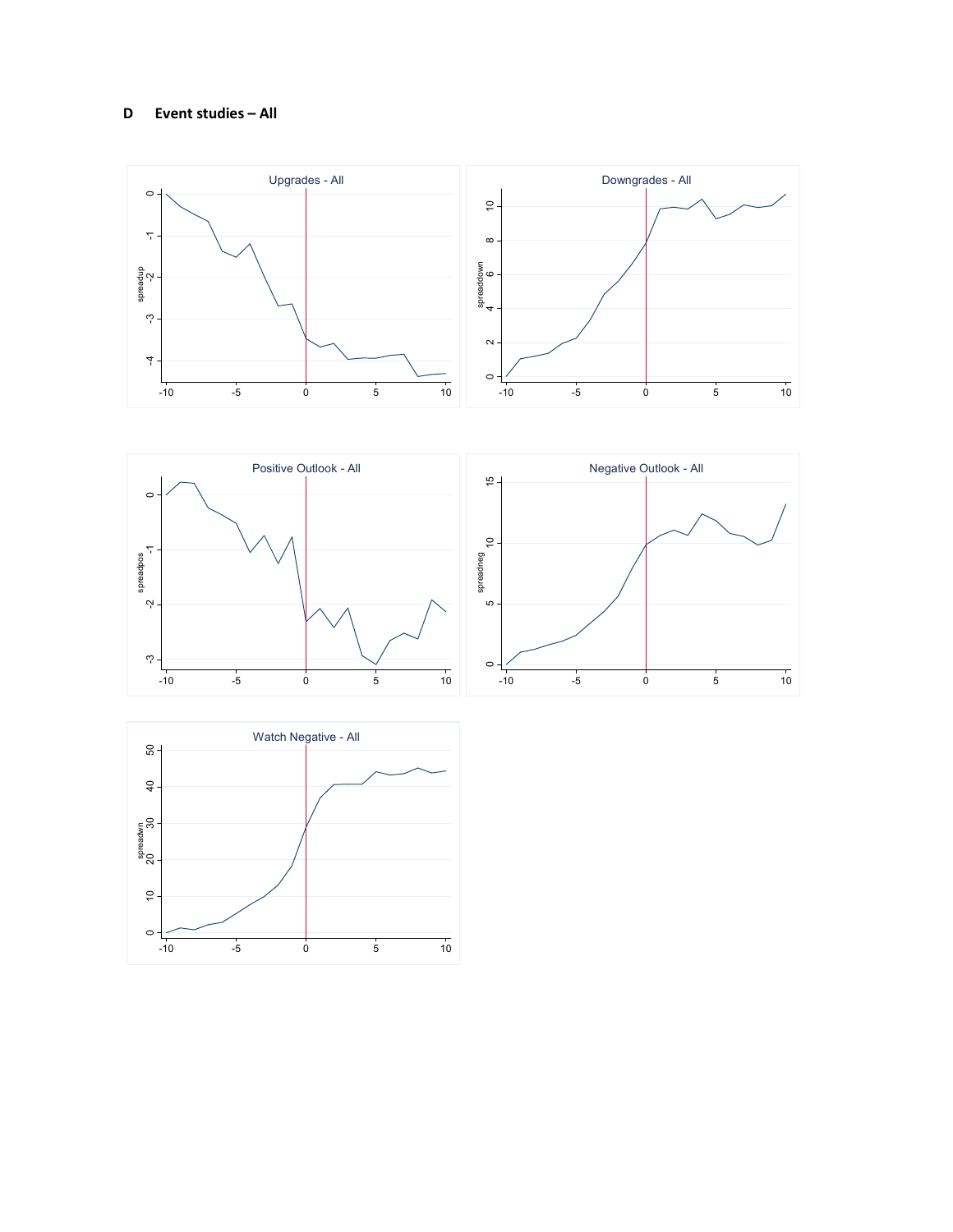## **Event Studies – Investment grade**







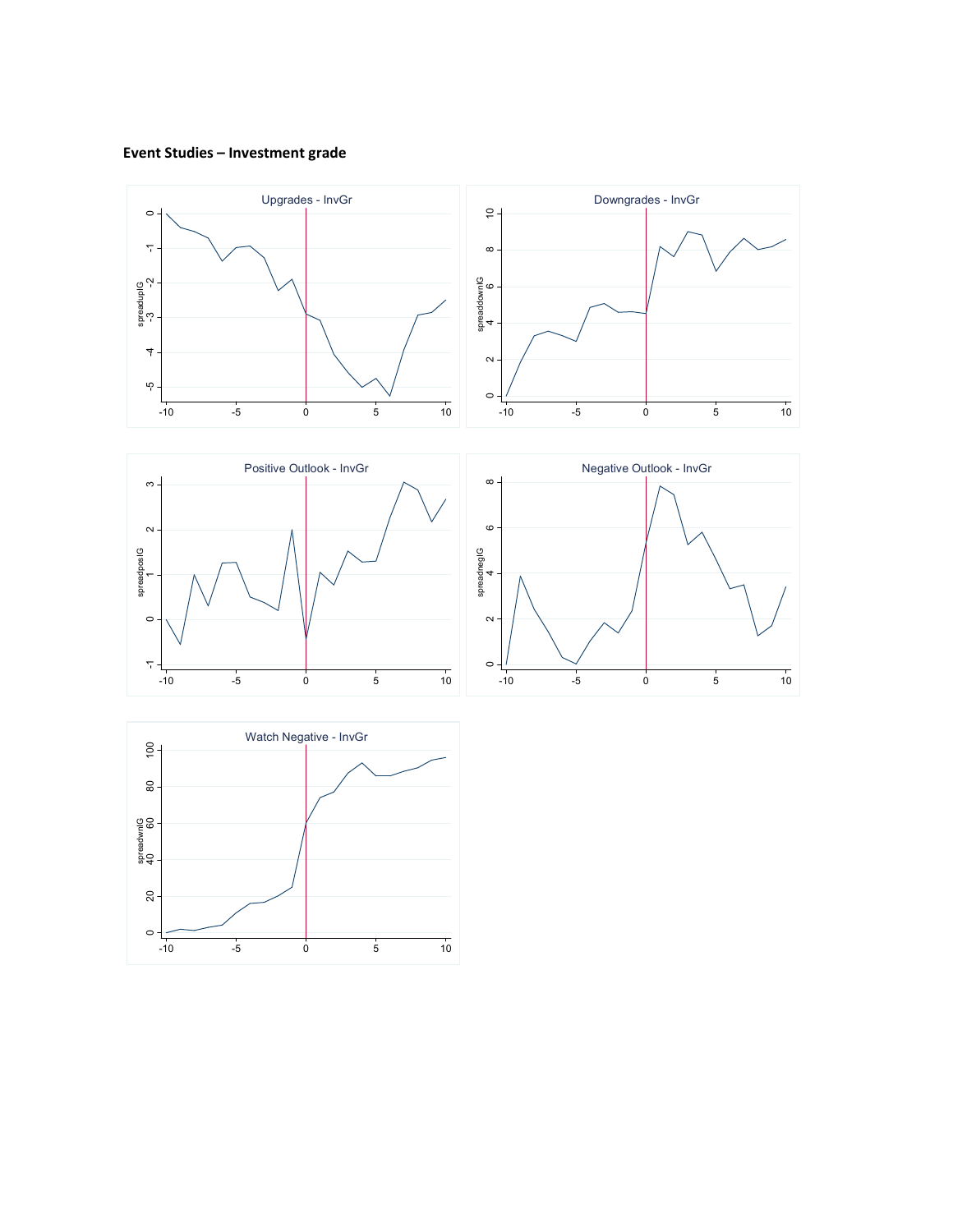### **Event studies – noninvestment grade**